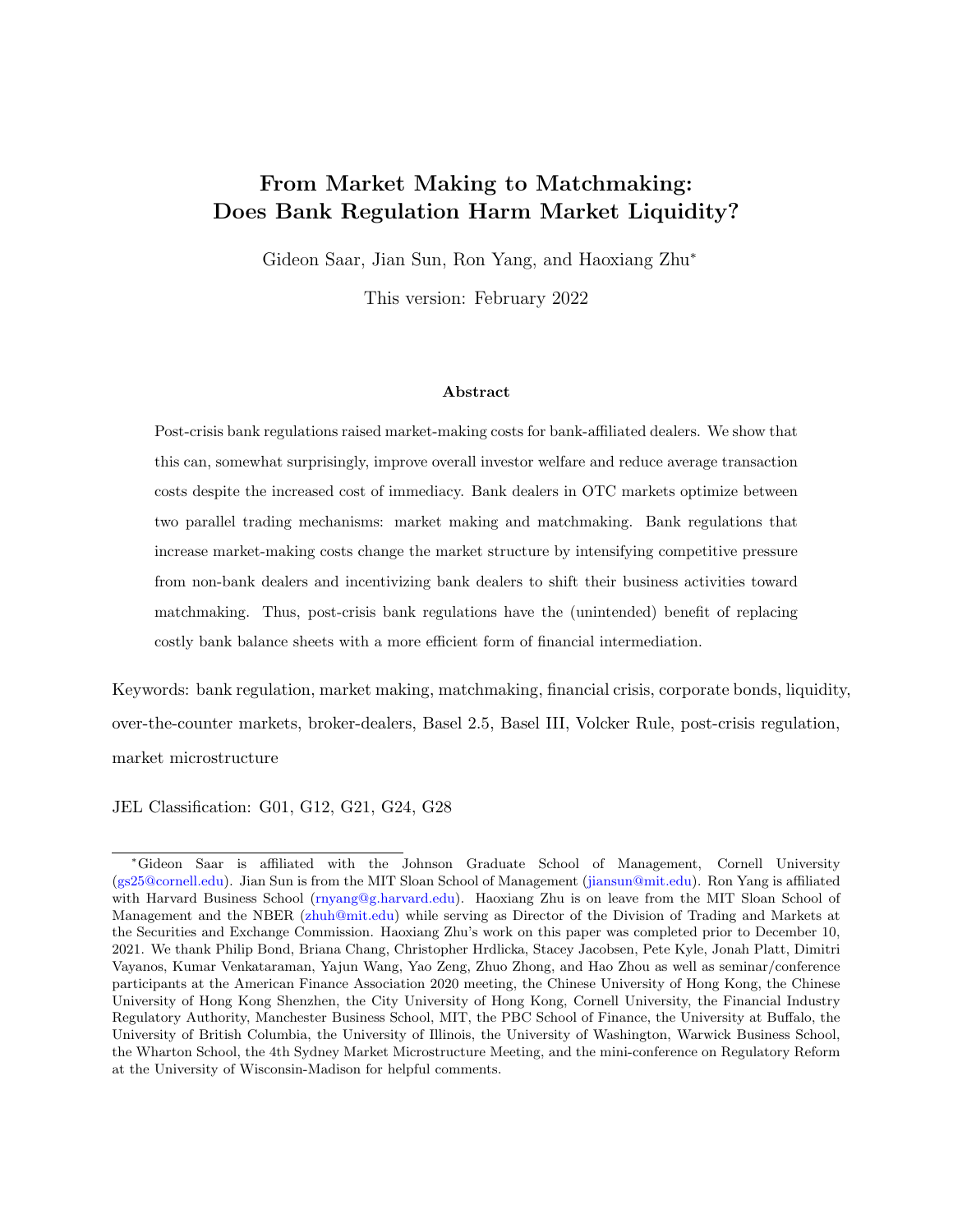The aftermath of the financial crisis saw several regulatory initiatives designed to curtail risktaking by banks, hindering proprietary trading and increasing the cost of market making. In part, these initiatives reflected a widespread belief in banking regulatory circles that the pre-crisis price of immediacy did not adequately incorporate the costs required to ensure that market makers are supported by sufficient capital and do not become a source of illiquidity contagion (see, for example, [BIS Committee on the Global Financial System](#page-62-0) [\(2014,](#page-62-0) [2016\)](#page-62-1)). While the regulations were meant to improve market-maker resilience, the post-crisis changes in the Basel framework (Basel 2.5 and Basel III) and the Volcker Rule have reduced banks' willingness to accommodate corporate bond trades on their balance sheets and in general have made their market-making operations more costly.[1](#page-1-0) Some market observers have portrayed these regulatory initiatives in the light of a tradeoff between market resilience (less severe contagion) in times of stress and liquidity during normal times. Reduced market liquidity during normal times, as the argument goes, may be a necessary compromise to achieve enhanced market resilience during stressful periods.

Against this backdrop, a growing body of empirical literature set out to investigate the impact of post-crisis regulations on liquidity, and the US corporate bond market has been the most commonly studied setting in this context given its large size and dealer-centric nature. Some papers indeed document an increase in the cost of immediacy [\(Bao, O'Hara, and Zhou](#page-62-2) [\(2018\)](#page-62-2), [Choi and Huh](#page-62-3) [\(2017\)](#page-62-3), and [Dick-Nielsen and Rossi](#page-62-4) [\(2018\)](#page-62-4)), but, surprisingly, this literature finds on balance an improvement or at least no deterioration in the average transaction costs of corporate bond trades [\(Mizrach](#page-63-0) [\(2015\)](#page-63-0), [Adrian, Fleming, Shachar, and Vogt](#page-62-5) [\(2017\)](#page-62-5), [Anderson and Stulz](#page-62-6) [\(2017\)](#page-62-6), [Bessembinder, Jacobsen, Maxwell, and Venkataraman](#page-62-7) [\(2018\)](#page-62-7), and [Trebbi and Xiao](#page-63-1) [\(2019\)](#page-63-1)). These findings are accompanied by a shift in the execution modality of trades. The over-the-counter corporate bond market features two parallel trading mechanisms that correspond to the dual capacity of broker-dealers: market making, where the dealer provides immediacy to customers by taking bonds onto his balance sheet, and matchmaking, where the dealer searches for counterparties for his customers' orders. There is ample evidence that matchmaking has increased following

<span id="page-1-0"></span><sup>1</sup>For example, revisions of the Basel II framework ("Basel 2.5") increased inventory costs for bonds through the incremental risk capital (IRC) charge and the trading book's stressed VaR requirement. Basel III added the enhanced supplementary leverage ratio (e-SLR) that is widely viewed as a binding constraint on bank-affiliated dealers.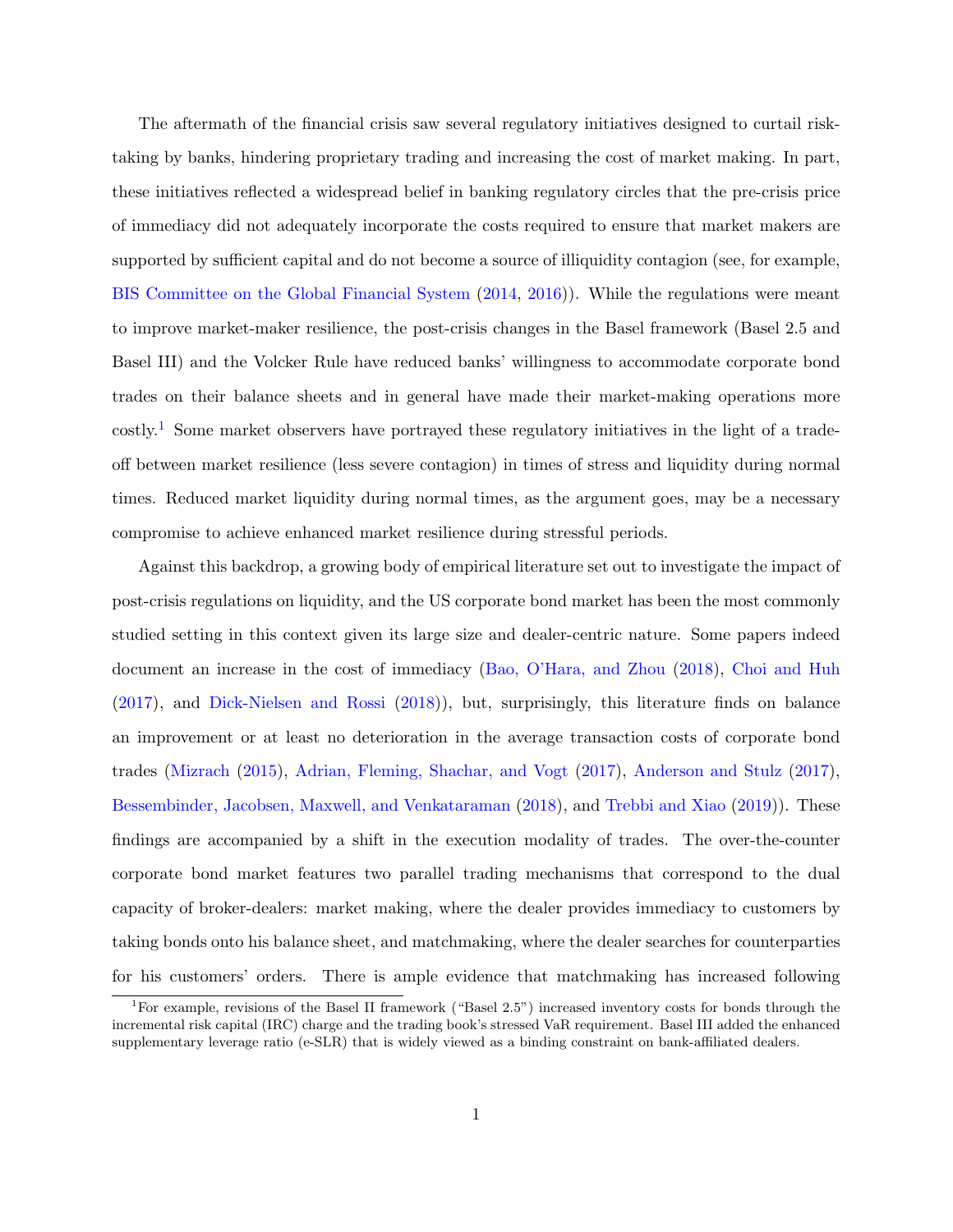the implementation of post-crisis regulations (e.g., [Bao, O'Hara, and Zhou](#page-62-2) [\(2018\)](#page-62-2), [Choi and Huh](#page-62-3) [\(2017\)](#page-62-3), [Schultz](#page-63-2) [\(2017\)](#page-63-2)), and as a result the execution of large trades now tends to require more time [\(BIS Committee on the Global Financial System](#page-62-0) [\(2014,](#page-62-0) [2016\)](#page-62-1)). This shift towards matchmaking was driven by bank-affiliated dealers that reduced the amount of capital they commit to market making [\(Bao, O'Hara, and Zhou](#page-62-2) [\(2018\)](#page-62-2), [Bessembinder, Jacobsen, Maxwell, and Venkataraman](#page-62-7) [\(2018\)](#page-62-7), and [Choi and Huh](#page-62-3) [\(2017\)](#page-62-3)), whereas non-bank dealers increased capital commitments to principal trading and decreased their matchmaking activity.

While the increase in the cost of immediacy is consistent with the regulation-induced higher cost of taking bonds onto banks' balance sheets, the decline in average transaction costs could suggest that a shift from market making to matchmaking benefits customers. Yet, transaction costs are an incomplete measure of overall customer welfare because of two less measurable but potentially important costs. First, the average time it takes to execute a transaction in the post-regulation era is likely longer. These execution delays may be costly to investors. Second, realized transaction costs capture only trades that were executed. If customers forgo transacting in response to the higher costs of immediacy (and their unwillingness to wait longer for execution), their welfare loss cannot be ascertained by analyzing executed trades. To assess the change in overall customer welfare, one needs a model that explicitly considers the trade-off between the cost of delay (matchmaking) and the cost of immediacy (market making), and captures customers' option to forgo trading altogether. This is the model we set out to investigate.

Our model features two representative intermediaries standing for two groups of dealers: bankaffiliated dealers and non-bank-affiliated dealers. A bank dealer offers customers a market-making service (incurring a balance sheet cost for taking on the bonds) and a matchmaking service (incurring a cost to help customers search for counterparties). To keep our benchmark model simple, a non-bank dealer offers only a market-making service, but in Section [4](#page-21-0) we allow her to offer both services as we examine various extensions to ensure the robustness of our conclusions. The two dealers set prices for the services they offer to maximize profits. The balance sheet costs of the bank dealer and the non-bank dealer are different, reflecting, among other things, the costs imposed by bank regulations. Infinitesimal customers (buyers and sellers) arrive at a constant rate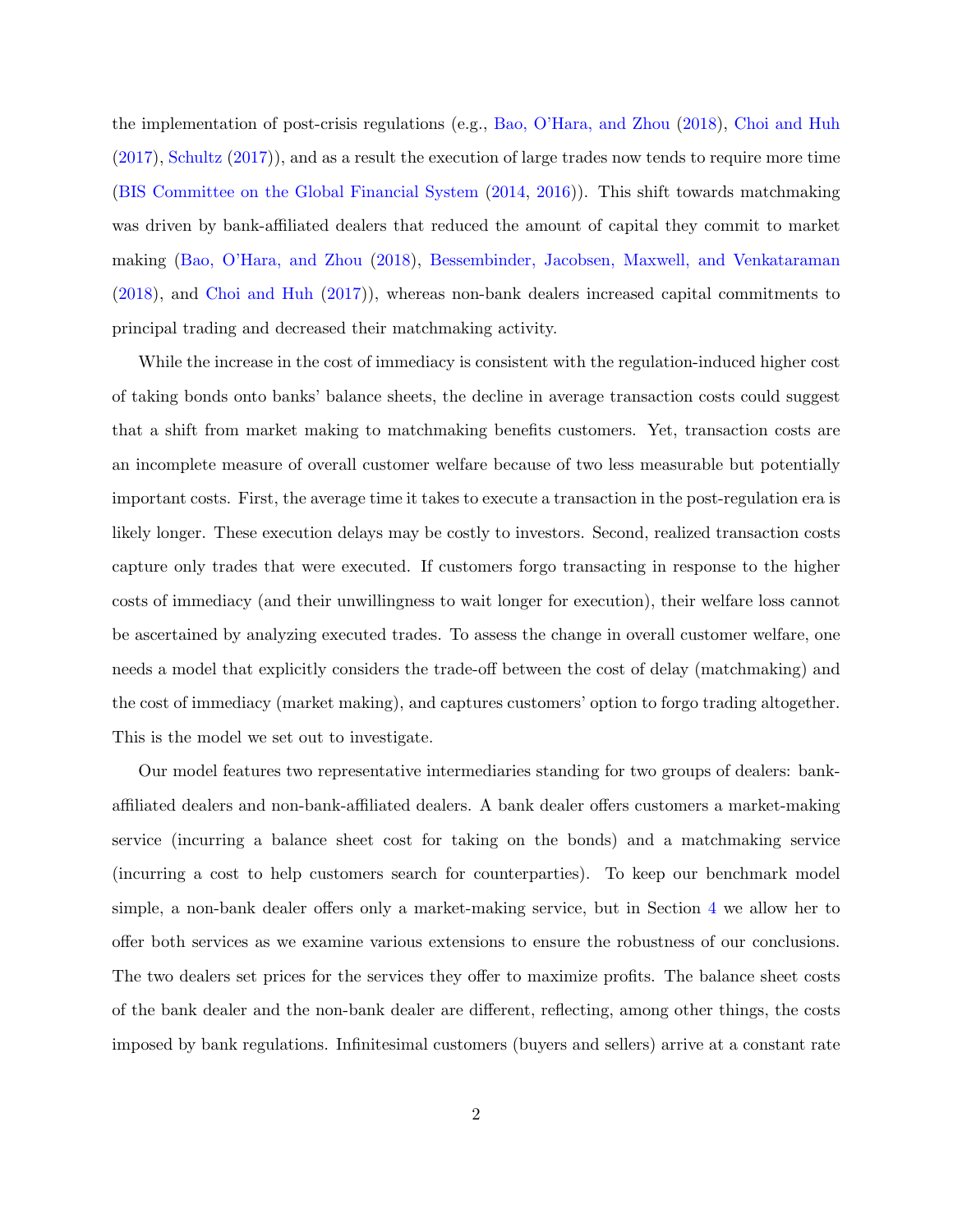and wish to trade bonds. The customers are price takers and heterogeneous with regard to patience (or the value they attach to immediacy). Utilizing a market-making service allows them to trade immediately by paying a spread, while using a matchmaking service to search for a counterparty takes time and they incur both the cost of waiting for a match and a trading fee. Customers can choose any trading mechanism offered by the dealers, and they optimize over their choice regarding whether and how to trade.

Three key driving forces operate in the model. First, dealers wield market power over customers.<sup>[2](#page-3-0)</sup> Second, the bank dealer offers two distinct trading mechanisms, setting prices in each mechanism to extract the most rents from customers. Third, potential competition from the non-bank dealer can help discipline the bank dealer's pricing, and therefore the extent of competition matters for utilization of the two trading mechanisms. The industrial organization aspect, manifested as competitive pressure from the non-bank dealer, and the market-microstructure perspective, which introduces substitution between the two trading mechanisms, join to deliver the richness of our implications.

We focus on how customer welfare and market outcomes change when the bank dealer's regulatory costs increase. When the balance sheet cost of the bank dealer is much lower than that of the nonbank dealer, he is unconstrained by competition and hence passes some of the cost increase to the market-making customers. Faced with a higher spread, some customers choose to shift from the market-making service to the matchmaking service. Average transaction costs increase initially but may start declining as more customers shift to matchmaking because the equilibrium matchmaking fee is lower than the market-making spread to compensate for the delay in executing trades. Even if average transaction costs decline, however, overall customer welfare unequivocally worsens because the bank dealer sets the matchmaking fee high to maximize profitability, and hence both the switching customers and those utilizing the market-making service are worse off. Unconstrained by competition, some portion of the increase in the balance sheet cost of the bank dealer in this equilibrium is passed on to customers, harming their welfare. This result is reminiscent of warnings

<span id="page-3-0"></span><sup>&</sup>lt;sup>2</sup>Evidence supports the notion that dealers in the corporate bond market have market power. For example, it has long been established that per-share transaction costs in corporate bonds decline in trade size (e.g., [Schultz](#page-63-3) [\(2001\)](#page-63-3)), even though fixed costs do not appear to be very high.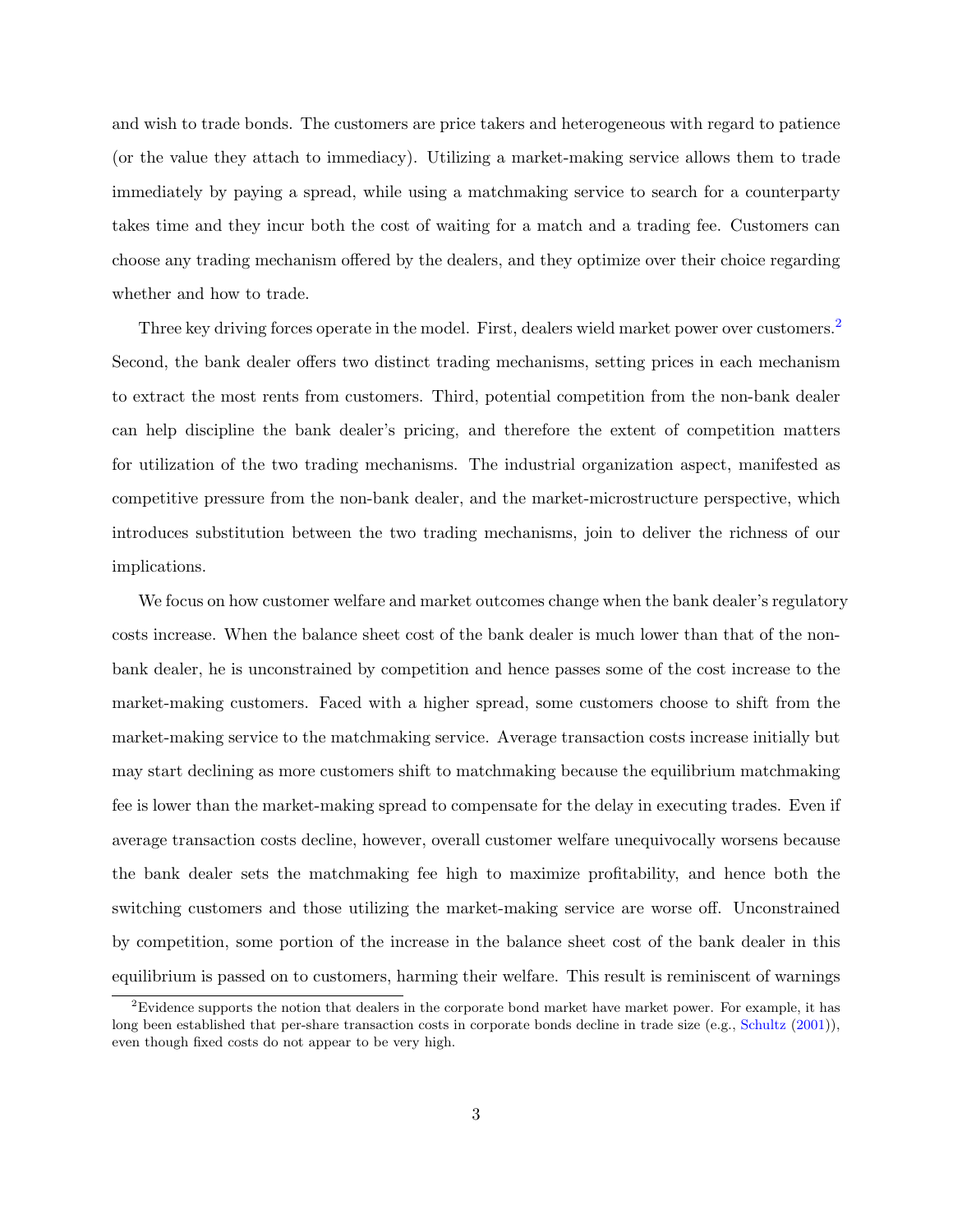made by some market observers that raising banks' costs would hurt investors in the corporate bond market.

When the bank dealer's balance sheet cost rises enough, however, his ability to pass on the increase in costs to customers is constrained by competitive pressure in market making from the non-bank dealer. Shrinking market-making profit margins incentivize the bank dealer to shift more of his business to the matchmaking mechanism by reducing the matchmaking fee. The lower fee also attracts customers who previously chose not to trade, resulting in higher volume. As a result, overall customer welfare, which takes into account not just transaction costs but also waiting costs and the welfare of customers who choose not to trade, unambiguously rises. While a shift from market making to matchmaking as the balance sheet costs of the bank dealer rise is not necessarily surprising, the reason behind the shift depends on the extent of competition between the bank and non-bank dealers. This dependence—a higher market-making spread in the unconstrained equilibrium versus a lower matchmaking fee in the constrained equilibrium—is the key to generating the more surprising implication of the model that increasing bank regulatory costs can improve customer welfare. The interaction of "internal" competition between the two trading mechanisms and "external" competition between the bank and non-bank dealers is necessary to generate these welfare gains.

We keep our main model parsimonious to show how and when an increase in bank regulatory costs can improve customer welfare in a transparent framework that highlights the key features of the environment that are necessary to deliver the results. We present several extensions of our model to demonstrate that these insights are robust to changing important dimensions of the analysis. Our first extension shows that allowing the non-bank dealer to compete in both market making and matchmaking does not change our conclusions. When the increase in bank regulatory costs shrinks the bank dealer's market-making profit margins, he responds by reducing his matchmaking fee much more aggressively than the non-bank dealer reduces hers. This results in the bank dealer gaining matchmaking market share relative to the non-bank dealer (which is consistent with empirical findings) to the benefit of the customers, whose overall welfare increases when competition between these two dealers intensifies.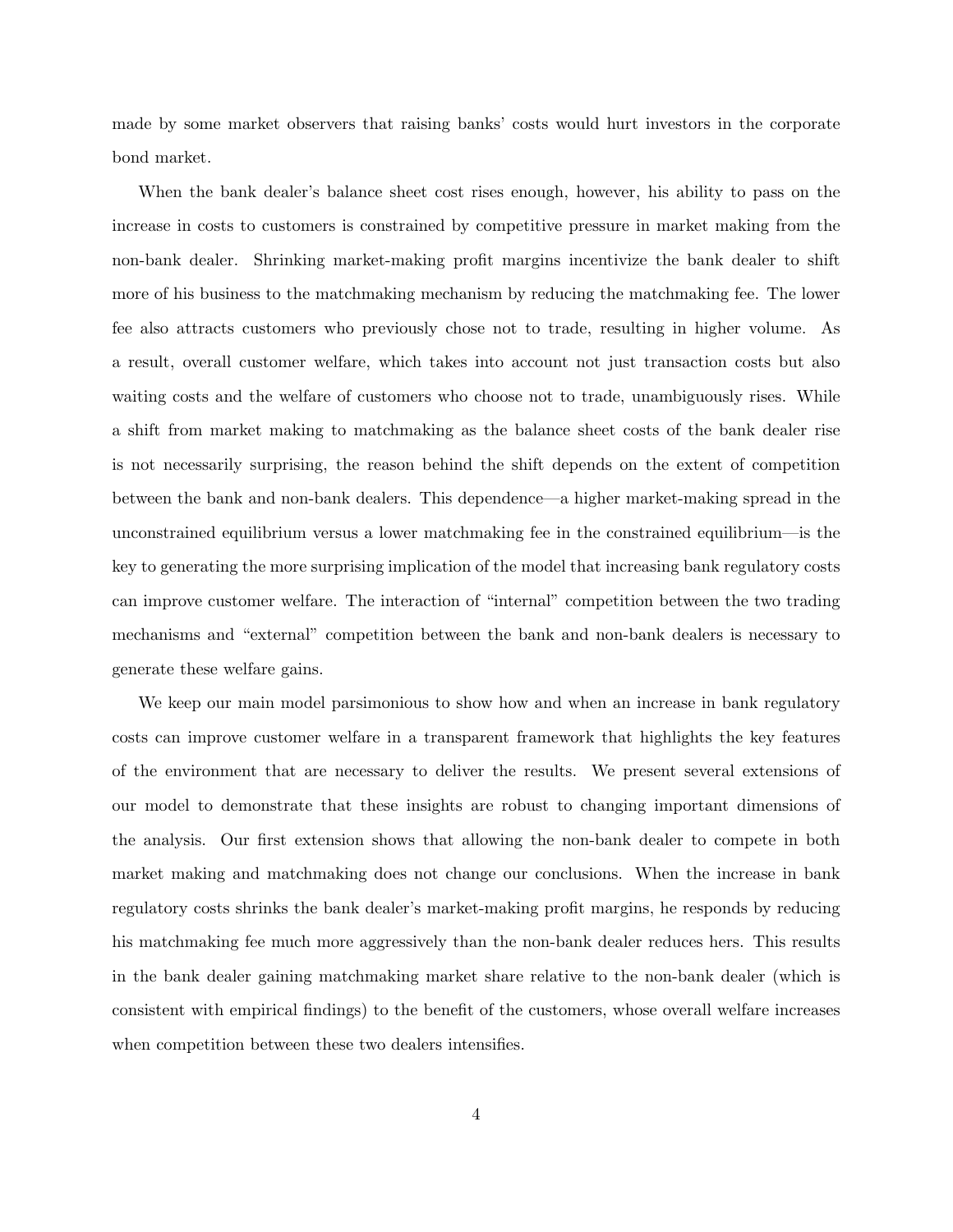With the second extension of our model we investigate the robustness of our results to replacing the Bertrand competition we use in the main model with Cournot quantity competition. An increase in regulatory costs causes the bank dealer to reduce his provision of market making while the non-bank dealer increases her market-making activity, exactly as documented in empirical studies. Overall customer welfare shows the same pattern as in our original model: it increases as bank regulatory costs rise beyond a certain threshold and competition between the two dealers intensifies. Lastly, we examine the importance of market power as a driver of the increase in welfare by studying an extension that features multiple bank and non-bank dealers. Moving away from the representative dealer framework does not eliminate our welfare result. Instead, the parameter range over which an increase in bank regulatory costs enhances customer welfare shrinks gradually as the number of competing bank dealers increases and the market power friction that drives our results eases.

Our model contributes to the debate over financial regulation by demonstrating how an increase in regulatory costs can serve as a catalyst for a healthy market-structure transition by removing obstacles to competition. Regulators often worry about the unintended consequences of their regulatory interventions. While increasing the costs of balance sheet financing was meant to enhance bank dealers' resilience in times of market stress, we believe that one (perhaps) "unintended" benefit of these bank regulations was to push bank dealers to enhance their matchmaking services. Our model shows that such a transition can potentially improve overall customer welfare during normal times and therefore materially changes the supposed trade-off between resilience in times of stress and day-to-day liquidity. Rather than dictating a particular market structure for trading securities, our work highlights the role that regulations can play in affecting the industrial organization of dealers in a manner that changes the market microstructure to the benefit of investors.

## 1 Market Making versus Matchmaking: Theory

Several recent theoretical papers recognize the importance of the dual mechanisms for trading bonds, namely market making and matchmaking, although each of these papers adopts a distinct approach to studying the two mechanisms. [An, Song, and Zhang](#page-62-8) [\(2017\)](#page-62-8) study intermediation chains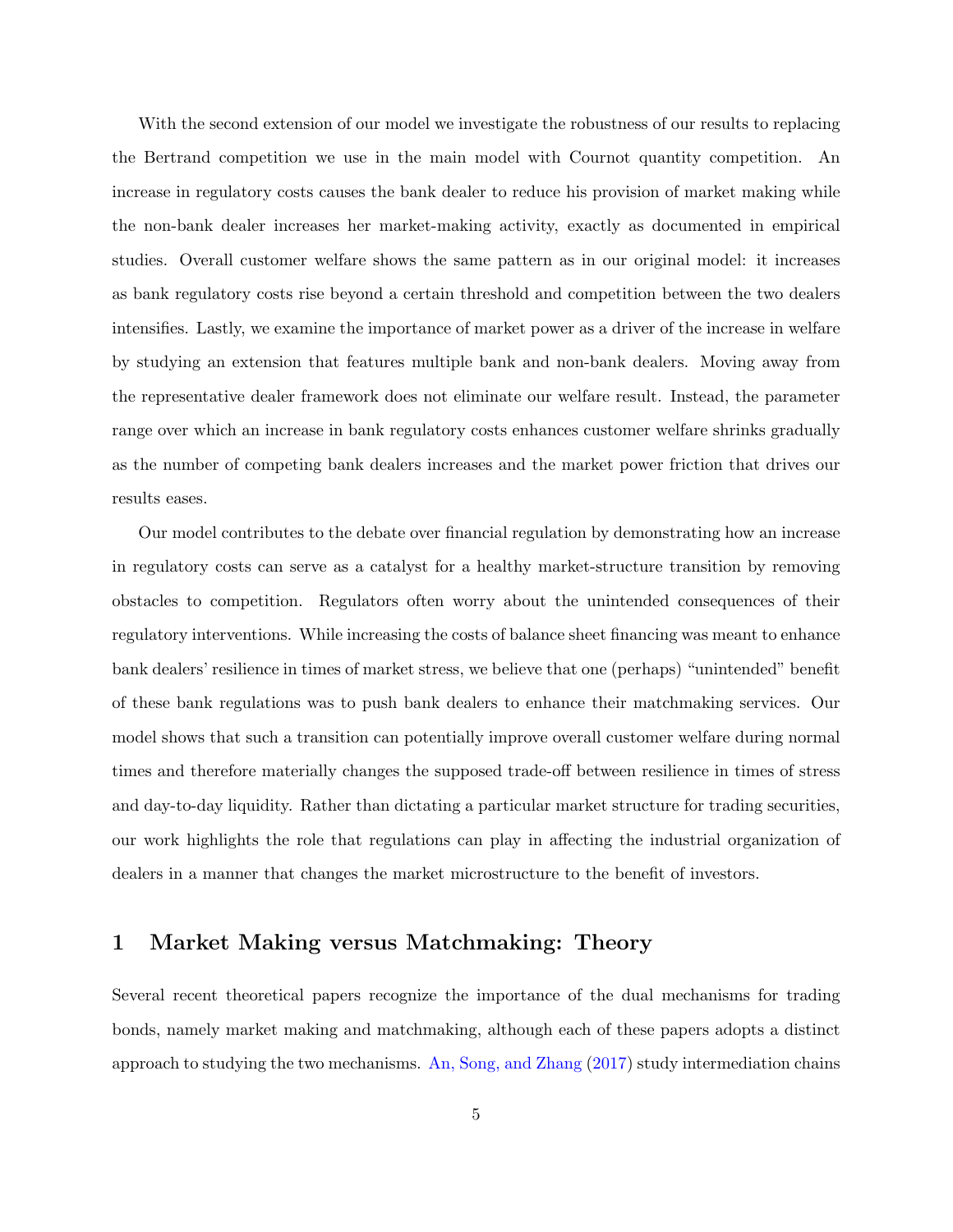by modeling interaction between one seller, a finite number of dealers, and an infinite number of buyers. Their model shows how an intermediary rat race gives rise to an inefficient amount of principal trading. Our paper does not feature an inter-dealer market or intermediation chains, but rather focuses on what happens to customer welfare and the market environment if the cost of market making increases for bank dealers. [An and Zheng](#page-62-9) [\(2017\)](#page-62-9) look at how the dual capacity of broker-dealers (principal and agency trading) gives rise to a conflict of interest, which results in dealers' holding too much inventory as a tool for extracting rent from customers. Unlike in our framework, customers in their model do not optimize and matchmaking is effortless and costless, leading An and Zheng to focus on inventory as a strategic variable. In contrast, we model a two-way market with balanced customer order flows and abstract away from inventory management—an approach that is orthogonal to that of [An and Zheng](#page-62-9) [\(2017\)](#page-62-9). Furthermore, we investigate the endogenous evolution of trading mechanisms by (i) having customers optimally choose whether and how to trade and (ii) having dealers optimize the pricing of their services.

[Li and Li](#page-63-4) [\(2017\)](#page-63-4) model a trade-off between inventory costs (in market making) and verification costs (in matchmaking). Moral hazard in matchmaking arises in their model when a dealer gains by providing worse executions for a customer. Because dealers have better information than customers, transparency influences the prevalence of market making over matchmaking.[3](#page-6-0) Transparency plays no role in our model because we assume homogeneous common-value information. Instead, we emphasize competition from non-bank dealers and the role it plays in determining customer welfare and the extent of matchmaking.[4](#page-6-1)

The paper closest to ours in objective is [Cimon and Garriott](#page-62-10) [\(2019\)](#page-62-10). In their model, market makers compete for quantity (Cournot) in separate buyer and seller markets and issue equity and debt to fund their operations. Market making is modeled as a more efficient form of trading than matchmaking, and therefore increased agency trading implies a higher price impact of trades. As a result, regulations that increase the cost of market making must hurt liquidity. In contrast, in our

<span id="page-6-0"></span><sup>&</sup>lt;sup>3</sup>Li and Li also provide empirical results pertaining to the share of matchmaking around the financial crisis and how this share relates to transparency and volume.

<span id="page-6-1"></span><sup>4</sup>[Chang and Zhang](#page-62-11) [\(2020\)](#page-62-11) model endogenous network formation and discuss how network structure may change as a result of OTC reforms. Their framework also does not consider competition from non-bank dealers, which is central to our results.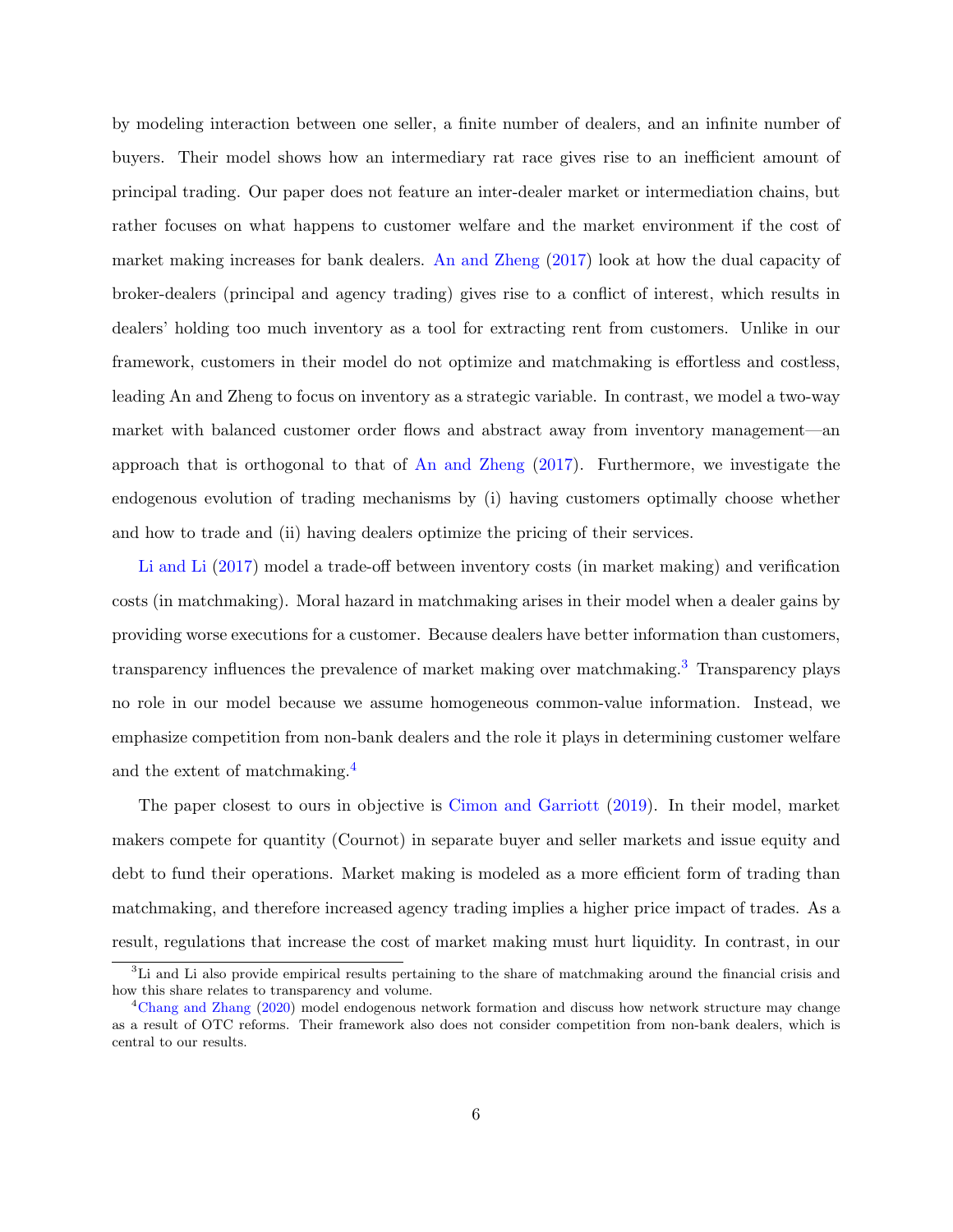model the equilibrium matchmaking fee is lower than the market-making spread, and the market power of dealers provides a role for bank regulations in enhancing competition and improving customer welfare.

Recently, [Kargar, Lester, Lindsay, Liu, Weill, and Zuniga](#page-63-5) [\(2021\)](#page-63-5) examine principal and agency trading in corporate bonds during the COVID-19 crisis. They construct a parsimonious model of market making versus matchmaking and use it to conduct structural estimation. They show that, as principal trading became more expensive during the COVID-19 crisis, customers substituted by shifting to agency trades. This made the decline in customers' surplus from immediacy much smaller than the increase in their expenditures on immediacy. The Fed's introduction of credit facilities impacted both customer demand and the costs and risks of balance-sheet financing, making principal trading less expensive to customers and increasing the utilization of dealer balance sheets to carry inventory.

Our model shares certain features that are examined in the vast industrial organization (IO) literature, in particular the branch that investigates multiproduct competition. To the best of our knowledge, however, no other paper captures all the important characteristics of bond markets that we wish to model. [Mussa and Rosen](#page-63-6) [\(1978\)](#page-63-6) characterize the optimal pricing strategy of a monopolist over a range of products that differ in quality. [Katz](#page-63-7) [\(1984\)](#page-63-7) analyzes competition between various multiproduct firms. He shows that because competition in one product spills over to another, endogenous specialization can arise. [Johnson and Myatt](#page-62-12) [\(2003\)](#page-62-12) consider duopoly competition between a multiproduct incumbent and a multiproduct entrant, where both face the same costs. The entrant in their model is assumed to focus on low-quality products, and the incumbent's equilibrium products are shown to be of weakly higher quality than the entrant's products. [Nocke and Schutz](#page-63-8) [\(2018\)](#page-63-8) show that, in a fairly general multiproduct setting, increasing competition leads to an expanded product offering because a firm worries less about cannibalizing its other products when facing more intense outside competition.

Our results are distinct from this line of the IO literature in at least two ways. First, we allow differentiated costs between the bank dealer and the non-bank dealer. This phenomenon of "same activity, different costs" is salient in financial markets that are regulated based on the types of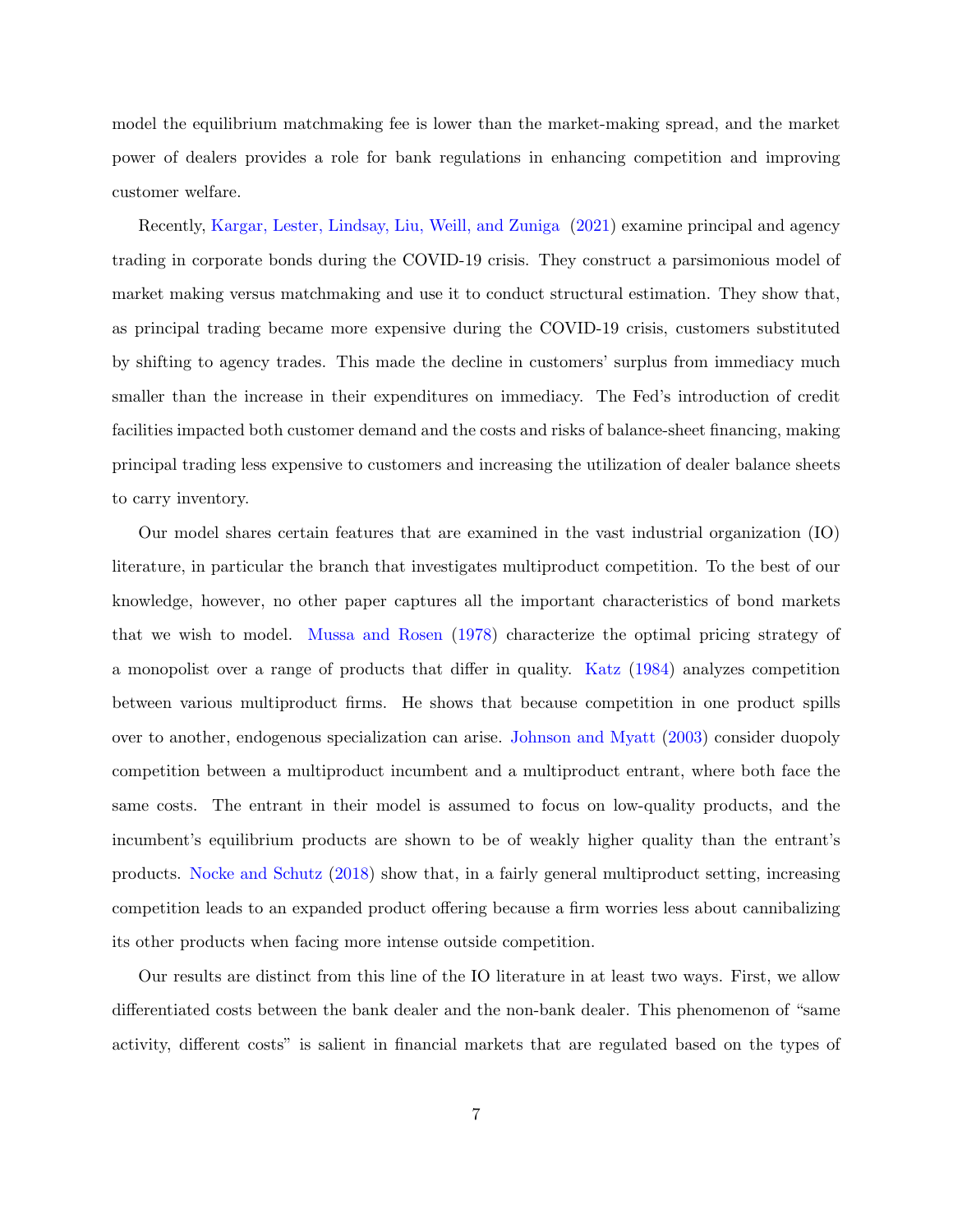entities involved. Our model predicts that the bank dealer expands into matchmaking when it still has a cost advantage, which matches the empirical fact that bank dealers change their business models even when they maintain overall dominance in liquidity provision. Second, we show that, under some conditions, customer welfare increases when production costs rise. This message is not present in the papers cited above.

Lastly, the increase in balance sheet costs in our model resembles an increase in taxes. [Weyl](#page-63-9) [and Fabinger](#page-63-9) [\(2013\)](#page-63-9) characterize the pass-through of taxes to consumers when firms compete imperfectly in an oligopoly market of a single good, showing that, under some conditions, the pass-through can exceed one. In a more stylized setting with two goods (market making and matchmaking), we show that a higher tax (balance sheet cost) on market making can lead to a net negative pass-through to customers, manifested by lower quantity-weighted average transaction costs and higher customer welfare.

## 2 The Model

Time is continuous,  $t \in [0, \infty)$ . The traded asset has an expected fundamental value of v. All customers and dealers are risk neutral and have the same information about the fundamental value of the asset. The discount rate is  $r > 0.5$  $r > 0.5$ 

**Customers and dealers.** Infinitesimal buyers arrive in the market at rate  $\mu$ ; that is, the mass of buyers arriving during the time  $(t, t+dt)$  is  $\mu dt$ . Each buyer wishes to buy one unit of the asset, and her private benefit (or "value") for trading immediately is an i.i.d. random variable  $x \in [0, \infty)$ , with cumulative distribution function  $G$ . Heterogeneity in this private value reflects the manner in which we model differences across customers in degree of patience.<sup>[6](#page-8-1)</sup> Likewise, infinitesimal sellers arrive in the market at the same rate  $\mu$ , and their private benefit for selling the asset immediately is also distributed according to G. A customer's need for immediacy is not observable by others, and the customer exits the market upon trading.

<span id="page-8-0"></span><sup>&</sup>lt;sup>5</sup>We use the discount rate r to capture two effects: the rate at which customers and dealers discount future profits and the rate at which trading opportunities decay over time.

<span id="page-8-1"></span><sup>&</sup>lt;sup>6</sup>The arrival process of buyers is time-invariant in the sense that the types of buyers arriving during each small time interval  $(t, t + dt)$  are distributed according to G.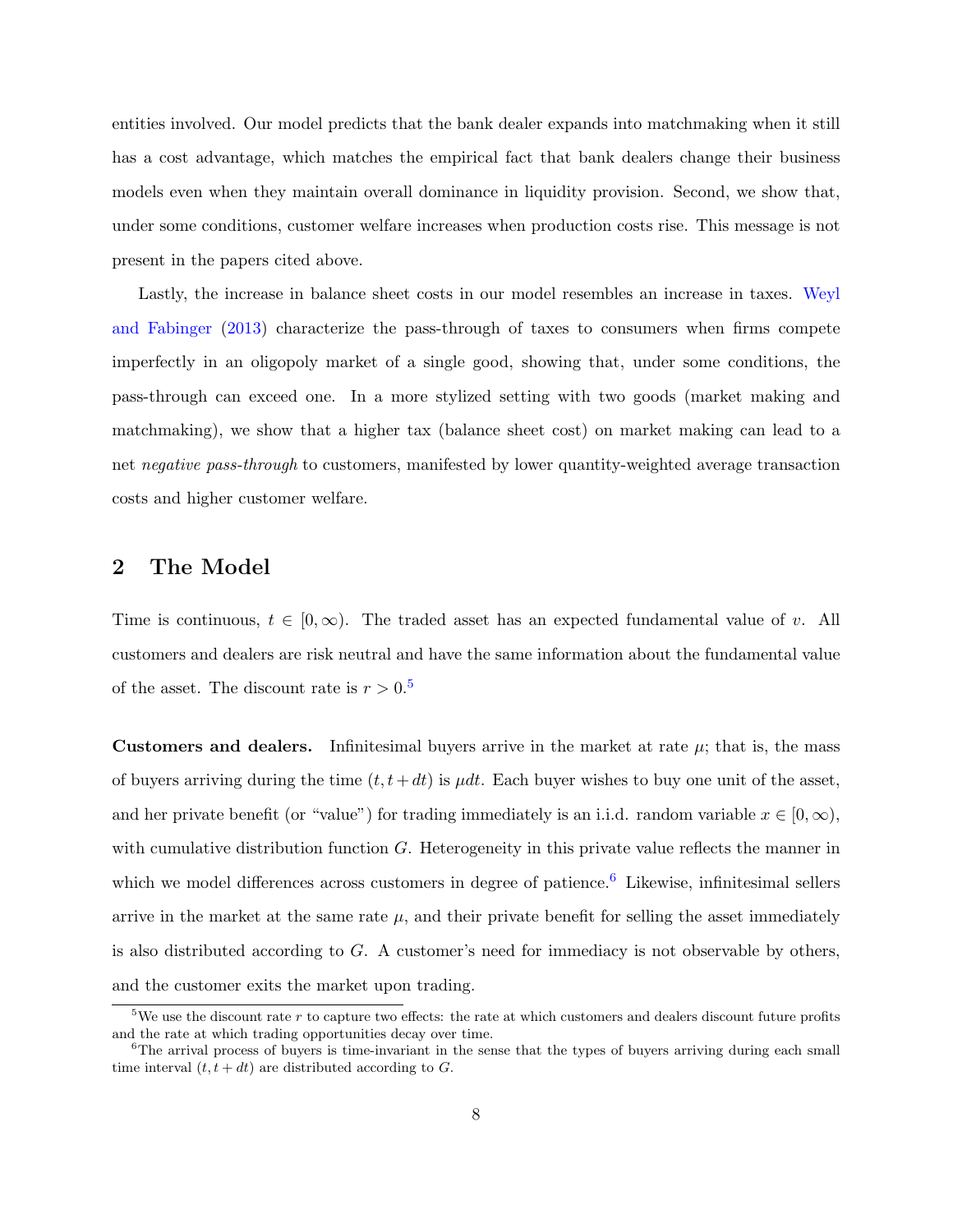We make the familiar monotone-hazard-rate assumption with respect to the distribution of private value. In our context, this assumption simplifies the proofs by guaranteeing a unique equilibrium in some parameter ranges and helping to sign comparative statics when bank regulatory costs increase. While it is not entirely innocuous, the assumption of a non-decreasing hazard rate has been used extensively in the mechanism-design literature (see [Fudenberg and Tirole](#page-62-13) [\(1991\)](#page-62-13), Chapter 7). A non-decreasing hazard rate is equivalent to the log-concavity of the reliability function  $1 - G(.)$  and is satisfied by many common distributions, including uniform, normal, exponential, logistic, extreme value, Laplace, and, under some parametric restrictions, power, Weibull, Gamma, Chi-squared, and Beta (see [Bagnoli and Bergstrom](#page-62-14) [\(2005\)](#page-62-14)). For the sake of convenience, we state this assumption in terms of the inverse hazard function (or Mills ratio) of  $G$ ,

$$
\zeta\left(x\right) = \frac{1 - G\left(x\right)}{G'\left(x\right)},
$$

and specify that  $\zeta(x)$  is non-increasing in x. We stress that while customers' desire to trade in the model—motivated by risk-sharing, liquidity needs, and other non-informational reasons is specified exogenously as is standard in many models, both the quantity of trading and its composition (market making versus matchmaking) arise endogenously.

Our model features two representative yet distinct strategic intermediaries, called dealers, who help customers trade the asset. One of the dealers is bank-affiliated and is subject to bank regulations, whereas the other dealer is unaffiliated with any bank and hence is not subject to bank regulations. The main friction in our model is that these dealers have market power when trading with customers. Each representative dealer optimally sets prices to maximize profits, subject to competition from the other representative dealer. In Section [4,](#page-21-0) we investigate how the extent of dealer market power impacts our main conclusions using an extension of the model with multiple bank and non-bank dealers.

Trading protocols: market making and matchmaking. Dealers provide liquidity in two ways: "market making" (as principal) or "matchmaking" (as agent). The market-making mechanism allows customers to trade immediately, while searching for a counterparty using the matchmaking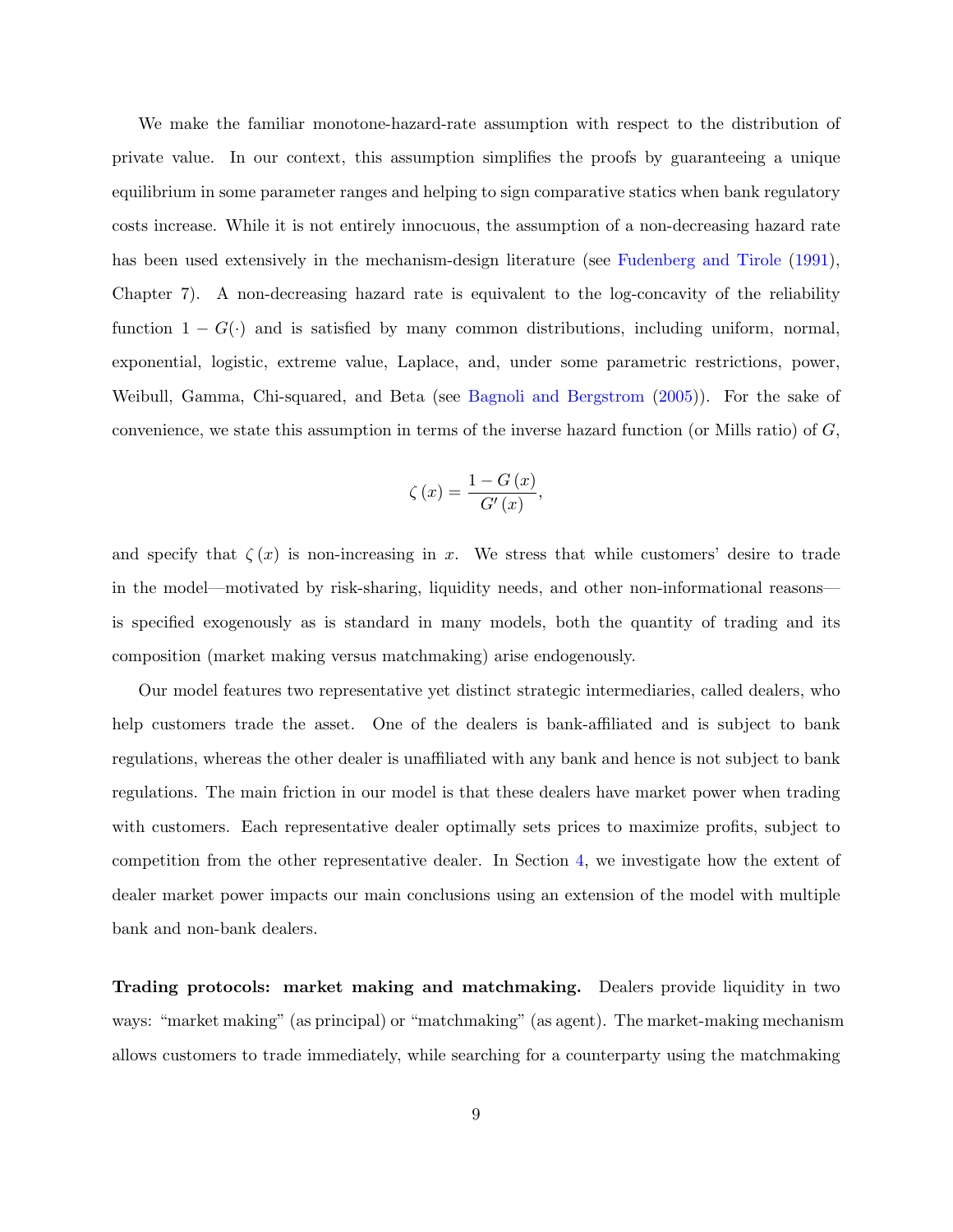mechanism takes time. Under the market-making protocol, a dealer immediately fills a customer's buy or sell order from his own balance sheet by incurring a balance sheet cost. In return, the bank (non-bank) dealer charges customers an endogenous per-unit spread of  $S_B > 0$  ( $S_{NB} > 0$ ), which is publicly observable. The bank (non-bank) dealer has a constant per-unit balance sheet cost  $c_B$  $(c_{NB})$  regardless of whether he (she) is accommodating a buy or a sell order. Given this specification of balance sheet costs and the risk-neutrality of dealers in the model, the level of inventory does not affect the spread.<sup>[7](#page-10-0)</sup> As such, there is no loss of generality in assuming equal arrival rates for customers who wish to buy and customers who wish to sell, which simplifies the exposition of the model.

Conceptually, we can think about the bank dealer's balance sheet cost as comprised of three components:

$$
c_B = c_{NB} \underbrace{\text{-}ImplicitSubsidy + PostCrisisRegularoryCosts.}_{\text{only applicable to bank dealers}}
$$

The first component,  $c_{NB}$ , reflects the costs and risks involved in running the market-making business of a generic non-bank dealer. The second and third components are applicable only to bank-affiliated dealers. The second component, ImplicitSubsidy, includes various advantages banks enjoy with respect to balance-sheet financing, including low-cost funding via deposits, relatively easy access to the central bank, and the too-big-to-fail subsidy that has been discussed extensively in regulatory circles.[8](#page-10-1) This implicit subsidy reduces the capital costs of the bank dealer's trading book relative to that of the non-bank dealer's and hence could enable the bank dealer to offer cheaper liquidity. Post-crisis bank regulations, represented by the third component of  $c_B$ , were aimed at increasing the market-making costs of bank dealers to counteract this implicit subsidy. As post-crisis regulations were phrased in, we envision a gradual increase in  $c_B$  relative to  $c_{NB}$ , and this is also how we conduct comparative statics in the rest of the paper.

<span id="page-10-0"></span>In contrast to market making that relies on balance-sheet financing, matchmaking relies on effort

<sup>&</sup>lt;sup>7</sup>See [An and Zheng](#page-62-9) [\(2017\)](#page-62-9) for a model of the dual capacity of broker-dealers that focuses on the dealer's choice of inventory level.

<span id="page-10-1"></span><sup>8</sup>The Committee on the Global Financial System of the Bank for International Settlements writes in its report on fixed-income market liquidity that, in the pre-crisis era, "Underpriced liquidity services were predicated on expectations of an implicit public sector backstop for major financial institutions" [\(BIS Committee on the Global](#page-62-1) [Financial System](#page-62-1) [\(2016\)](#page-62-1)).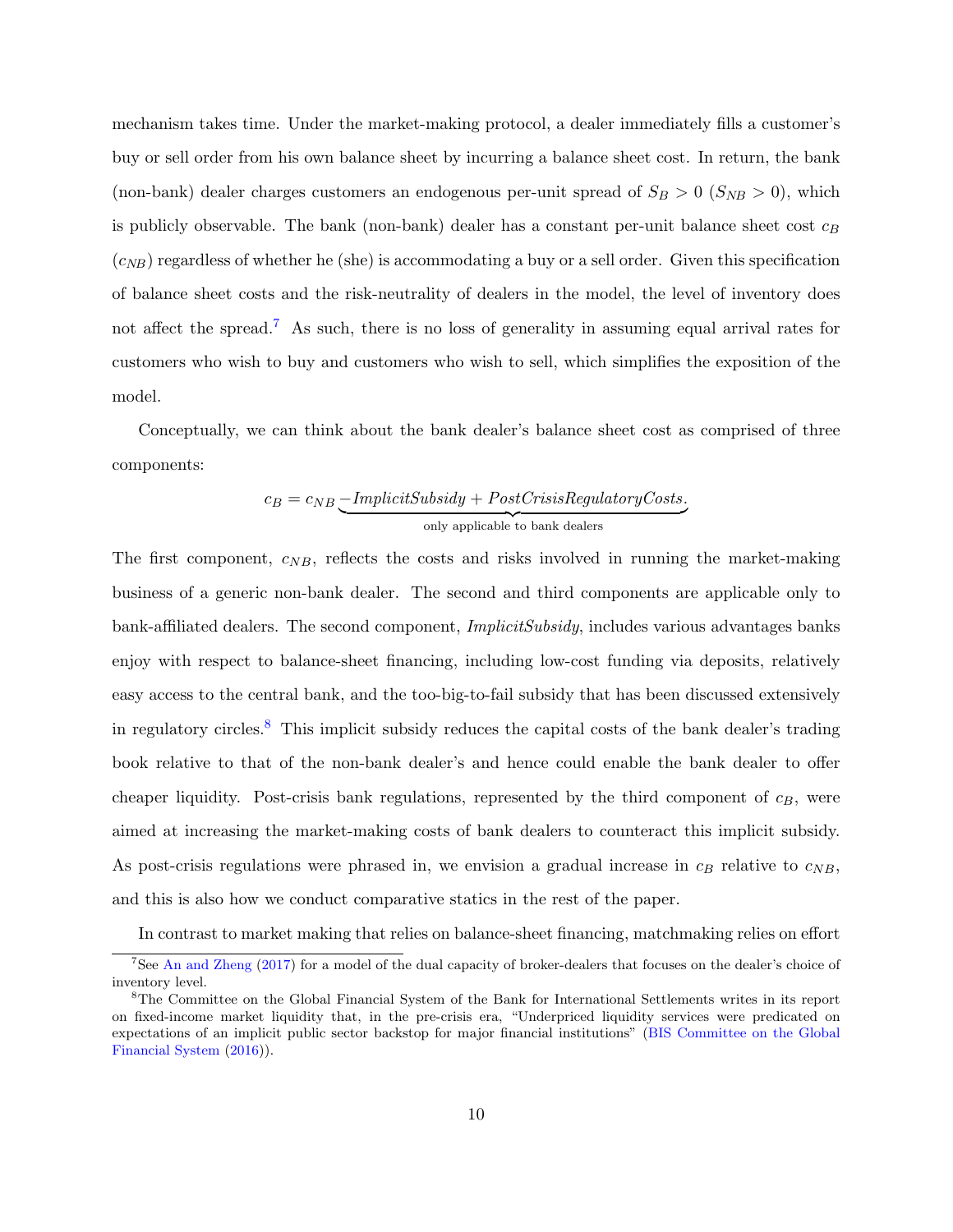and technology. Under the matchmaking protocol, the bank dealer searches for a counterparty for the customer's order by incurring an exogenous search cost  $I > 0$ . The search process takes time, and the customer is matched with a counterparty at an exponentially distributed time  $\tau$ with exogenous intensity  $H \in [0,\infty)$ . While the dealer searches, the customer incurs a delay cost because of the time discounting of the private benefit of trading. Given the exponential distribution of matching time  $\tau$ , the effective discount factor is

$$
\mathcal{H} \equiv E[e^{-r\tau}] = \int_{\tau=0}^{\infty} He^{-Hu}e^{-ru} du = \frac{H}{r+H}.
$$
\n(1)

Higher  $H$  implies a shorter waiting time (with a lower cost of delay) for searching customers, and hence we refer to  $H$  as the speed of matchmaking. When a match is made, the bank dealer receives an endogenous fee  $f$  from both the buyer and the seller, and  $f$  is disclosed to customers before the search takes place.<sup>[9](#page-11-0)</sup> Matchmaking consists of all dealer-facilitated trading that does not involve taking a trade onto the bank dealer's balance sheet, hence capturing both pure agency trades and riskless-principal trades. For parsimony of exposition, only the bank dealer operates a matchmaking mechanism in our baseline model presented in Section [3.](#page-13-0) In Section [4,](#page-21-0) we examine the robustness of our conclusions in an extension of the model that allows both dealers to provide matchmaking services.

Objective Functions. Customers choose between trading immediately with the bank dealer or the non-bank dealer (depending on the spread each dealer charges), searching for a counterparty using the bank dealer's matchmaking service, or not trading at all. From the customer's perspective, the bank and non-bank dealers' market-making services are identical. Therefore, a customer who opts to trade immediately will choose the market-making service that charges the lower spread,

<span id="page-11-0"></span> $9$ The assumption that both sides pay the same fee is likely without loss of generality from an ex-ante perspective. As [Choi and Huh](#page-62-3) [\(2017\)](#page-62-3) note, a dealer searching for a counterparty may need to offer better terms of trade to the counterparty to execute the trade. In other words, on a trade-by-trade basis, the side that initiates the search could pay more than the other side. Even if one side pays  $f + \epsilon$  and the other side pays  $f - \epsilon$  for the match, as long as customers are ex-ante similar and risk neutral, they pay the same expected fee  $f$ . One can view  $2f$  as the net compensation earned by a dealer that executes both legs of an agency (or riskless principal) cross. We focus on modeling the total matchmaking fee paid by customers.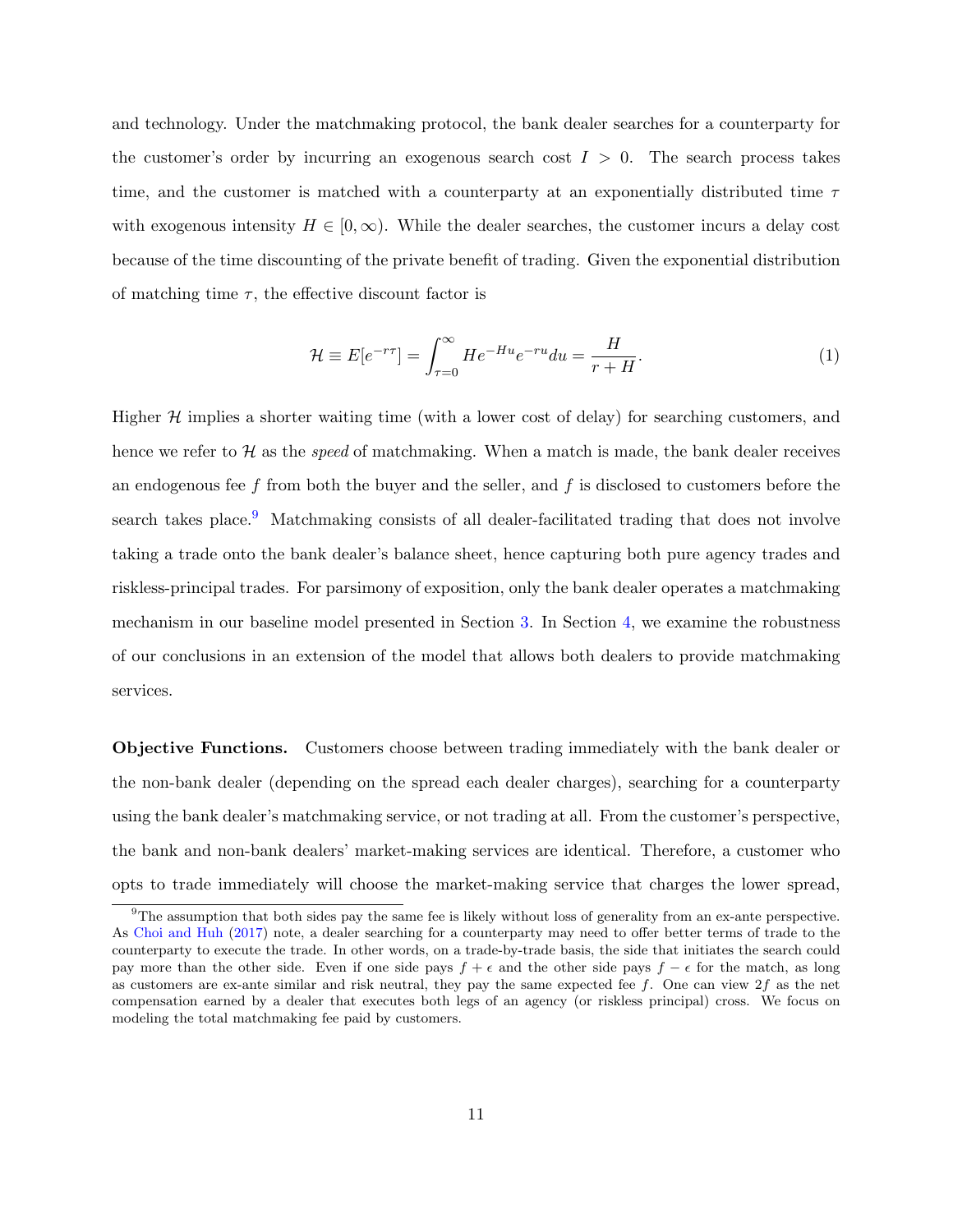which we denote by

$$
S = \min(S_B, S_{NB}).\tag{2}
$$

Recall that x denotes the private benefit a customer obtains from trading immediately. The customer's profit from using a market-making service is  $x - S$ . Her expected profit from using the matchmaking mechanism offered by the bank dealer, which takes into account the expected waiting cost, is  $(x - f)$ H. Her profit from leaving the market without trading is 0. Therefore, a customer prefers matchmaking to not trading if and only if  $x \geq f$ .

Let b be the value of the marginal customer who is indifferent between matchmaking and market making. The indifference condition is

$$
(b-f)\mathcal{H} = b - S,\tag{3}
$$

and we obtain

$$
b = \frac{S - f\mathcal{H}}{1 - \mathcal{H}}.\tag{4}
$$

The customer's optimization problem therefore results in a very simple behavior: do not trade if  $x \in [0, f)$ , choose matchmaking if  $x \in [f, b]$ , and choose market making with the dealer offering the lower spread if  $x > b$ .<sup>[10](#page-12-0)</sup>

Our main objective in this paper is to analyze the impact of regulations on overall customer welfare. Given the two thresholds  $f$  and  $b$ , we can write the overall welfare of customers aggregated across the three ranges of  $x$  as:

$$
\pi_c = \frac{2\mu}{r} \left[ \underbrace{\int_{x=0}^f 0 \cdot dG(x)}_{\text{no trade}} + \underbrace{\int_{x=f}^b (x-f) \mathcal{H} dG(x)}_{\text{matchmaking}} + \underbrace{\int_{x=b}^\infty (x-S) dG(x)}_{\text{market making}} \right].
$$
\n(5)

The bank dealer's profit is comprised of two components: the matchmaking profit, which depends on the fee and the cost of searching, and the market-making profit (if the bank offers

<span id="page-12-0"></span> $10$ It is straightforward to show that any equilibrium in which the bank dealer operates the matchmaking service must satisfy  $f < S$  (i.e., the matchmaking fee is lower than the market-making spread) because of the waiting costs associated with the search.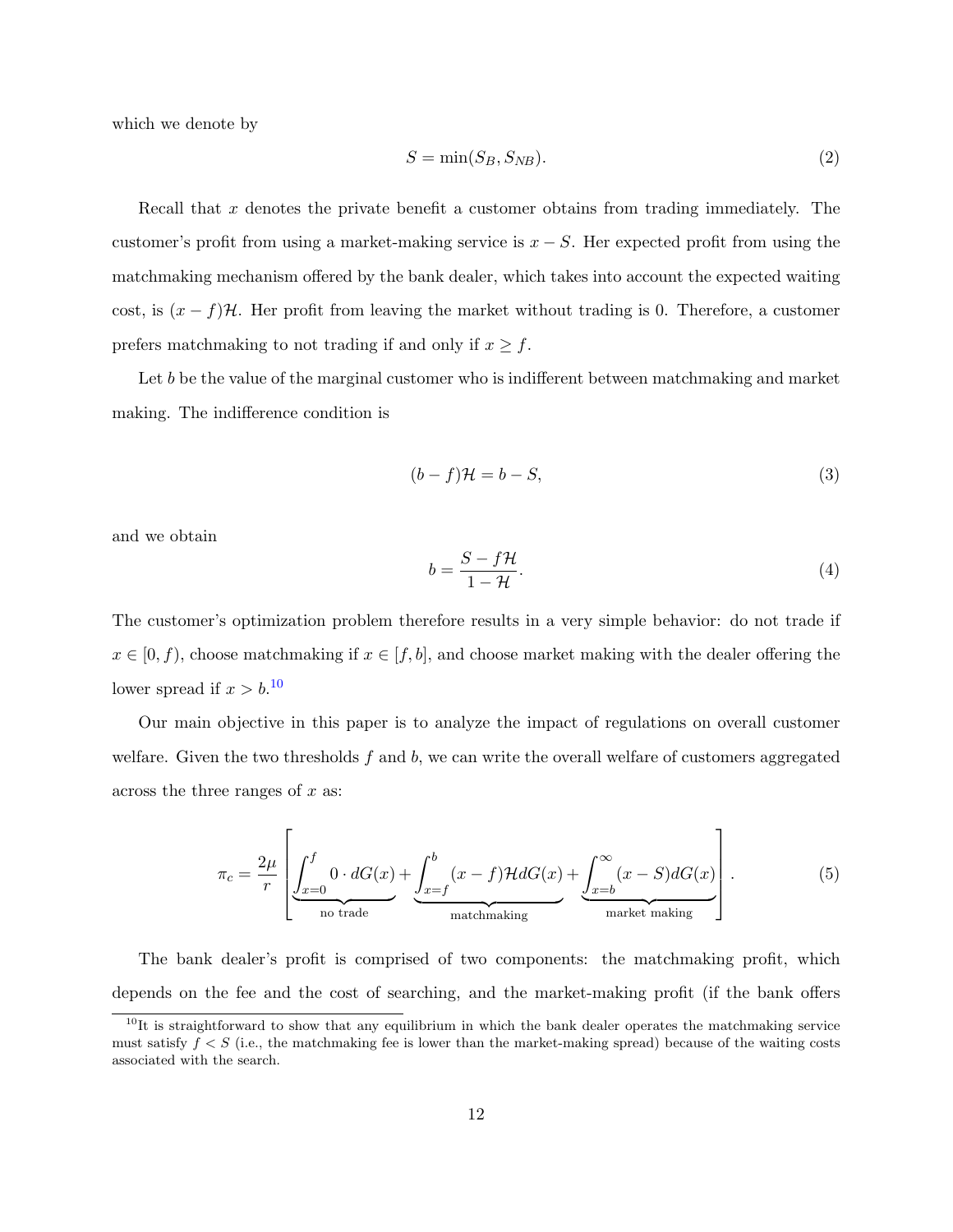the lower spread), such that

$$
\pi_B = \frac{2\mu}{r} \left[ (\mathcal{H}f - I) \left( G \left( b \right) - G \left( f \right) \right) + (S - c_B)(1 - G(b)) \mathbb{I}_{S_B \le S_{NB}} \right],\tag{6}
$$

where  $\mathbb{I}_{S_B \leq S_{NB}}$  is an indicator function that takes the value 1 if  $S_B \leq S_{NB}$  and 0 otherwise.

The non-bank dealer's market-making profit can be expressed as:

$$
\pi_{NB} = \frac{2\mu}{r} \left[ (S - c_{NB})(1 - G(b)) \mathbb{I}_{S_{NB} < S_B} \right],\tag{7}
$$

where  $\mathbb{I}_{S_{NB} < S_B}$  is an indicator function that takes the value 1 if  $S_{NB} < S_B$  and 0 otherwise.

### Equilibrium Definition. An equilibrium consists of:

- 1. The bank dealer's choices of market-making spread  $S_B$  and matchmaking fee f,
- 2. The non-bank dealer's choice of market-making spread  $S_{NB}$ , and
- 3. Each arriving customer's choice between market making (with one of the dealers), matchmaking, and refraining from trading altogether,

such that dealers and customers maximize expected profits.

## <span id="page-13-0"></span>3 Equilibrium and Comparative Statics

The equilibrium structure in our model is comprised of four distinct regions depending on the degree of competition between the bank and non-bank dealers. In the first region,  $c_B \leq c$ , the bank dealer's balance sheet cost is so low that his unconstrained monopoly spread is lower than the balance sheet cost of the non-bank dealer (and hence there is no competitive pressure from the non-bank dealer). In the second region,  $c < c_B \le c_{NB}$ , the bank dealer's spread is constrained by the non-bank dealer's balance sheet cost. In the third region,  $c_{NB} < c_B \leq \overline{c}$ , the non-bank dealer supplies market-making services, but his spread is constrained by the bank dealer's balance sheet cost. Lastly, in the fourth region,  $c_B > \overline{c}$ , the bank dealer's regulatory cost is so high that the non-bank dealer sets an unconstrained monopoly spread in the market-making business.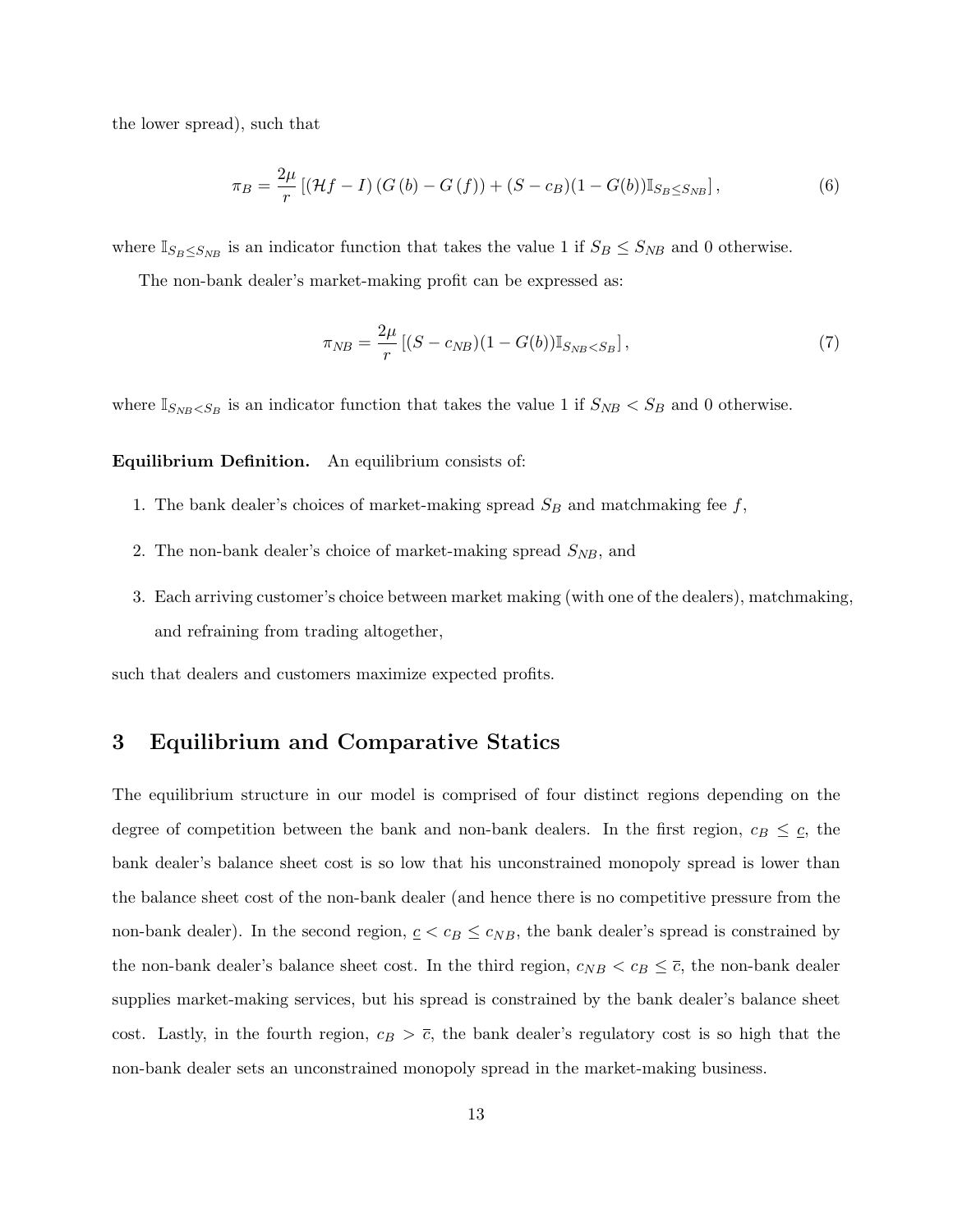This equilibrium structure does not depend on a particular choice of distribution for the customers' private value  $(G)$ , and the monotone-hazard-rate assumption enables us to fully characterize how overall customer welfare and market outcomes change in each region as  $c_B$  increases. All of the insights, however, can be demonstrated using a simple example in which the customers' private value follows a uniform distribution with cdf  $G(x) = x/A$ , where A is a positive constant that is set high enough to ensure that in equilibrium there are at least some impatient customers who demand market making services (i.e.,  $A > b$ ).<sup>[11](#page-14-0)</sup> This uniform example has the advantage that it allows the intuition behind the results to come out more clearly. Furthermore, using the uniform distribution in our study of how customer welfare changes as  $c_B$  increases is essentially without loss of generality in the most relevant equilibrium regions (the unconstrained and constrained bank dealer equilibria) because the comparative statics are the same for all distributions that satisfy the monotone-hazard-rate assumption.<sup>[12](#page-14-1)</sup> Hence, we present the uniform example in the paper and relegate the propositions and proofs for the general setting to the Internet Appendix.

### 3.1 Existence

When  $c_B \leq c_{NB}$ , the bank dealer is the more efficient provider of market-making services. Competition from the non-bank dealer may constrain the bank dealer's strategy by forcing  $S \leq c_{NB}$ , but the equilibrium is entirely about solving the bank dealers's problem of maximizing the expected profit from providing both market-making and matchmaking services:

$$
\max_{0 \le f \le S \le c_{NB}} \Pi_B(S, f; c_B) \equiv \frac{2\mu}{r} \left[ (\mathcal{H}f - I) \left( \frac{S - \mathcal{H}f}{A(1 - \mathcal{H})} - \frac{f}{A} \right) + (S - c_B) \left( 1 - \frac{S - \mathcal{H}f}{A(1 - \mathcal{H})} \right) \right].
$$
 (8)

When  $c_B > c_{NB}$ , on the other hand, the non-bank dealer is the more efficient provider of marketmaking services. Thus, we have a form of specialization: market making is provided by the non-bank dealer and matchmaking is provided by the bank dealer. Specifically, given the bank dealer's choice

<span id="page-14-1"></span><span id="page-14-0"></span><sup>&</sup>lt;sup>11</sup>The specific parametric restriction required to ensure  $A > b$  in equilibrium is  $A > c_{NB} + \frac{\mathcal{H}}{2(1-\mathcal{H})}(c_{NB} - \frac{I}{\mathcal{H}})$ .

<sup>&</sup>lt;sup>12</sup>When  $c_B > c_{NB}$ , additional assumptions are made for a convex G in the general case. Details are provided in the Internet Appendix.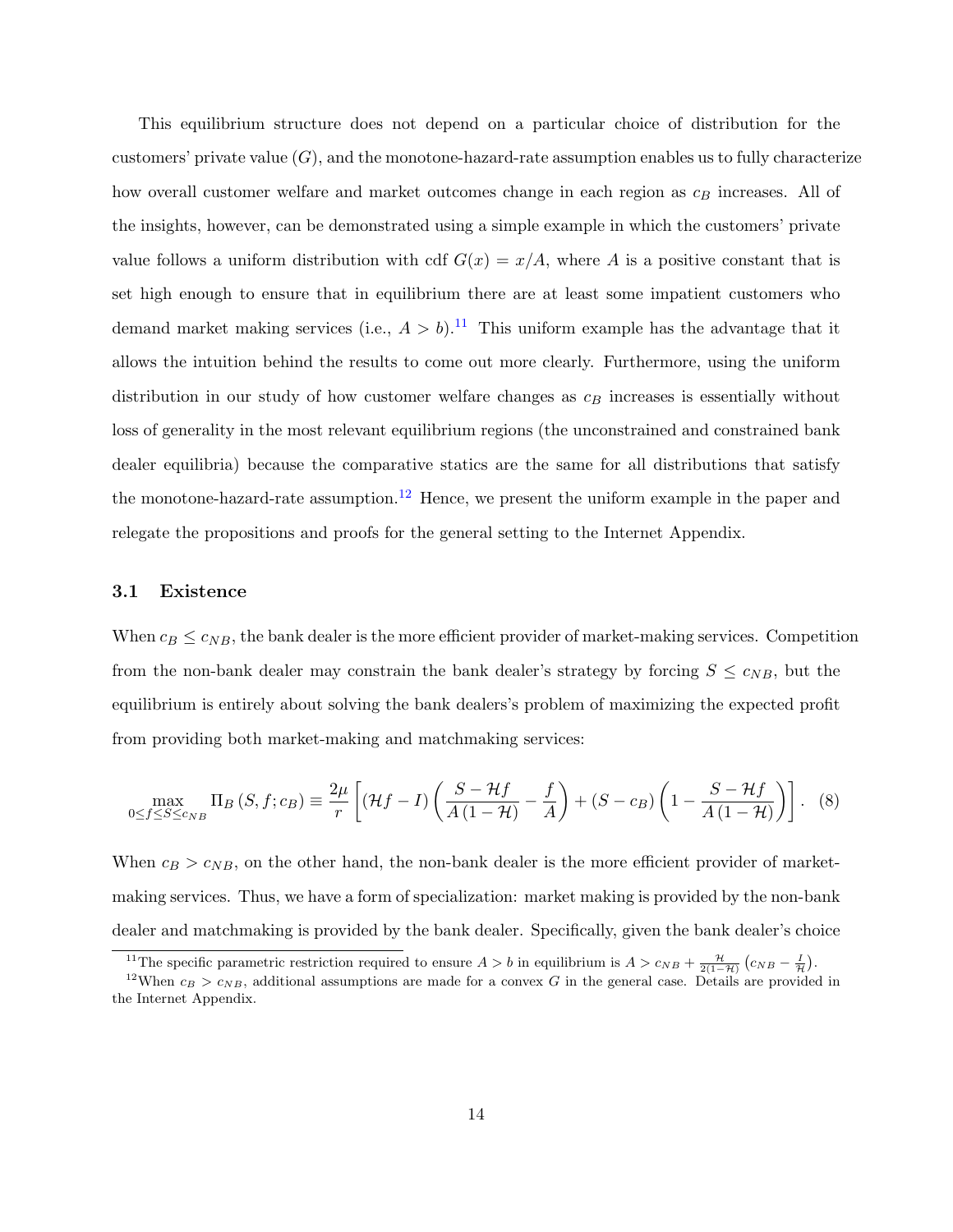of  $f$ , the non-bank dealer's problem is

$$
\pi_{NB}(c_B) = \max_{c_{NB} \leq S \leq c_B} \Pi_{NB}(S) = \frac{2\mu}{r} \left[ (S - c_{NB}) \left( 1 - \frac{S - \mathcal{H}f}{A(1 - \mathcal{H})} \right) \right].
$$

The bank dealer's matchmaking business exerts competitive pressure on the non-bank dealer's price-setting behavior via the threshold customer type  $b = \frac{S - Hf}{1 - H}$ . Given the non-bank dealer's choice of S, the bank dealer sets a fee  $f \leq S$ . Thus, the bank dealer solves the problem

$$
\pi_B(c_B) = \max_{I/\mathcal{H} \le f \le S} \Pi_B(f) = \frac{2\mu}{r} \left( \mathcal{H}f - I \right) \left( \frac{S - \mathcal{H}f}{A\left(1 - \mathcal{H}\right)} - \frac{f}{A} \right).
$$

The following proposition establishes the existence of an equilibrium.

<span id="page-15-1"></span>**Proposition 1.** There exists an equilibrium for any  $c_B > I/H$  such that,<sup>[13](#page-15-0)</sup>

- If  $c_B < \underline{c} = 2c_{NB} A$ , there is an unconstrained bank dealer equilibrium in which the bank dealer sets  $S^* = \frac{1}{2}$  $\frac{1}{2}(c_B + A) < c_{NB}$  and  $f^* = \frac{1}{2}$  $rac{1}{2}(\frac{I}{\mathcal{H}}+A).$
- If  $c = 2c_{NB} A \leq c_B \leq c_{NB}$ , there is a **constrained bank dealer equilibrium** in which the bank dealer sets  $S^* = c_{NB}$  and  $f^* = \frac{1}{2}$  $\frac{1}{2}(\frac{I}{H} + 2c_{NB} - c_B).$
- If  $c_{NB} < c_B \leq \overline{c} = \frac{2c_{NB}+I+2(1-\mathcal{H})A}{4-\mathcal{H}}$ , there is a **constrained non-bank dealer equilibrium** in which the non-bank dealer sets  $S^* = c_B$  and the bank dealer sets  $f^* = \frac{1}{2}$  $rac{1}{2}(\frac{I}{\mathcal{H}}+c_B).$
- If  $c_B > \overline{c}$ , there is an **unconstrained non-bank dealer equilibrium** in which the non-bank dealer sets  $S^* = \overline{c}$  and the bank dealer sets  $f^* = \frac{c_{NB}H+2I+(1-H)HA}{(1-H)H}$  $\frac{+2I + (I - H)H A}{(4 - H)H}$ .

We use the term "unconstrained" in the equilibrium definition to mean negligible competition in market making: if the dealer who operates the market-making business increases  $S^*$  slightly, the other dealer remains unable to compete in this business. In contrast, the term "constrained" is used to mean significant competition: the dealer who provides market-making services cannot increase  $S^*$  without losing this business to the other dealer.

<span id="page-15-0"></span><sup>&</sup>lt;sup>13</sup>Our focus in this paper is on a market in which dealers provide both market-making and matchmaking services. The assumption  $c_B > I/H$  implies that matchmaking is a viable business for the bank dealer in equilibrium by setting a fee  $f \in (I/\mathcal{H}, S)$ .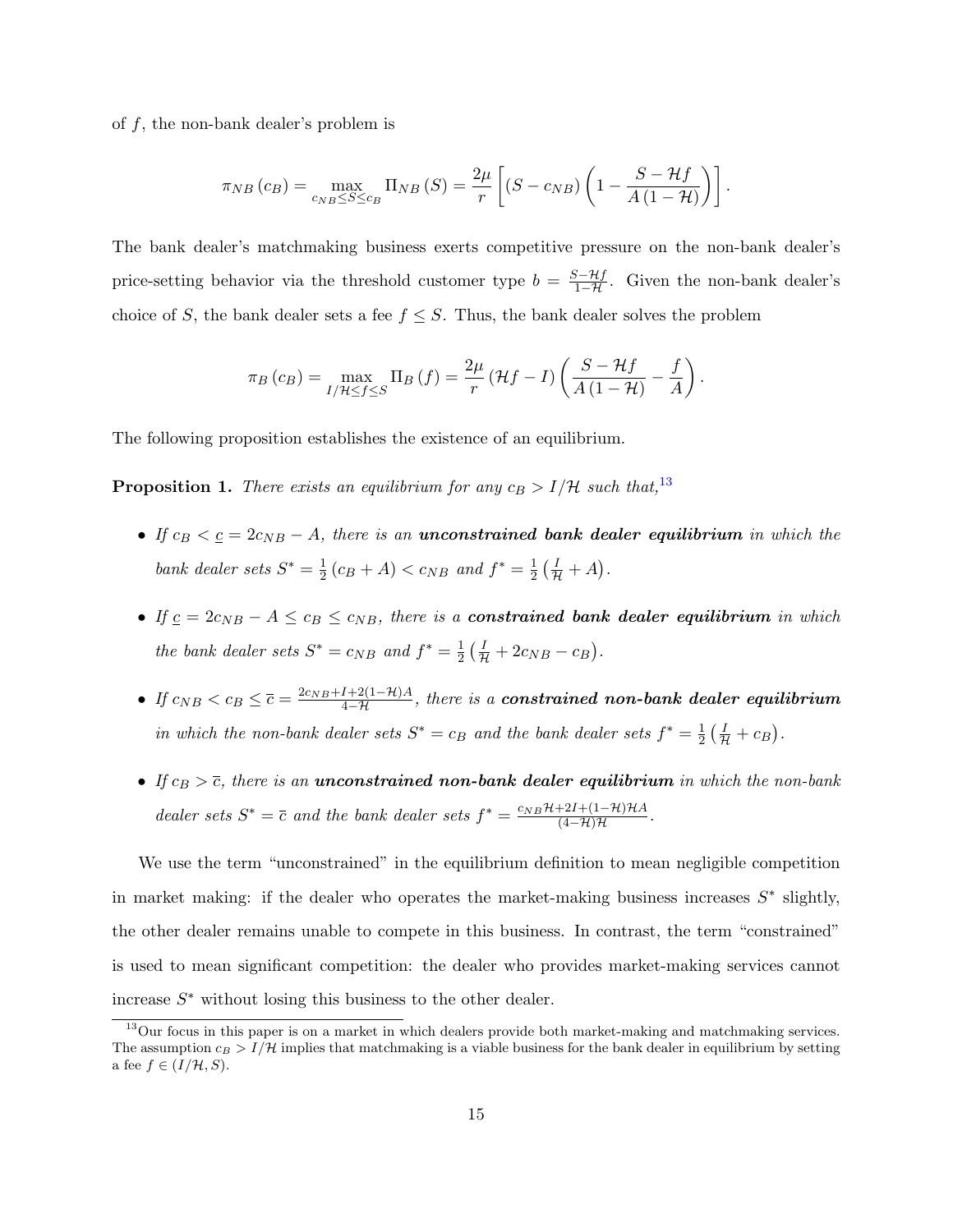## 3.2 What Happens when Bank Regulatory Costs Increase?

We are interested in understanding how an increase in the bank dealer's regulatory costs impacts customer welfare and market outcomes and collect all relevant comparative statics in Proposition 2.

<span id="page-16-1"></span>**Proposition 2.** As  $c_B$  increases through the four equilibrium regions,

|                          | Unconstrained      | Constrained | Constrained     | Unconstrained   |
|--------------------------|--------------------|-------------|-----------------|-----------------|
|                          | <b>Bank</b> Dealer | Bank Dealer | Non-Bank Dealer | Non-Bank Dealer |
| Spread                   |                    | flat        |                 | $\mathit{flat}$ |
| Matchmaking fee          | flat               | ↓           |                 | flat            |
| Avg transaction costs    | partial hump-shape | ↓           | ambiguous       | flat            |
| Volume                   | flat               |             | ↓               | flat            |
| Matchmaking (mkt shr)    |                    |             |                 | flat            |
| Market making (mkt shr)  | ↓                  | ↓           | ↓               | flat            |
| Overall customer welfare |                    |             |                 | $\mathit{flat}$ |

Furthermore, customer welfare and all market outcomes transition continuously from one equilibrium region to the next.

Figure 1 provides a visual illustration of how customer welfare and market outcomes evolve throughout the four regions for a particular numerical example with  $c_{NB} = 30$  basis points.<sup>[14](#page-16-0)</sup> We plot the market-making spread, the matchmaking fee, and average transaction costs in Panel A, customers' trading and their choice of trading mechanisms in Panel B, and overall welfare in Panel C as functions of the bank dealer's balance sheet cost,  $c_B$ , holding all other model parameters constant. We distinguish between the four equilibrium regions in the figure using vertical dashed lines.

When the bank dealer's balance sheet costs are low enough, the optimal spread,  $S_B$  (depicted by the blue line in Panel A), is lower than the non-bank dealer's balance sheet cost,  $c_{NB}$ . In this

<span id="page-16-0"></span><sup>&</sup>lt;sup>14</sup>For the numerical example, we set  $A = 40$  basis points,  $I = 0.10$  basis points, and  $\mathcal{H} = 0.25$ .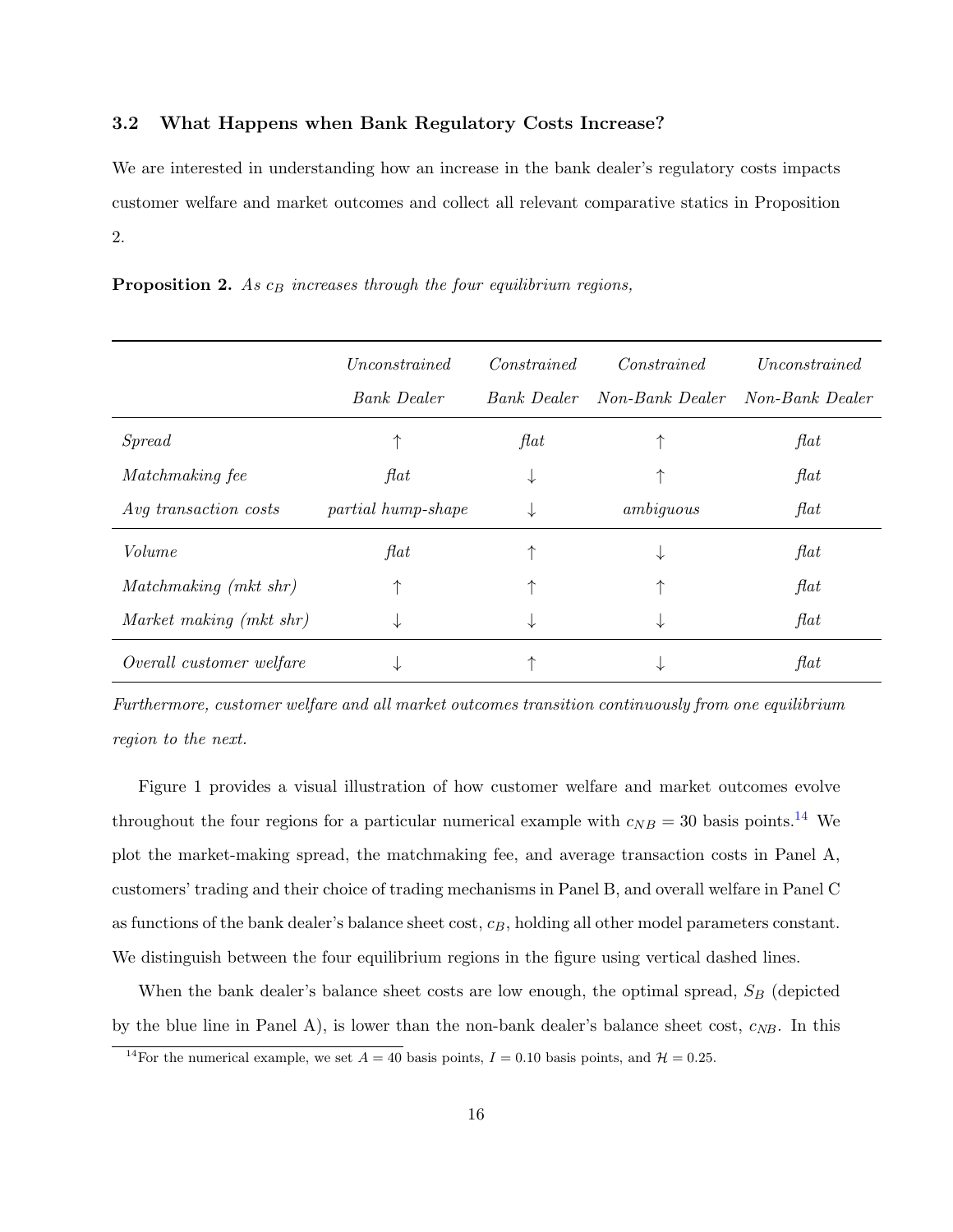region, the bank dealer has an unconstrained monopoly on the provision of immediacy. As the bank dealer's balance sheet cost increases, he passes some of the increase to his market-making customers by increasing the spread. The matchmaking fee (the green line in Panel A) is determined by a basic tradeoff: a higher matchmaking fee increases compensation from each trade while decreasing the number of customers who choose to trade. Given a particular distribution of customers' private value (or patience), this tradeoff results in a unique fee that maximizes the bank dealer's expected profit from matchmaking and depends only on the distribution of private value (and hence does not change as bank regulatory costs increase).

As the spread increases in this region, some customers switch from the market-making mechanism to the matchmaking mechanism (the blue area shrinks and the green area expands in Panel B). The population of customers who refrain from trading (which depends on the magnitude of the matchmaking fee) does not change, however, and hence overall volume is unchanged. All trading customers are worse off in this equilibrium region when  $c_B$  increases, either because they pay a higher spread or because they are priced out of the market-making service and incur waiting costs when utilizing the matchmaking service. Furthermore, the population of customers who refrain from trading remains the same (because the matchmaking fee is unchanged), and hence overall customer welfare is lower in this region when bank regulatory costs increase.

As we transition from one equilibrium region to another, it is important to stress that the dealers' pricing strategy changes continuously between regions and, since overall customer welfare and all other market outcomes are continuous in the pricing strategy, there are no abrupt jumps in the transition to the constrained bank dealer equilibrium. As competition from the non-bank dealer in this region constrains the bank dealer's ability to pass the rising regulatory costs on to his market-making customers, the bank dealer seeks to extract higher profits from the matchmaking business. To this end, he increases overall trading volume (which is equivalent in our setting to increasing the fraction of customer types who trade) by reducing the matchmaking fee to attract customers with a low need for immediacy, which can be observed as the shrinking "no trade" (purple) area in Panel B.

Our key result is that overall customer welfare increases in this region of Panel C. The welfare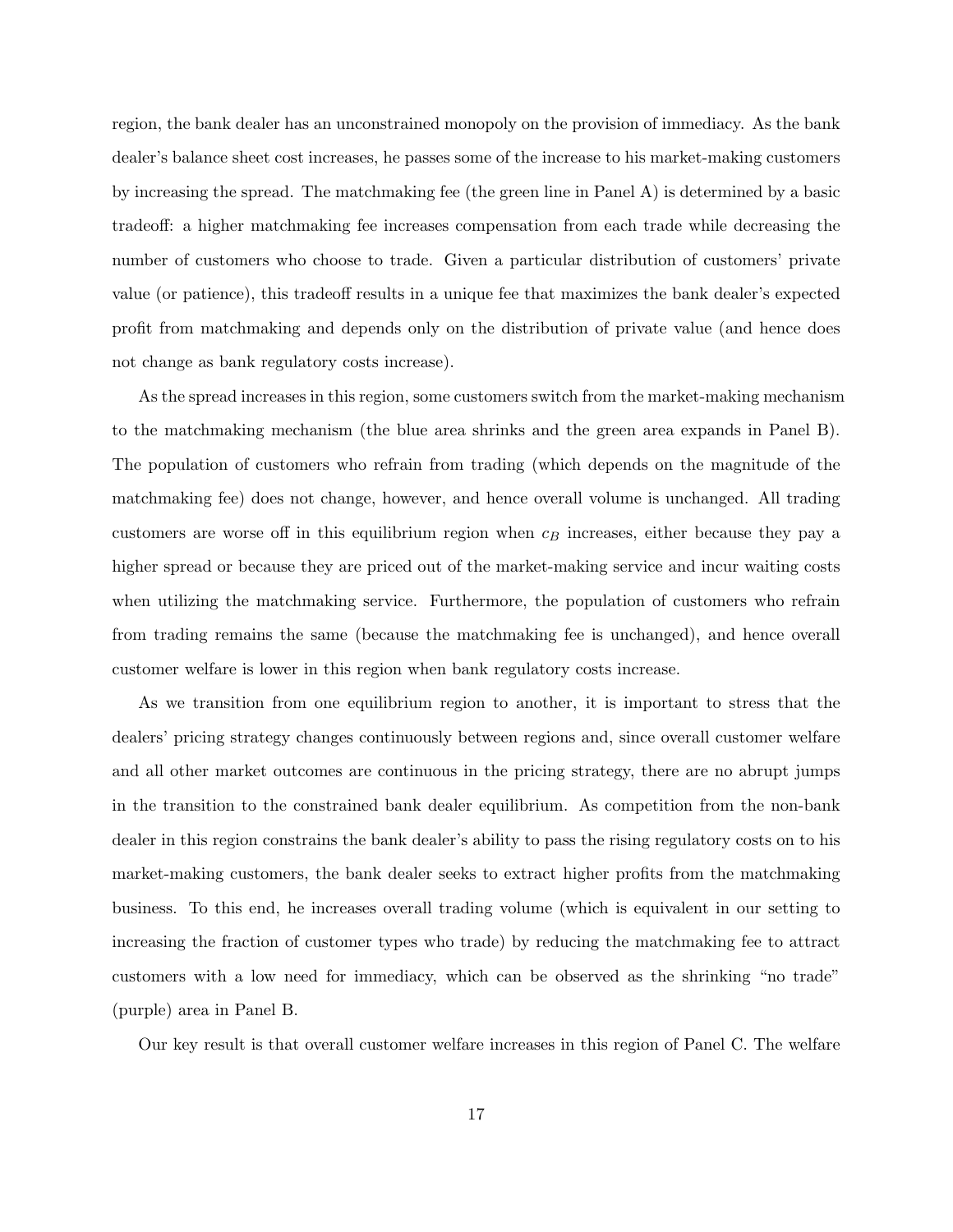gains come from three groups of customers. The first group refrains from trading when the matchmaking fee is high, but when  $c_B$  increases and the bank dealer lowers the matchmaking fee they begin trading and thus contribute to overall customer welfare. The second group consists of customers who trade via the matchmaking mechanism either way, but when  $c_B$  increases their welfare goes up because they pay a lower fee. The third group comprises customers who find it optimal to switch from market making to matchmaking when  $c_B$  increases because their expected utility considering both the lower fee and the expected waiting costs in the matchmaking service is higher.<sup>[15](#page-18-0)</sup> Hence, all customers are either better off or no worse off as  $c_B$  rises, which means that equilibria with higher regulatory costs Pareto-dominate those with lower regulatory costs in this region.[16](#page-18-1)

When  $c_B$  increases further such that it exceeds the non-bank dealer's balance sheet cost,  $c_{NB}$ , we transition into the third equilibrium region. In this region, the bank dealer does not provide market-making services.<sup>[17](#page-18-2)</sup> This is arguably a less relevant region from an empirical standpoint given that [Bessembinder, Jacobsen, Maxwell, and Venkataraman](#page-62-7) [\(2018\)](#page-62-7) estimate that bank dealers handle about 87% of principal trading even after the post-crisis regulatory reform. Still, the same paper also presents evidence that non-bank dealers increased their market share in principal trading from about 3% in the pre-crisis period to about 13% in the post-regulatory-reform period. Our model is simplified in that it has a bang-bang solution: either the bank dealer or the non-bank dealer captures all market-making clients.<sup>[18](#page-18-3)</sup> The increase in principal trading by non-bank dealers

<span id="page-18-0"></span><sup>&</sup>lt;sup>15</sup>The increase in  $c_B$  in this region of the equilibrium does not make customers utilizing the market-making mechanism worse off because the spread is constrained to equal the balance sheet cost of the non-bank dealer. Hence, all customers who switch from market making to matchmaking do so because the lower matchmaking fee makes them better off.

<span id="page-18-1"></span><sup>&</sup>lt;sup>16</sup>To simplify the model, the matching rate of customers in the matchmaking mechanism is directly determined by the bank dealer's search technology. We believe that the increase in overall customer welfare when bank regulatory costs go up in the constrained bank dealer equilibrium would hold in a more general search specification (e.g., Duffie et al (2005)) in which the matching intensity depends on the mass of customers who choose matchmaking. Specifically, Proposition [2](#page-16-1) shows that the market share of matchmaking monotonically increases in  $c_B$ . Under an alternative structure in which the size of the pool of searching customers impacts the matching rate, this increase in market share would result in a higher matchmaking speed  $H$  and make the matchmaking service even more beneficial to customers. In this case, the switch to matchmaking would likely be more pronounced as  $c_B$  goes up, further improving overall customer welfare.

<span id="page-18-2"></span><sup>&</sup>lt;sup>17</sup>When  $c_B = c_{NB}$ , the only equilibrium spread possible is  $S = c_B = c_{NB}$  and both bank and non-bank dealers make zero profits from market making. We include this boundary point in the second region, but it can be added to the third region  $(c_B > c_{NB})$ , or we could assume that customers who would like to use the market-making mechanism randomize between the bank and non-bank dealers.

<span id="page-18-3"></span><sup>&</sup>lt;sup>18</sup>In Section [4](#page-21-0) we investigate an extension of our model utilizing Cournot (rather than Bertrand) competition in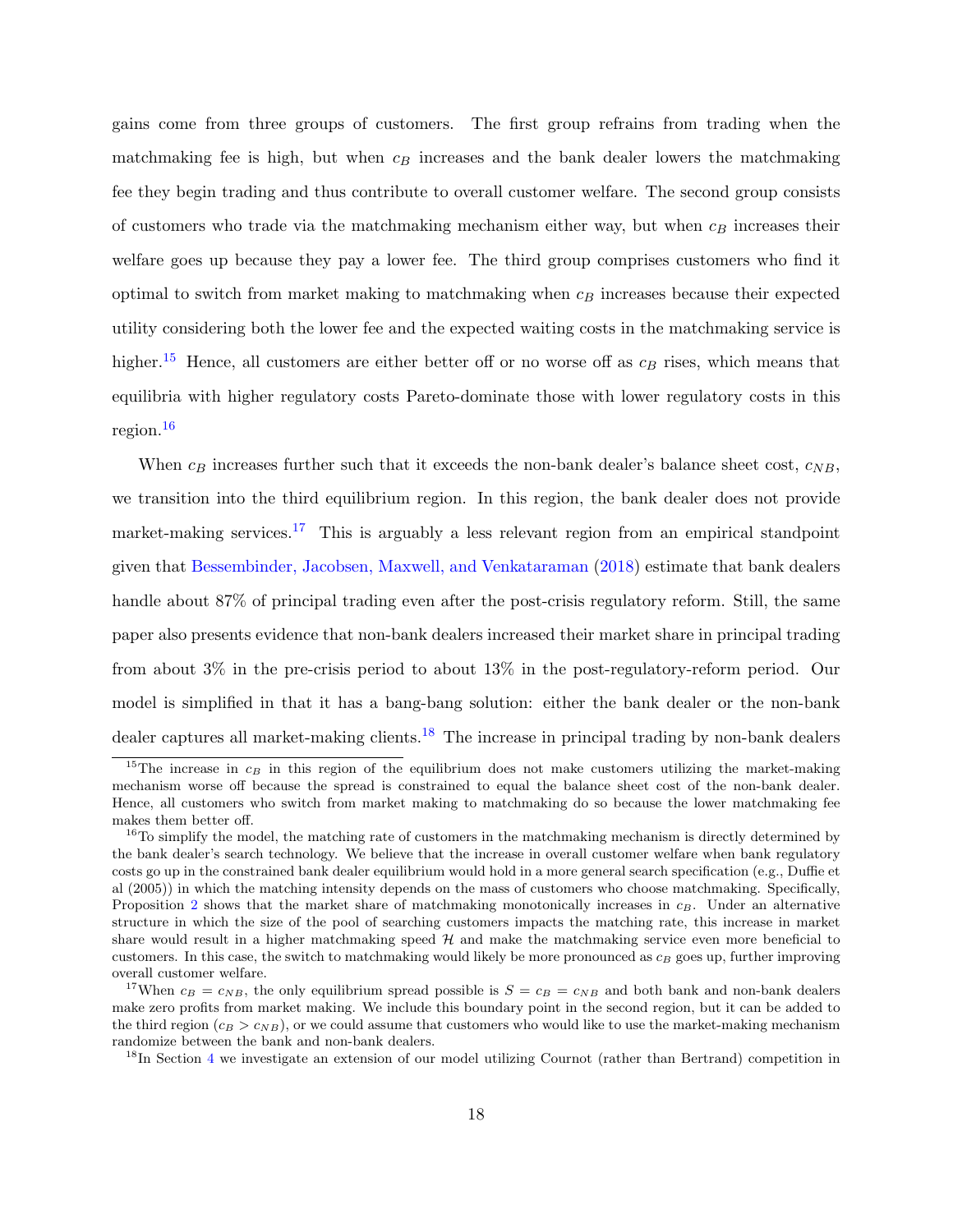may suggest that we are getting closer to the point where  $c_B = c_{NB}$ . It is therefore important to investigate what would happen to overall customer welfare if bank regulatory costs were to increase beyond this point.

In the third region, it is the bank dealer's balance sheet costs that constrain the marketmaking strategy of the non-bank dealer, forcing her to set her spread equal to  $c_B$ . As  $c_B$  rises, the competitive pressure from the bank dealer eases, and the non-bank dealer can increase her marketmaking spread to extract more rents (the increasing red line in Panel A). This spread increase creates an opportunity for the bank dealer to increase his matchmaking fee as well.[19](#page-19-0) As a result, more customers forgo trading and hence trading volume falls (observed as an increase in the purple area in Panel B). Most importantly, overall customer welfare in Panel C declines. The decline in welfare stems from the increase in the market-making spread and matchmaking fee for those customers who trade as well as the increase in the number of customers who refrain from trading because of the higher costs. As  $c_B$  rises beyond a certain point, the bank dealer no longer exerts any competitive pressure and we reach an unconstrained non-bank dealer equilibrium (the fourth region in the figure). In this region, which is somewhat extreme and hence of limited interest, further increases in the bank dealer's balance sheet cost no longer affect the equilibrium outcomes.

Our analysis provides several key results. First, the increase in regulatory costs causes customers to shift from market making to matchmaking. While this result is not necessarily surprising, our analysis reveals that this shift arises for different reasons in different regions. In the first and third regions, the higher market-making spread makes this service too expensive for some customers and they switch to matchmaking. In the second region, the reason is different: the bank dealer reduces the matchmaking fee to attract customers to the more profitable matchmaking business from the less profitable market-making business. Whether this shift, which has also been documented empirically, is driven by a "stick" (a higher spread) or a "carrot" (a lower matchmaking fee) turns out to be the key to understanding why overall customer welfare can either increase or decrease in the various

which both bank and non-bank dealers simultaneously provide market-making services in equilibrium.

<span id="page-19-0"></span> $19$ Proposition [2](#page-16-1) shows that the market share of the matchmaking service increases in the constrained non-bank dealer equilibrium. This is the only result that is not general but rather depends on having a uniform distribution for customers' private value. For a general  $G$ , the change in the market share of the matchmaking service is ambiguous in this region.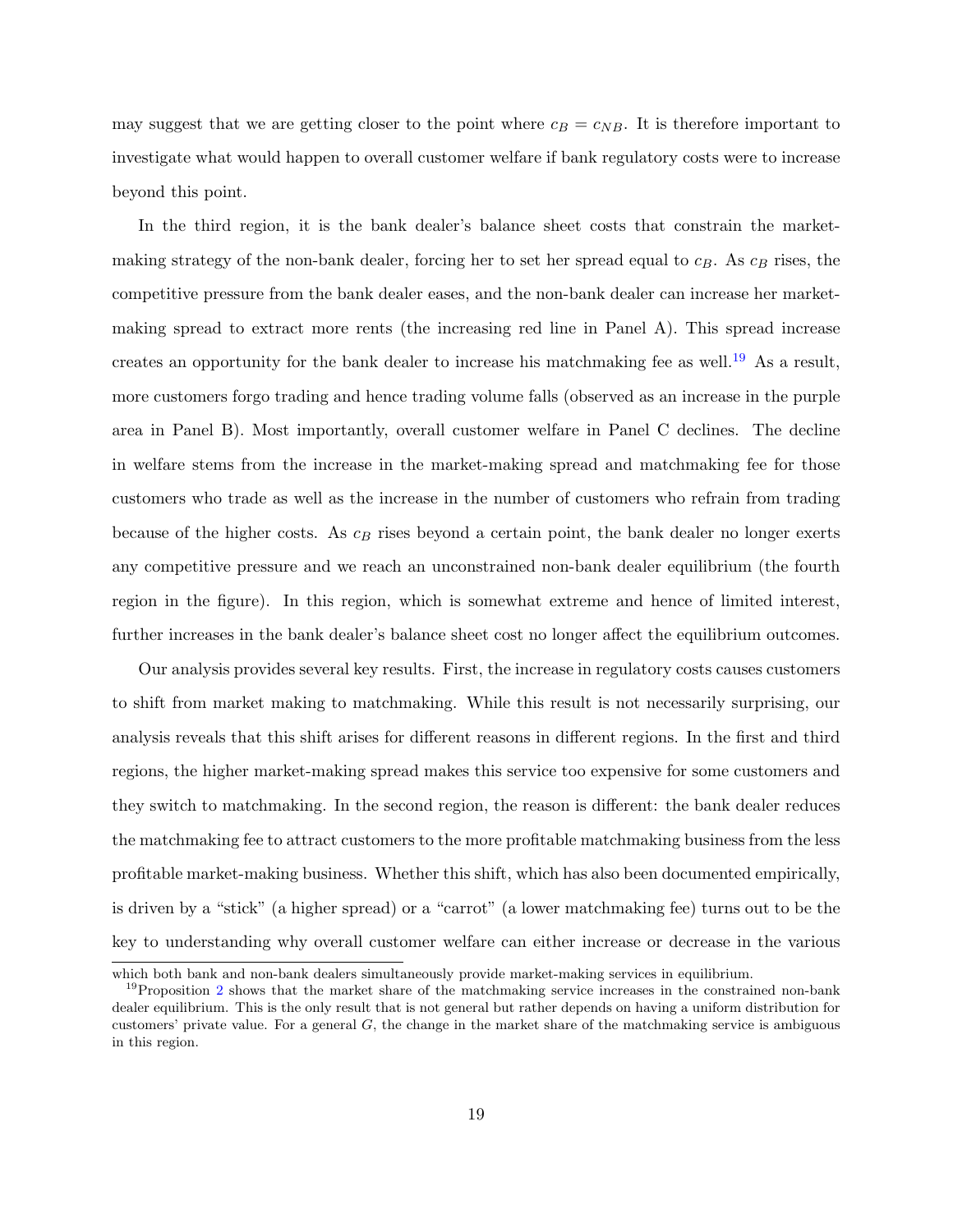equilibrium regions as regulatory costs rise.

Our second result is that customer welfare declines in the first region (the unconstrained bank dealer equilibrium), which fits with views expressed by some market participants according to which a higher bank dealer balance sheet cost would negatively impact market liquidity and customer welfare. Customers are worse off in our model, however, because the bank dealer prices the matchmaking service too high. While the high fee deters some customers from trading, it enhances market-making profitability because more customers choose to pay an even higher spread to avoid waiting for execution. Hence, the bank dealer's pricing strategy implies that the "internal" competition between market making and matchmaking is not enough to make customers better off. What is needed for an increase in customer welfare is interaction with another form of competition: the external competition between the bank and non-bank dealers.

Our third result, and the main insight our model generates, is that, when this external competition kicks in, an increase in regulatory costs increases overall customer welfare. The driving force behind the welfare improvement is that an increase in regulatory costs incentivizes the bank dealer to reduce the matchmaking fee, thereby both attracting new customers who were previously priced out by the high matchmaking fee and increasing utility for all existing customers who already chose matchmaking or switched to matchmaking from market making. Interaction between the "internal" competition and the "external" competition is critical in this region in delivering unambiguously higher customer welfare. A key insight that arises from our model is that counteracting the too-bigto-fail subsidy by increasing bank regulatory costs may not be welfare-improving without market discipline. Namely, competition from non-bank dealers who stand ready to offer market-making services is crucial to attaining the welfare-improvement result.<sup>[20](#page-20-0)</sup>

Our fourth result is that the change in average transaction costs is not a sufficient statistic for the change in overall customer welfare. Average transaction costs are a weighted average of the marketmaking spread and the matchmaking fee, using the respective populations of the trading customers

<span id="page-20-0"></span><sup>&</sup>lt;sup>20</sup>We emphasize that customer welfare increases in our model because the bank dealer wields market power and extracts rents from customers. In the Internet Appendix, we discuss a variation of the model in which a benevolent bank dealer maximizes customer welfare subject to breaking even on his liquidity-provision service. In that setting, an increase in the bank dealer's balance sheet cost always reduces overall customer welfare. In Section [4,](#page-21-0) we examine the robustness of our results to having imperfect competition from multiple bank dealers.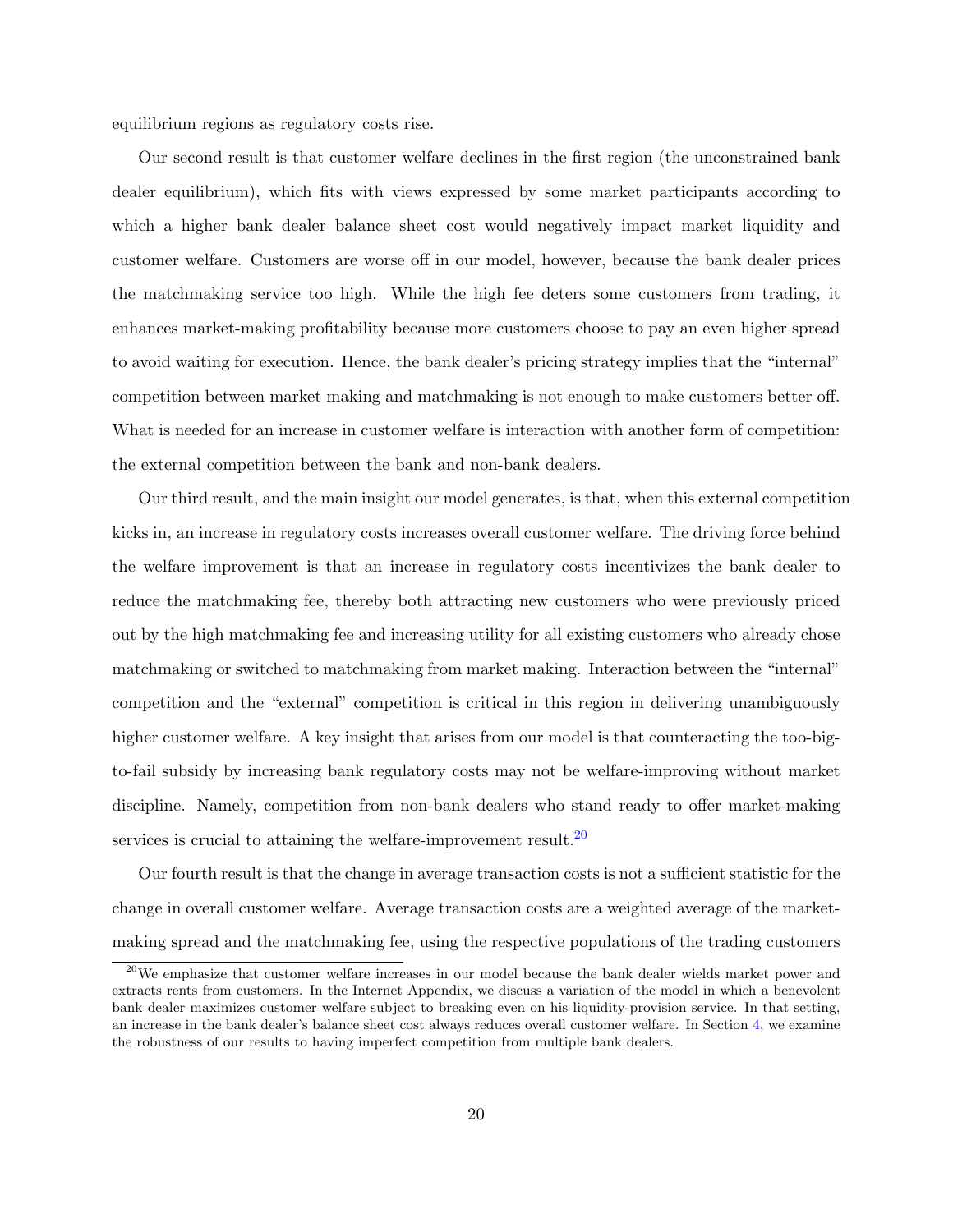in each of these mechanisms as weights. When regulatory costs increase, the spread weakly increases but the fraction of customers who choose the market-making mechanism declines and hence the direction of the change in average transaction costs can go either way. When regulatory costs are low, most customers use the market-making mechanism. Increasing these costs causes some customers to switch to matchmaking, but the increase in the spread for a larger population of customers dominates the lower matchmaking fee for a smaller population of customers, resulting in an increase in average transaction costs. When the regulatory costs are high enough, however, the shift from market making to matchmaking can dominate and hence average transaction costs can start to decline at the same time that welfare worsens in the unconstrained bank dealer equilibrium (the first region). This divergence demonstrates the perils of thinking about customer welfare only in terms of the average cost of transacting.

Our parsimonious model delivers these key insights in a transparent environment that enables the intuition behind them to come through. A natural question is whether our specific choices drive the results or whether these insights are more general. In the next section we provide extensive robustness analyses to answer this question.

## <span id="page-21-0"></span>4 Robustness

Our analysis in Section [3](#page-13-0) demonstrates that customer welfare could increase when bank regulatory costs rise. The basic model enables us to show what key elements are required to obtain this result: bank dealer market power, "internal" competition between the two businesses (or market structures) that the bank dealer operates, and "external" competition in market making from the non-bank dealer. Still, it is of interest to ask whether there are relevant features of the market that, when incorporated in the model, would counteract or vacate our main result. Therefore, in this section we examine the robustness of our main result by considering three extensions of the model. In each extension, we add a feature or change the model's structure to examine whether our main result remains intact.

The first extension allows the non-bank dealer to offer matchmaking services as well. As such, the non-bank dealer can exert competitive pressure on both businesses at the same time. The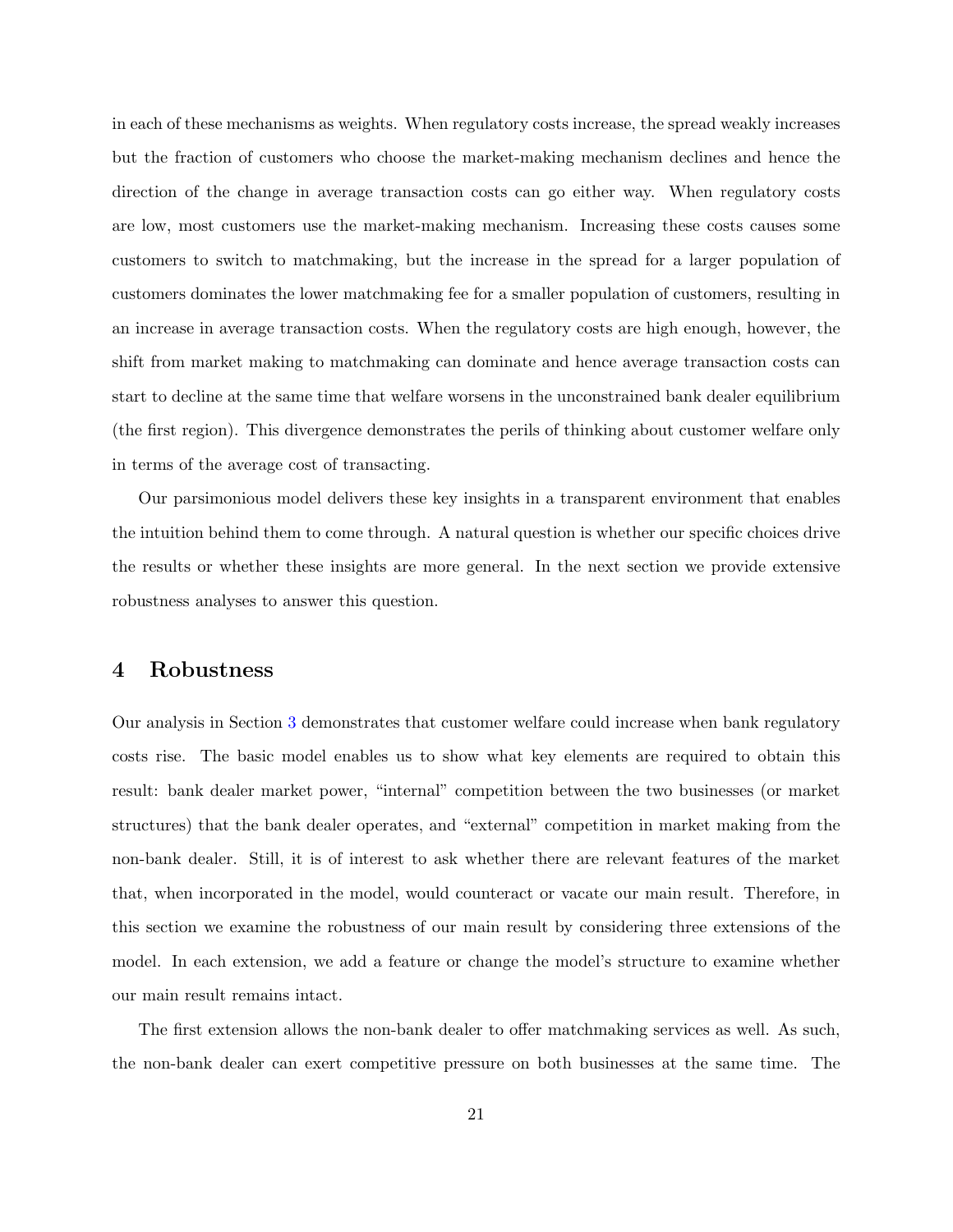second extension considers Cournot competition between the bank and non-bank dealers to examine whether our results can be attributed to the particular nature of Bertrand competition. This extension also allows to us to study an equilibrium in which the market-making services of both the bank and non-bank dealers operate simultaneously. The third extension investigates in greater depth the role of market power. We introduce multiple bank and non-bank dealers and examine how the number of competing dealers impacts our main welfare result. As this welfare result arises in the (more empirically relevant) parameter region  $c_B \leq c_{NB}$ , we focus the three extensions on this parameter region.

## <span id="page-22-3"></span>4.1 Non-Bank Dealer Matchmaking Service

One objection to our parsimonious model could be that non-bank dealers in real-world bond markets do engage in matchmaking. Empirically, the quantity of their matchmaking was found to decrease following the post-crisis regulatory reform even as matchmaking by bank dealers has increased, which is why we did not focus on this aspect of the market in our main model.<sup>[21](#page-22-0)</sup> Still, would the bank dealer in the model reduce his matchmaking fee if he were facing competition in the matchmaking service? Is the absence of any competition in matchmaking necessary for our result that welfare can improve when regulatory costs increase?

In this section, the only change we make to the main model is to let the non-bank dealer operate both market-making and matchmaking services. Specifically, by spending  $I$  on the search process for each customer, the bank dealer matches a customer with intensity  $H_B$  while the non-bank dealer matches a customer with intensity  $H_{NB}$ .<sup>[22](#page-22-1)</sup> Given the substantial evidence that bank dealers have much larger customer networks, we assume that  $H_B > H_{NB}$ . In other words, by spending the same amount of money, the larger customer base of the bank dealer enables him to find a counterpart to his customer's order more quickly on average than the non-bank dealer can.<sup>[23](#page-22-2)</sup>

<span id="page-22-0"></span><sup>&</sup>lt;sup>21</sup>See [Bao, O'Hara, and Zhou](#page-62-2) [\(2018\)](#page-62-7) and [Bessembinder, Jacobsen, Maxwell, and Venkataraman](#page-62-7) (2018) for evidence on matchmaking by both bank and non-bank dealers.

<span id="page-22-1"></span><sup>&</sup>lt;sup>22</sup>The corresponding speeds of matchmaking services are therefore  $\mathcal{H}_B = \frac{H_B}{H_B+r}$  and  $\mathcal{H}_{NB} = \frac{H_{NB}}{H_{NB}+r}$  for the bank and non-bank dealers, respectively.

<span id="page-22-2"></span><sup>&</sup>lt;sup>23</sup>We assume that each customer trades through one matchmaking service. In other words, a customer cannot split an order between the matchmaking services offered by the bank and non-bank dealers and cannot employ both dealers to search simultaneously.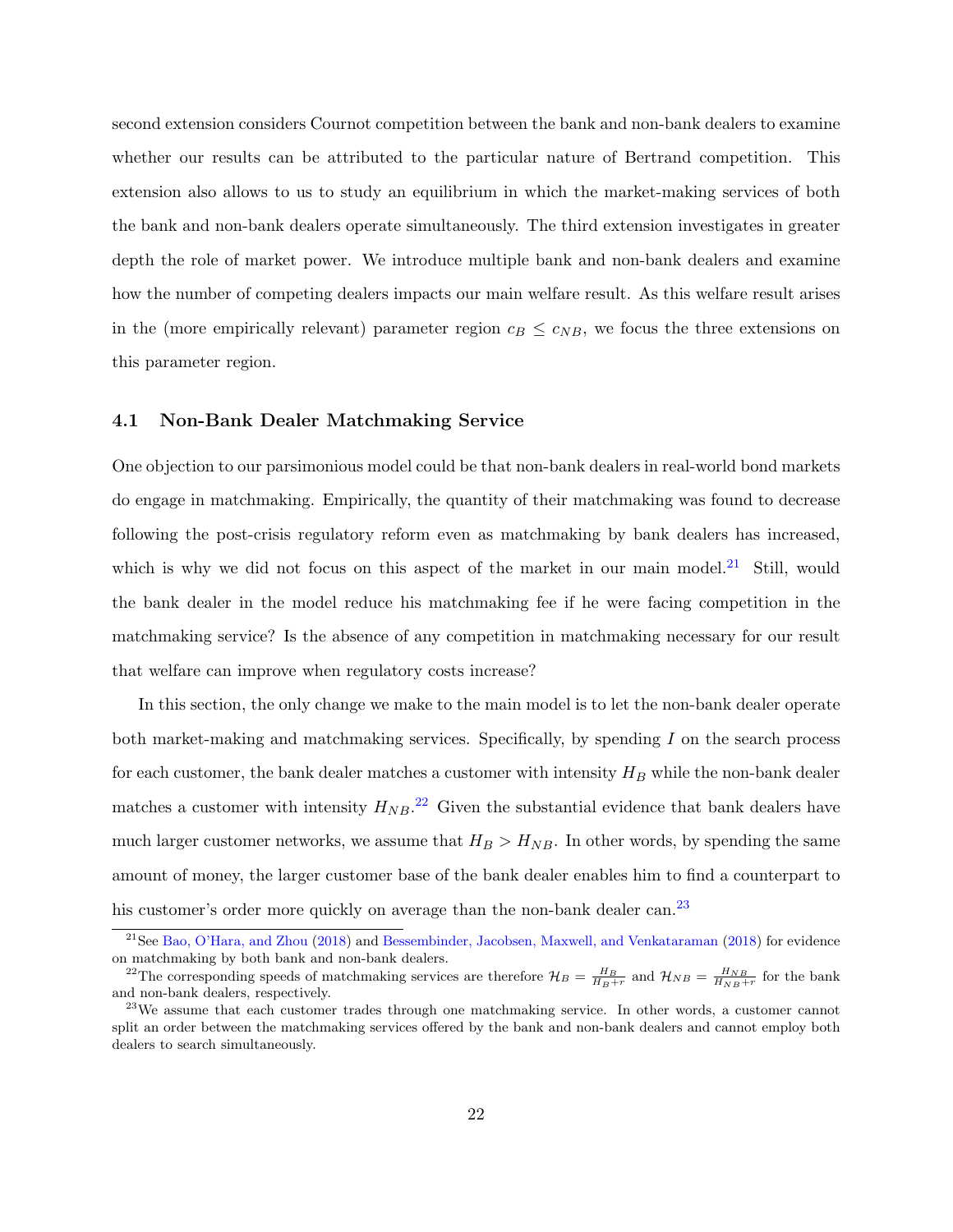Assuming  $H_B > H_{NB}$  does not imply that the non-bank dealer is ineffective in constraining the bank dealer's pricing strategy. In fact, to examine the robustness of our main result, we are specifically interested in equilibria in which both the bank dealer and the non-bank dealer offer matchmaking services. We therefore focus on these equilibria, which reflect the empirical findings that both types of dealers are engaged in matchmaking, to provide insights into what happens to overall customer welfare as  $c_B$  increases.

Denote the matchmaking fees of the bank and non-bank dealers by  $f_B$  and  $f_{NB}$ , respectively. To have a positive amount of matchmaking services provided by the non-bank dealer, we must have in equilibrium  $f_B > f_{NB}$  (because customers of the non-bank dealer have to wait longer on average for execution). To have a positive amount of matchmaking services provided by the bank dealer, we must have in equilibrium  $S_B > f_B$  because otherwise customers will switch to the instantaneous provision of liquidity in the market-making service. Therefore, given the three prices  $(S_B, f_B, f_{NB})$ , customers in these equilibria are sorted into four groups, as stated in the following lemma.

<span id="page-23-0"></span>Lemma 1. Define

$$
x_1 \equiv \frac{\mathcal{H}_B f_B - \mathcal{H}_{NB} f_{NB}}{\mathcal{H}_B - \mathcal{H}_{NB}}, \quad x_2 \equiv \frac{S_B - \mathcal{H}_B f_B}{1 - \mathcal{H}_B}.\tag{9}
$$

If the bank dealer operates the market-making service and both dealers operate matchmaking services in equilibrium, customers with private value  $x < f_{NB}$  forgo trading, customers with  $x \in [f_{NB}, x_1]$ use the non-bank dealer's matchmaking service, customers with  $x \in [x_1, x_2)$  use the bank dealer's matchmaking service, and customers with  $x \geq x_2$  use the bank dealer's market-making service.

The cutoff value  $x_2$  is entirely analogous to b in the main model. The cutoff value  $x_1$  between the matchmaking services of the bank and non-bank dealers is derived from the indifference condition  $\mathcal{H}_B(x_1 - f_B) = \mathcal{H}_{NB}(x_1 - f_{NB}).$ 

As is the case with the main model, there are two types of equilibria according to whether the non-bank dealer's market-making service constrains the bank dealer's strategy. The unconstrained market-making equilibrium is obtained by solving the three linear best response functions for  $f_{NB}^{br}$ ,  $f_B^{br}$ , and  $S^{br}$ , whereas the constrained market-making equilibrium is obtained by solving the two best response functions for  $f_B^{br}$  and  $f_{NB}^{br}$  with  $S = c_{NB}$ . In either case, to ensure that we have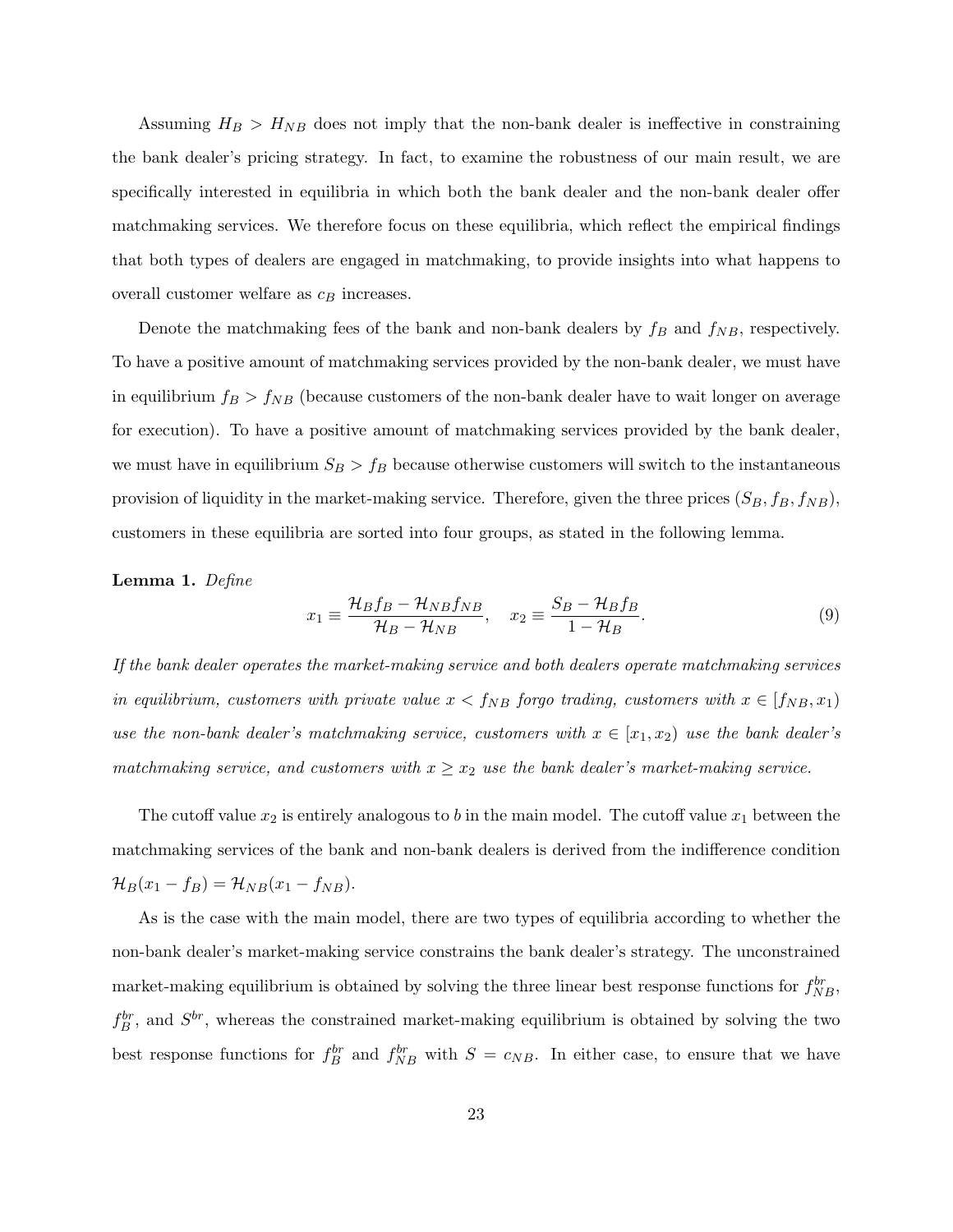equilibria in which all three liquidity-provision services are offered we need to impose the conditions  $\frac{I}{\mathcal{H}_{NB}}$  <  $f_{NB}$  <  $f_{B}$  <  $S \leq c_{NB}$  and  $x_2$  < A, which translate into the condition on A in equation  $(10).<sup>24</sup>$  $(10).<sup>24</sup>$  $(10).<sup>24</sup>$  $(10).<sup>24</sup>$  The equilibrium is characterized in the following proposition.

<span id="page-24-2"></span>Proposition 3. Suppose that

<span id="page-24-0"></span>
$$
\max\left(\frac{c_{NB} - \frac{\mathcal{H}_B}{\mathcal{H}_{NB}}}{1 - \mathcal{H}_B}, \frac{2I}{\mathcal{H}_{NB}}\right) < A < \frac{c_{NB}(4\mathcal{H}_B - \mathcal{H}_{NB}) - (1 + 2\mathcal{H}_B)I}{2\mathcal{H}_B - \mathcal{H}_{NB} - \mathcal{H}_B\mathcal{H}_{NB}}.\tag{10}
$$

There exist constants  $c_1, c_2,$  and  $c_3$  such that:

• If  $c_B \in (c_1, c_2]$ , there is an **unconstrained market-making equilibrium** in which the bank dealer operates the market-making service and both dealers operate matchmaking services, with prices given by

$$
f_{NB}^* = \frac{I(2\mathcal{H}_B + \mathcal{H}_{NB}) + A\mathcal{H}_{NB}(\mathcal{H}_B - \mathcal{H}_{NB})}{4\mathcal{H}_{NB}(H_B - H_{NB})},\tag{11}
$$

$$
f_B^* = \frac{3I + 2A(\mathcal{H}_B - \mathcal{H}_{NB})}{4\mathcal{H}_B - \mathcal{H}_{NB}},\tag{12}
$$

$$
S^* = \frac{c_B}{2} + \frac{I(2\mathcal{H}_B + \mathcal{H}_{NB}) + A(\mathcal{H}_B - \mathcal{H}_{NB} + 3\mathcal{H}_B(1 - \mathcal{H}_{NB}))}{8\mathcal{H}_B - 2\mathcal{H}_{NB}}.
$$
(13)

• If  $c_B \in (c_2, c_3)$ , there is a **constrained market-making equilibrium** in which the bank dealer operates the market-making service and both dealers operate matchmaking services, with prices given by

$$
f_{NB}^{*} = \frac{1}{2} \left( \frac{(4c_{NB} - 2c_{B})(\mathcal{H}_{B} - \mathcal{H}_{NB}) + (3 - \mathcal{H}_{B} - 2\mathcal{H}_{NB})I}{\mathcal{H}_{B} - \mathcal{H}_{NB} + 3\mathcal{H}_{B}(1 - \mathcal{H}_{NB})} + \frac{I}{\mathcal{H}_{NB}} \right),
$$
(14)

$$
f_B^* = \frac{(4c_{NB} - 2c_B)(\mathcal{H}_B - \mathcal{H}_{NB}) + (3 - \mathcal{H}_B - 2\mathcal{H}_{NB})I}{\mathcal{H}_B - \mathcal{H}_{NB} + 3\mathcal{H}_B(1 - \mathcal{H}_{NB})},
$$
(15)

$$
S^* = c_{NB}.\tag{16}
$$

<span id="page-24-1"></span>Before we discuss how customer welfare and market outcomes change when bank regulatory

<sup>&</sup>lt;sup>24</sup>The condition that the matchmaking fees are greater than  $\frac{I}{\mathcal{H}_{NB}}$  is needed to ensure that the search technology is not too costly to prevent matchmaking, while the condition  $x_2 < A$  is needed to ensure that the support of G, [0, A], is large enough to create sufficient "space" to fit all customer choices.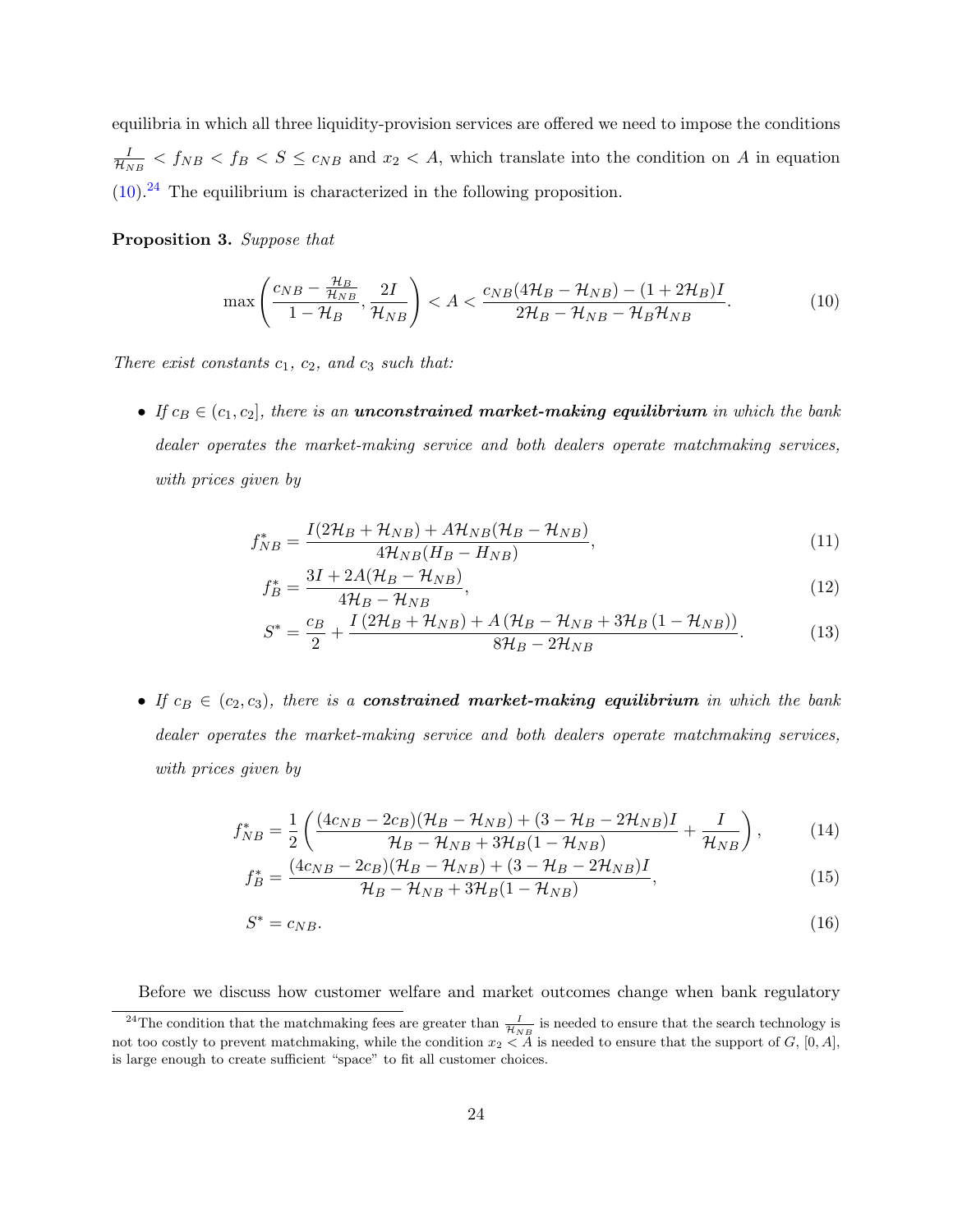costs increase, we should comment on two aspects of these equilibria. First, since  $\mathcal{H}_{NB} < \mathcal{H}_{B}$ , the non-bank dealer and the bank dealer are providing two distinct matchmaking services: they have vertically differentiated products. As such, they charge different prices and cater to distinct segments of the population of customers, and both of them earn positive profits even under Bertrand price competition. Second, the competition introduced into the provision of matchmaking services by the non-bank dealer is binding and impacts the bank dealer's pricing strategy in all equilibria covered by Proposition  $3.^{25}$  $3.^{25}$  $3.^{25}$  $3.^{25}$  A key question in this extension of the model is whether competition in matchmaking services prevents the bank dealer from reducing his matchmaking fee, thereby hindering the improvement in customer welfare. In the following proposition we show that this is not the case: overall customer welfare increases when the bank dealer is constrained by competition in both services.

<span id="page-25-1"></span>

| <b>Proposition 4.</b> As $c_B$ increases from $c_1$ to $c_3$ in the equilibria described in Proposition 3: |  |  |  |
|------------------------------------------------------------------------------------------------------------|--|--|--|
|------------------------------------------------------------------------------------------------------------|--|--|--|

|                             | Unconstrained Mkt Making                                                                                                                | Constrained Mkt Making           |
|-----------------------------|-----------------------------------------------------------------------------------------------------------------------------------------|----------------------------------|
| Spread                      |                                                                                                                                         | flat                             |
| Matchmaking fee $f_R^*$     | $\operatorname{flat}$                                                                                                                   | ↓                                |
| Matchmaking fee $f_{NB}^*$  | $\int a t$                                                                                                                              |                                  |
| Avg transaction costs       | $\downarrow$ iff                                                                                                                        | $\downarrow$ iff $c_B > \hat{c}$ |
|                             | $c_B > \frac{(3+\mathcal{H}_B-\mathcal{H}_{NB})I+2(1-\mathcal{H}_B)(\mathcal{H}_B-\mathcal{H}_{NB})A}{4\mathcal{H}_B-\mathcal{H}_{NB}}$ | $(expression\ in\ proof)$        |
| Volume                      | $\operatorname{flat}$                                                                                                                   | 个                                |
| Matchmaking (total mkt shr) |                                                                                                                                         |                                  |
| Bank dealer                 |                                                                                                                                         |                                  |
| Non-bank dealer             | $\operatorname{flat}$                                                                                                                   | ⇃                                |
| Market making (mkt shr)     | ↓                                                                                                                                       | ⇃                                |
| Overall customer welfare    |                                                                                                                                         |                                  |

<span id="page-25-0"></span> $25$ The labels "constrained" and "unconstrained" that we attach to these equilibrium regions apply only with respect to competition in the market-making service. The matchmaking strategy of the bank dealer in this extension of the model is always constrained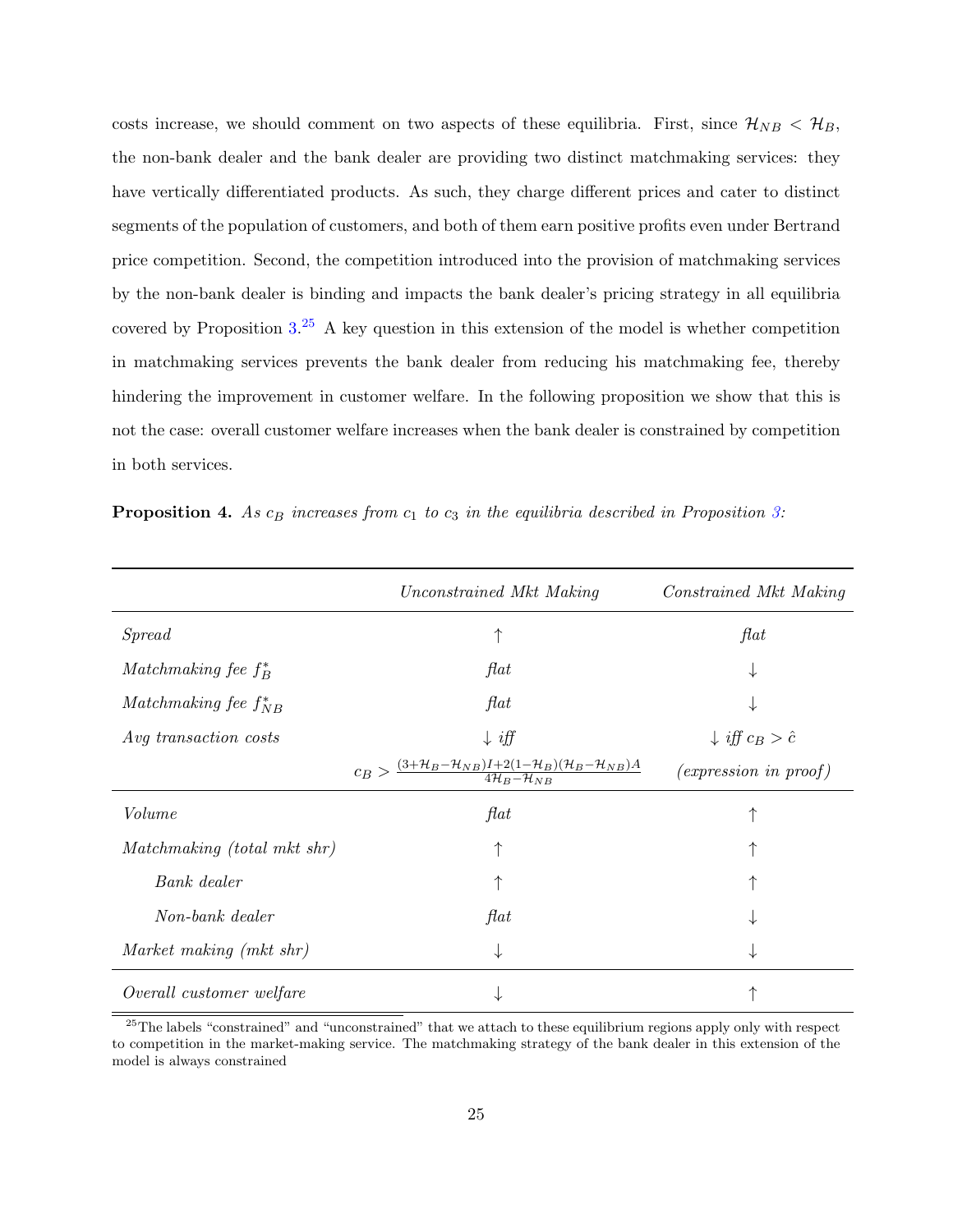The impact of an increase in  $c_B$  in the constrained equilibrium works in this extension as it does in the main model. Figure 2 extends the numerical example in Figure 1 to the case with non-bank dealer matchmaking.<sup>[26](#page-26-0)</sup> An increase in regulatory costs incentivizes the bank dealer to shift business activities towards matchmaking by reducing his fee, as we observe in Panel A of the figure. In fact, he reduces his fee much more aggressively than does the non-bank dealer: the derivative of the matchmaking fee of the bank dealer with respect to  $c_B$  is negative and exactly twice the magnitude of the derivative of the non-bank dealer's matchmaking fee, and this difference in aggressiveness is clearly evident in the figure. The reduction in fees in this region of the equilibrium attracts new customers to the market (hence shrinking the "no trade" purple area in Panel B of the figure) and incentivizes customers to switch from market making to matchmaking. These effects are similar to those we obtain in the main model.

We use the same parameter values in Figure 2 as in Figure 1, so it is clear from comparing the figures that customers are unequivocally better off when the non-bank dealer competes in matchmaking. Even if the non-bank dealer's matchmaking service is slower than that operated by the bank dealer  $(\mathcal{H}_{NB} < \mathcal{H}_{B})$ , competition from the non-bank dealer causes the bank dealer to set a lower matchmaking fee than in the main model.<sup>[27](#page-26-1)</sup> Because the bank dealer is also more aggressive than the non-bank dealer in reducing the matchmaking fee when regulatory costs increase, the economic mechanism behind our result that overall customer welfare can increase with the imposition of higher regulatory costs appears very robust to introducing this additional dimension of competition.

It is interesting to note that average transaction costs in the constrained equilibrium in Proposition  $4$  do not decrease unambiguously (as in our main model) but rather only if  $c_B$  is above a certain threshold. This is because an increase in  $c_B$  causes customers to shift from the cheaper of the two matchmaking services (operated by the non-bank dealer) to the more expensive service (operated by the bank dealer). These customers shift because they are better off, but the end result is that average transaction costs can increase unless the bank dealer's fee is sufficiently low (when the regulatory costs are above the threshold). The divergence in implications between overall customer

<span id="page-26-0"></span><sup>&</sup>lt;sup>26</sup>We need to add only one parameter,  $\mathcal{H}_{NB} = 0.10$ .

<span id="page-26-1"></span> $27$ We provide a proof of this result in the Internet Appendix.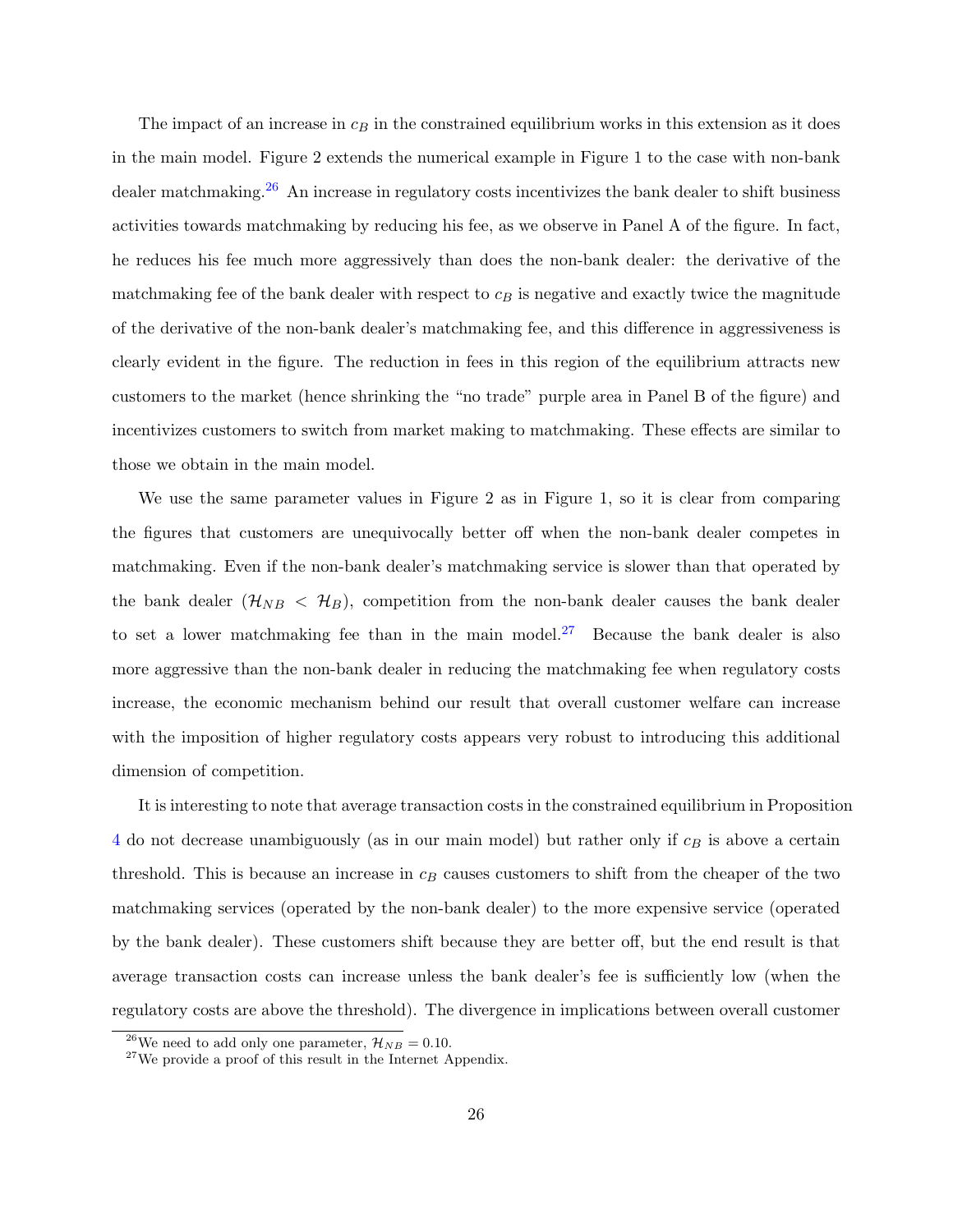welfare and average transaction costs in this extension further reinforces the earlier point that one cannot simply look at average transaction costs to judge whether investors are better off.

The extension also adds another comparative static: the market share of the bank dealer's matchmaking service increases while the market share of the non-bank dealer's matchmaking service declines (shown visually as an expanding green area and a shrinking red area in Panel B). This is consistent with the empirical findings reported in [Bao, O'Hara, and Zhou](#page-62-2) [\(2018\)](#page-62-2) and [Bessembinder, Jacobsen, Maxwell, and Venkataraman](#page-62-7) [\(2018\)](#page-62-7) that bank dealers increased and nonbank dealers decreased their matchmaking activity following the post-crisis regulatory reform. Most importantly, the changes in pricing and customers' optimal shifting between liquidity-provision services unequivocally improve overall customer welfare as  $c_B$  rises in this region. Hence, our key result from the main model remains intact when the non-bank dealer is allowed to operate a matchmaking service because in both cases the result is driven by the heterogenous effects of bank regulatory costs on the market-making operations of bank and non-bank dealers.

### <span id="page-27-0"></span>4.2 Cournot Competition

Our main model utilizes Bertrand competition to highlight the competition on prices in the corporate bond market. Using Bertrand competition means that only the dealer with the lower balance sheet cost operates a market-making service, because he or she can always undercut the other dealer. In this section we examine the robustness of our welfare result to using an alternative equilibrium concept: Cournot quantity competition. As a side benefit, Cournot competition allows both bank and non-bank dealers to simultaneously operate market-making services in equilibrium, generating an additional comparative static about their respective market shares. The only change we make from the main model is the form of the equilibrium; all other elements remain as in Section [3.](#page-13-0)

The dealers' choice variables are the quantities of market making by the bank and non-bank dealers ( $q_B$  and  $q_{NB}$ , respectively) and the quantity of bank dealer matchmaking ( $q_M$ ). Note that because both dealers offer identical market-making services, they are perfect substitutes. Hence, there will be a single equilibrium market-making spread, which we denote by  $S$  as in our main model.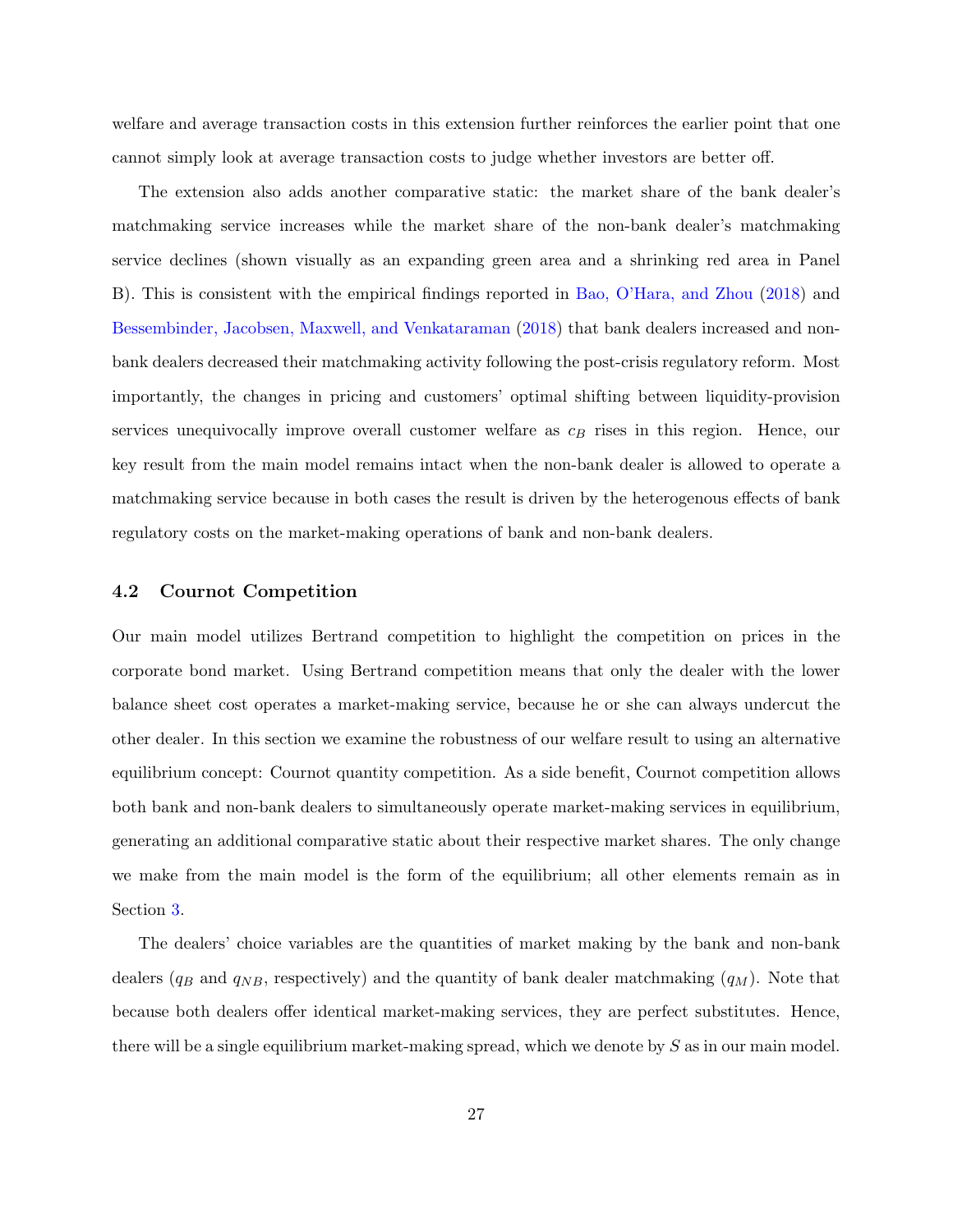As is standard in the literature, customers' demand curves depend on these prices. Conditional on S and the matchmaking fee f, total customer demand for trading is  $1 - G(f)$ , and customer demand for trading immediately via the market-making service is  $1 - G(b)$ , where  $b = \frac{S - Hf}{1 - H}$  as in the main model. This implies that

$$
q_B + q_{NB} + q_M = 1 - G(f) = 1 - \frac{f}{A},\tag{17}
$$

$$
q_B + q_{NB} = 1 - G(b) = 1 - \frac{1}{A} \frac{S - Hf}{1 - H}.
$$
\n(18)

The right-hand sides of these two equations represent the customers' downward-sloping demand curves, and equilibrium prices can therefore be expressed in terms of quantities as follows:

$$
f = A(1 - q_B - q_{NB} - q_M),\tag{19}
$$

$$
S = A(1 - q_B - q_{NB} - \mathcal{H}q_M). \tag{20}
$$

With this alternative form of competition in market making, the bank dealer and the non-bank dealer choose the quantities that maximize their profits. Specifically, the bank dealer's optimization problem is

$$
\max_{q_B, q_M} \Pi_B = \frac{2\mu}{r} [(\mathcal{H}f - I)q_M + (S - c_B)q_B]
$$
\n
$$
= \frac{2\mu}{r} [(\mathcal{H}A(1 - q_B - q_{NB} - q_M) - I)q_M + (A(1 - q_B - q_{NB} - \mathcal{H}q_M) - c_B)q_B].
$$
\n(21)

while the non-bank dealer solves the following problem:

$$
\max_{q_{NB}} \Pi_{NB} = \frac{2\mu}{r} (S - c_{NB}) q_{NB} \n= \frac{2\mu}{r} [(A(1 - q_B - q_{NB} - \mathcal{H}q_M) - c_{NB}) q_{NB}].
$$
\n(22)

We focus on equilibria in which there is a positive amount of matchmaking and both dealers operate market-making services (an interior solution). The first-order conditions of both problems are linear and admit a unique solution. We need only to check that the three equilibrium quantities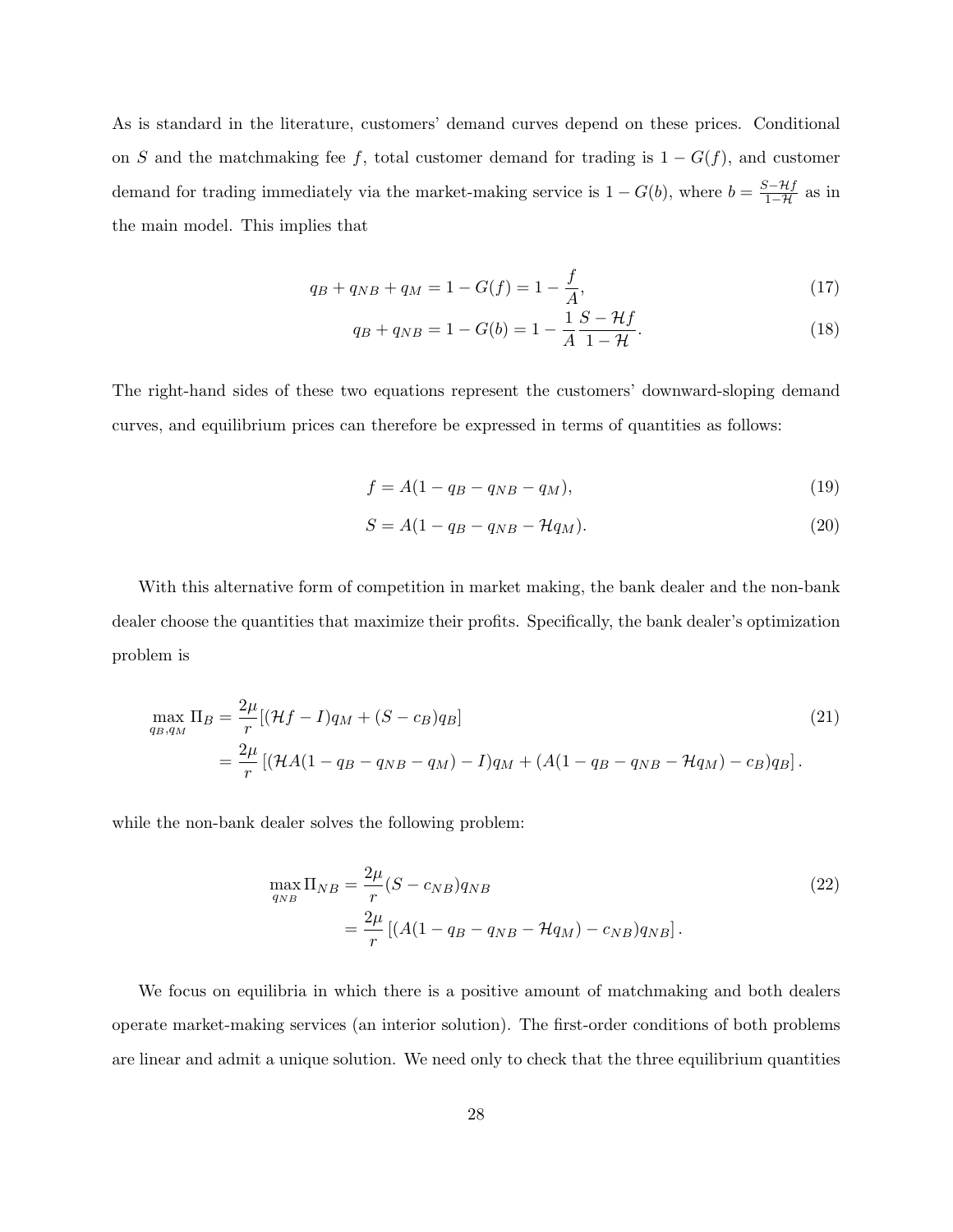are positive and add up to no more than one. It can be shown that the following conditions must hold for an interior solution:

$$
q_B > 0 \Longleftrightarrow c_B \le \frac{2c_{NB} (1 - \mathcal{H}) + 3I + 2(1 - \mathcal{H})A}{4 - \mathcal{H}},
$$
  

$$
q_{NB} > 0 \Longleftrightarrow c_B > 2c_{NB} - A,
$$
  

$$
q_M > 0 \Longleftrightarrow c_B > \frac{I}{\mathcal{H}}.
$$

The first condition ensures that the regulatory cost of the bank dealer is not so high as to render his market-making service inferior to the matchmaking service for all customer types. The second condition ensures that the regulatory cost is not so low as to prevent the non-bank dealer from competing effectively in market-making services. The last condition, which is the same condition we impose in the main model, implies that a nonzero amount of matchmaking service is offered in equilibrium. The following proposition establishes the existence of the equilibrium in this version of the model.

### <span id="page-29-0"></span>Proposition 5. If

$$
\max\left(\frac{I}{\mathcal{H}}, 2c_{NB} - A\right) < c = < \frac{2(1 - \mathcal{H})(c_{NB} + A) + 3I}{4 - \mathcal{H}},\tag{23}
$$

there exists a unique equilibrium in which both dealers provide market-making services and the bank dealer operates the matchmaking service. The equilibrium prices are

$$
S^* = \frac{1}{3}(c_B + c_{NB} + A), \quad f^* = \frac{1}{3}(c_B + c_{NB} + A) - \frac{c_B \mathcal{H} - I}{2\mathcal{H}}.
$$
 (24)

The manner in which customer welfare and market outcomes are affected when bank regulatory costs rise is summarized in the following proposition.

<span id="page-29-1"></span>**Proposition 6.** As  $c_B$  increases in the equilibria described in Proposition [5:](#page-29-0)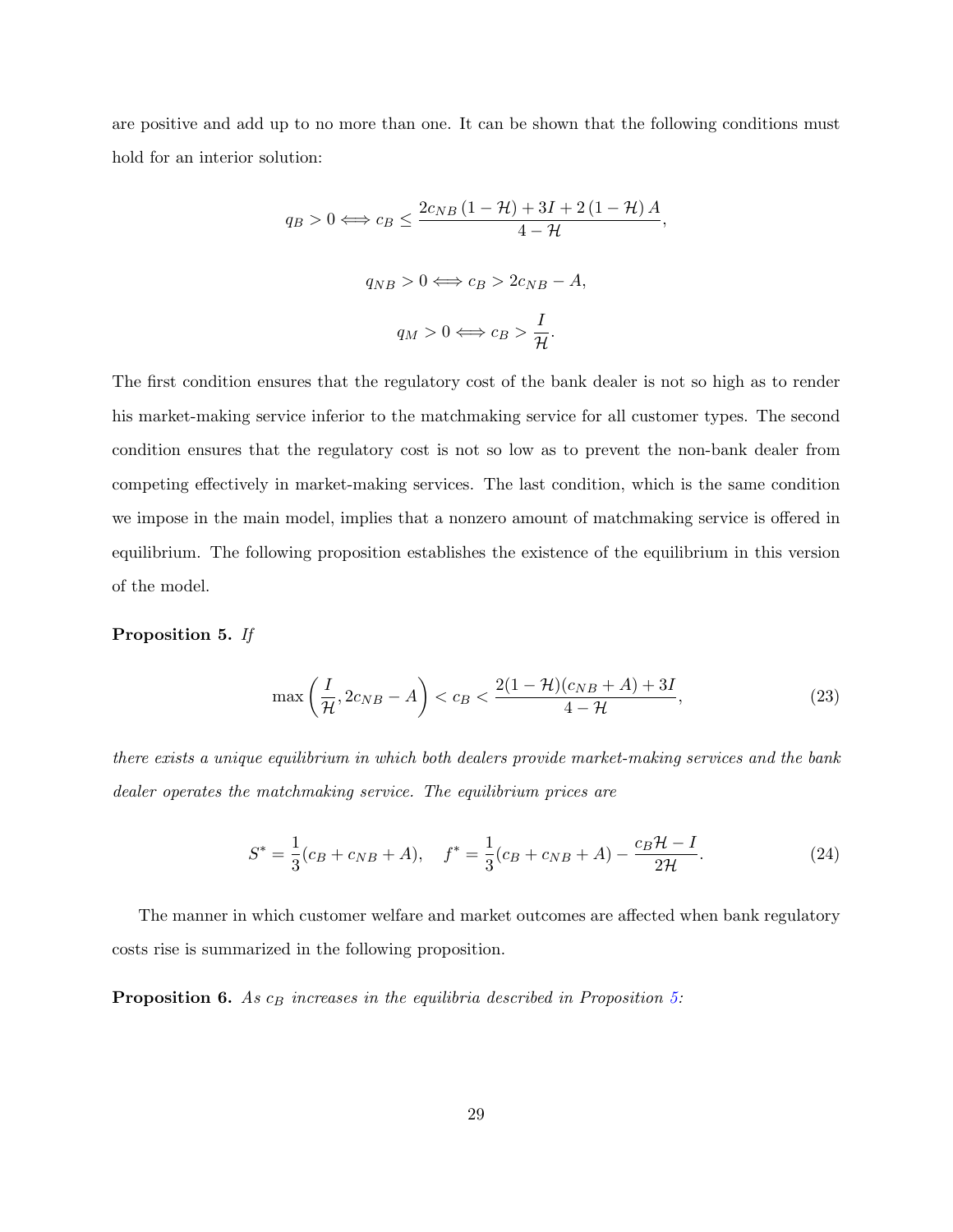| Spread                             |                                                             |  |  |
|------------------------------------|-------------------------------------------------------------|--|--|
| <i>Matchmaking fee</i>             | ↓                                                           |  |  |
| <i>Average transaction costs</i>   | $\downarrow$ iff $c_B > \hat{c}$ (expression in proof)      |  |  |
| Volume                             | ↑                                                           |  |  |
| <i>Matchmaking (market share)</i>  | ↑                                                           |  |  |
| Market making (total market share) |                                                             |  |  |
| Bank dealer                        |                                                             |  |  |
| Non-bank dealer                    | ↑                                                           |  |  |
| Overall customer welfare           | $\uparrow$ iff $c_B > \frac{9I + 4(1 - H)(2A - c_{NB})}{2}$ |  |  |

This proposition shows how the "internal" competition (between the bank dealer's matchmaking and market-making services) and the "external" competition (in market-making services between the bank and non-bank dealers) interact in the Cournot extension to generate a blend of the implications we observed in the unconstrained and constrained bank-dealer equilibria of our main model. The spread increases and the matchmaking fee decreases as regulatory costs rise, causing matchmaking to go up, market making to go down, and total volume to increase. We observe a new empirical implication in this version of the model: market making by the bank dealer falls at the same time that market making by the non-bank dealer increases. This is quite intuitive given that the increase in cost applies only to the bank dealer, and it matches well with the stylized facts that were documented empirically (e.g., [Bao, O'Hara, and Zhou](#page-62-2) [\(2018\)](#page-62-2) and [Bessembinder, Jacobsen,](#page-62-7) [Maxwell, and Venkataraman](#page-62-7) [\(2018\)](#page-62-7)).

Most importantly, overall customer welfare can increase with the rise in regulatory costs and the result has the same flavor as in our main model. Specifically, when the bank dealer's cost is very low in the main model, increasing it initially reduces welfare (the unconstrained bank dealer equilibrium), while beyond a certain threshold customer welfare starts to increase as we move to the constrained bank dealer equilibrium. The Cournot equilibrium has a single equilibrium region with respect to the pricing of liquidity-provision services, but the essence of the result remains exactly the same: for low  $c_B$  welfare declines as we move to the right, but once we pass the threshold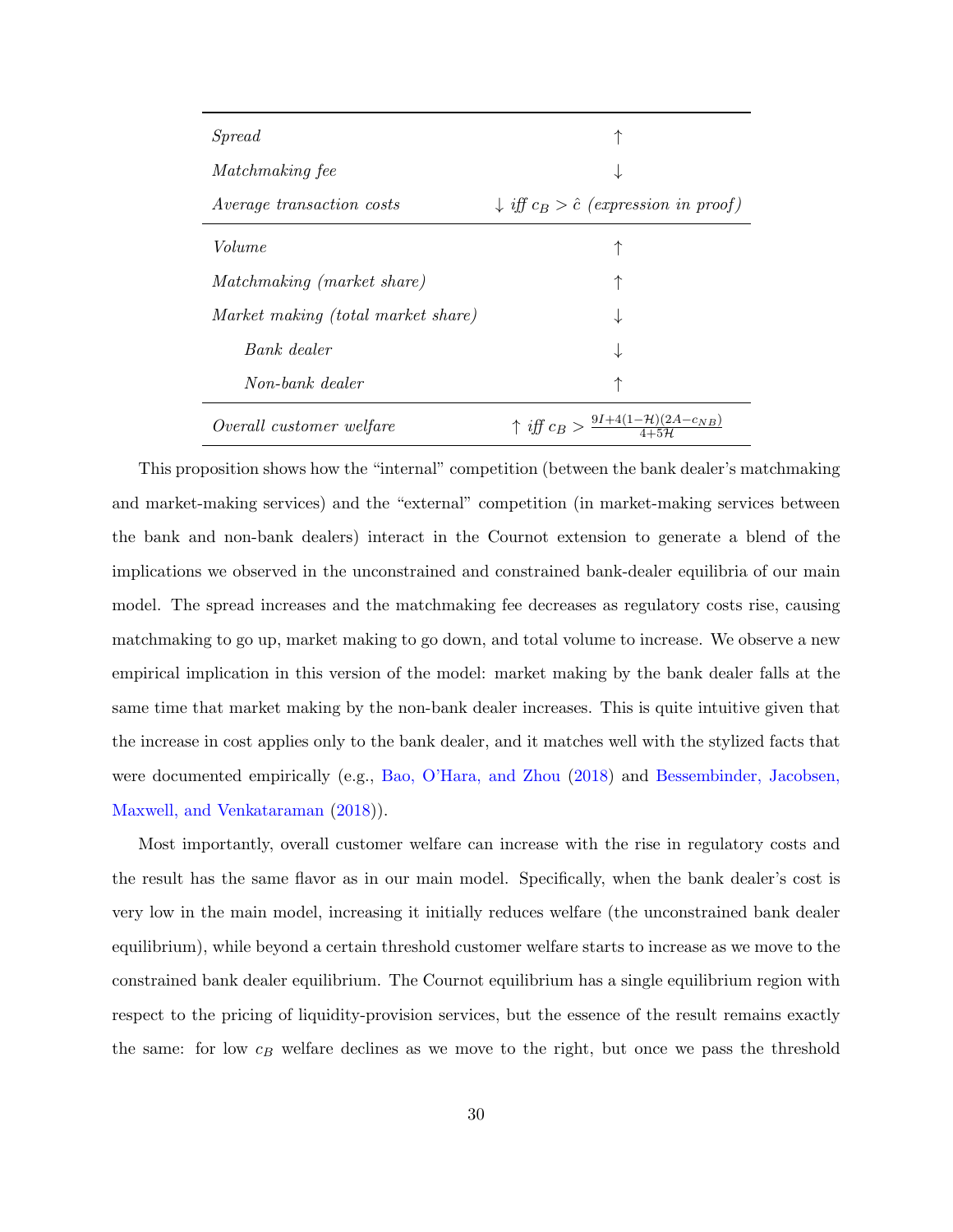expression in Proposition [6,](#page-29-1) customers are made better off when bank regulatory costs rise. To summarize, the insights of our model regarding how an increase in bank regulatory costs impacts customer welfare are the same irrespective of whether we use competition in prices (Bertrand) or quantities (Cournot), which enhances our confidence in the generality of these results.

### 4.3 Multiple Bank and Non-Bank Dealers

The market failure that lies at the core of our result according to which increasing bank regulatory costs can make customers better off is the market power that the bank dealer wields. In fact, we show in the Internet Appendix that if the bank dealer were benevolent and set the spread and matchmaking fee to maximize customer welfare, increasing  $c_B$  always makes customers worse off. A natural question is what happens when multiple bank dealers and multiple non-bank dealers are available to provide liquidity. Would having more than one representative dealer eliminate our main result or would we observe that the result weakens gradually as more and more dealers provide liquidity and each dealer's market power diminishes? If the latter is the case, then our result is highly relevant to the corporate bond market in which 10 to 12 bank dealers have a 70% market share [\(Bessembinder, Jacobsen, Maxwell, and Venkataraman](#page-62-7) [\(2018\)](#page-62-7)). The Cournot model of quantity competition in the previous section provides a convenient framework within which to examine this question.

We assume for this extension that there are J bank dealers (indexed by  $j$ ) with the same balance sheet cost  $\lambda c_B$  ( $\lambda > 0$ ), matchmaking cost I, and speed H. Similarly, there are K nonbank dealers (indexed by k) with the same balance sheet cost  $\beta c_{NB}$  ( $\beta > 0$ ). Each bank dealer j chooses matchmaking quantity  $q_M^j$  and market-making quantity  $q_I^j$  $B$ . Each non-bank dealer k chooses market-making quantity  $q_{NB}^k$ . Let

$$
Q_M = \sum_j^J q_M^j, \quad Q_B = \sum_j^J q_B^j, \quad Q_{NB} = \sum_k^K q_{NB}^k.
$$
 (25)

Following the exact same logic as in Section [4.2,](#page-27-0) the equilibrium market-making spread and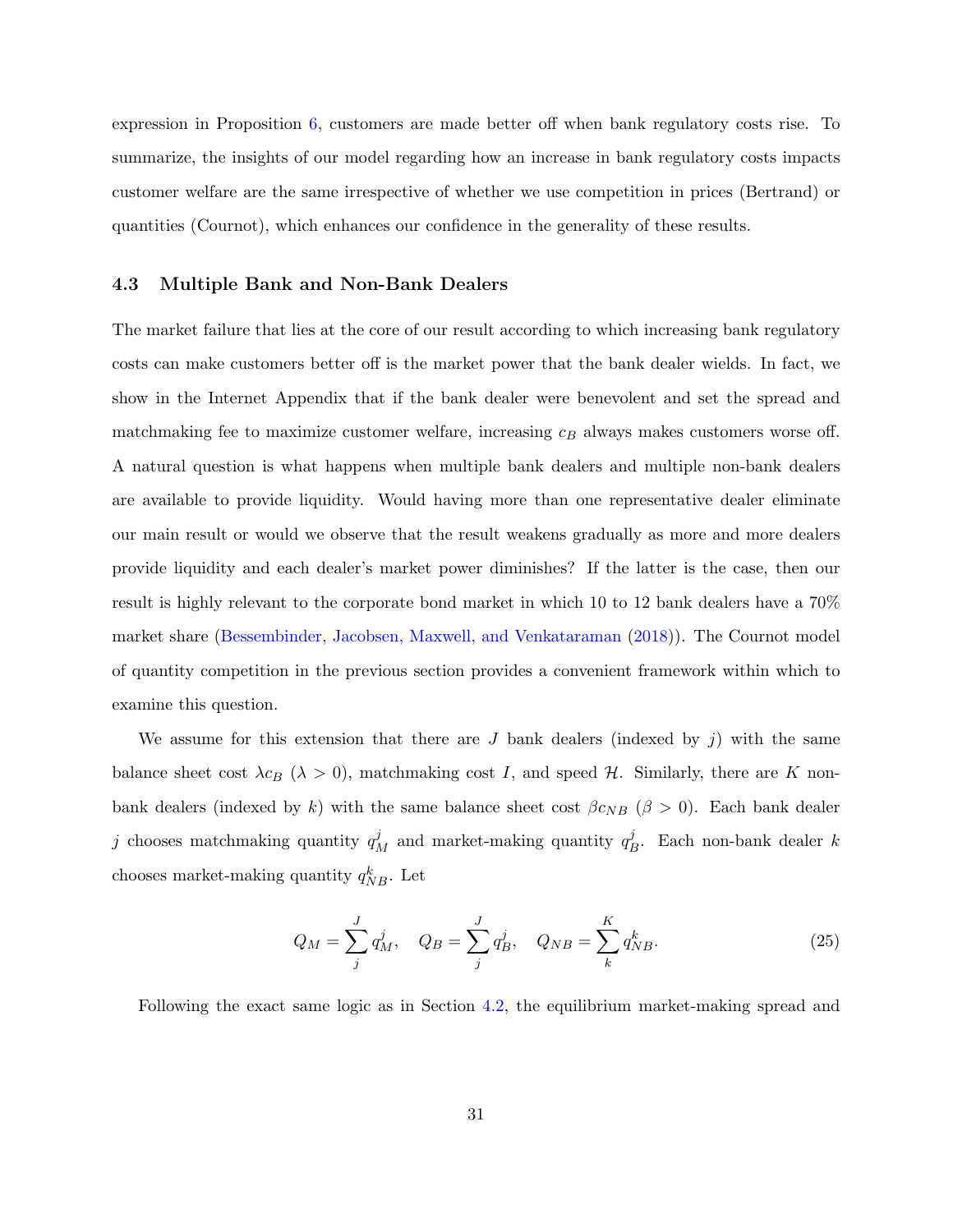matchmaking fee satisfy

$$
S = A(1 - Q_{NB} - Q_B - \mathcal{H}Q_M),\tag{26}
$$

$$
f = A(1 - Q_{NB} - Q_B - Q_M). \tag{27}
$$

When maximizing profits, each dealer recognizes the impact of his quantity choices on the price. The first-order conditions are linear in quantities and have unique solutions. Our goal is to extend the equilibrium in Proposition [5](#page-29-0) to examine how the number of competing bank and non-bank dealers impacts our results, and therefore we focus on the symmetric equilibrium in which the quantities offered by all dealers are positive.

<span id="page-32-0"></span>**Proposition 7.** There exists a unique equilibrium in which all bank and non-bank dealers provide market-making services and all bank dealers provide matchmaking services. The equilibrium prices are

$$
S^* = \frac{\Lambda c_B + B c_{NB} + A}{1 + J + K},\tag{28}
$$

$$
f^* = \frac{-\Lambda c_B \mathcal{H} K + I J (1 + J + K) + B c_{NB} \mathcal{H} (1 + J) + \mathcal{H} A (1 + J)}{\mathcal{H} (1 + J) (1 + J + K)},\tag{29}
$$

where  $\Lambda = J\lambda$  and  $B = K\beta$ .

It turns out that the basic properties of the equilibrium do not change when there are multiple bank and non-bank dealers instead of a representative dealer from each group.

<span id="page-32-2"></span>**Proposition 8.** As  $c_B$  increases in the equilibrium described in Proposition [7,](#page-32-0) the comparative statics for prices and market share are similar to those in Proposition [6](#page-29-1) with the only difference being that the cutoffs for customer welfare and average transaction costs depend on the number of bank and non-bank dealers. In particular, overall customer welfare increases iff

<span id="page-32-1"></span>
$$
c_B > \frac{I \cdot J (1 + J + K)^2 + (1 - \mathcal{H}) (1 + J)^2 ((J + K) A - B \cdot c_{NB})}{\Lambda ((1 + J)^2 + \mathcal{H} K (2 + 2J + K))}.
$$
 (30)

The market power of bank dealers in our model distorts the relative pricing of the market-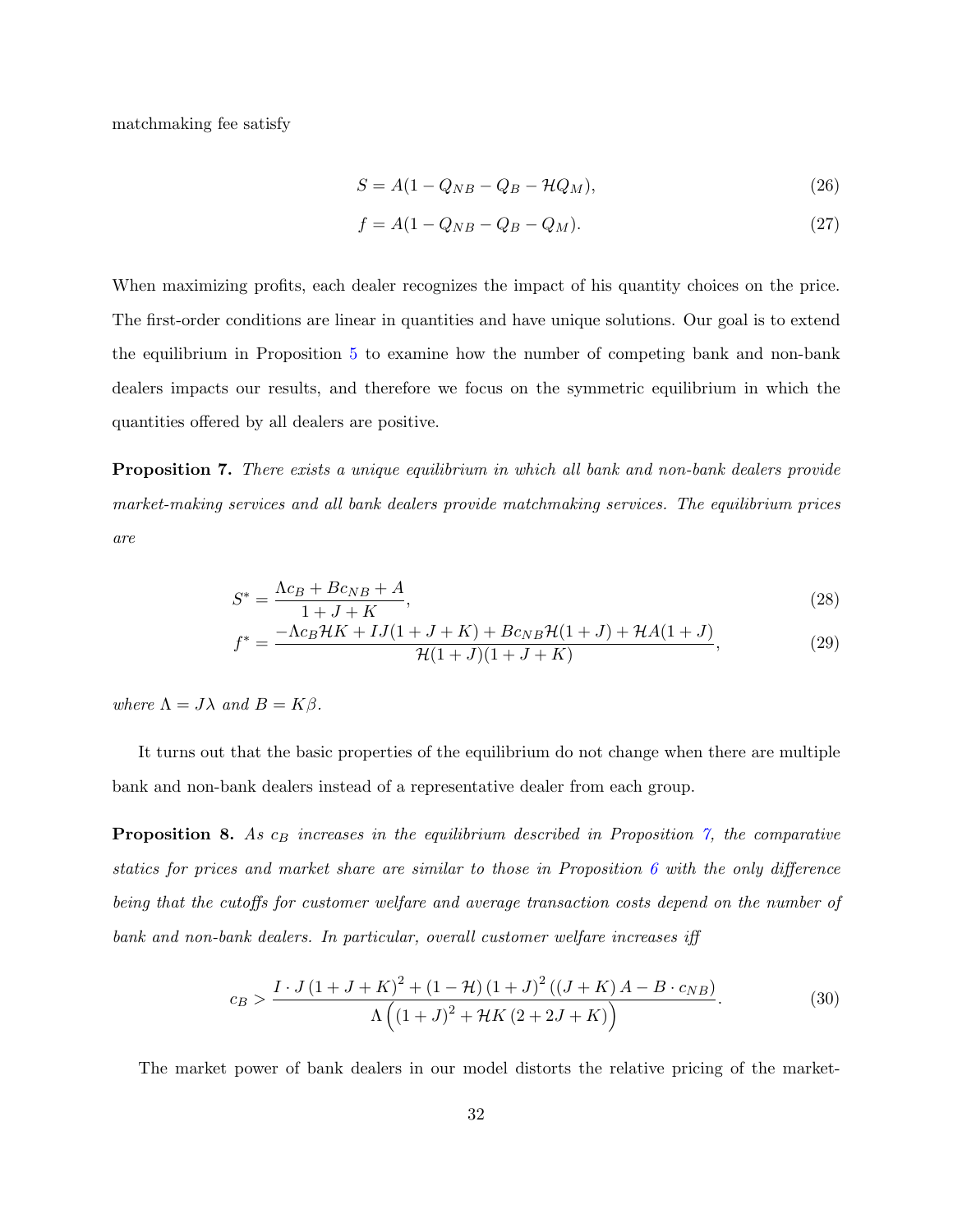making and matchmaking services, thereby creating a role to regulatory intervention that can make customers better off. As such, we would expect that, as the number of bank dealers increases and hence their market power diminishes, there will be less room for welfare improvement. Panel A of Figure 3 plots an example to illustrate how the number of bank dealers impacts our main result under the assumption that  $\lambda = \beta = 1$  (as in Section [4.2\)](#page-27-0), which means that  $\Lambda = J$  and  $B = K$ . Specifically, we examine how the cutoff in equation [\(30\)](#page-32-1), above which an increase in bank regulatory costs improves welfare, changes with the number of dealers. The y-axis in the figure is this cutoff, while the x-axis is the number of bank dealers. Each line in the plot represents an economy with a different number of non-bank dealers. Indeed, we observe that, as the number of bank dealers increases, the cutoff increases gradually. Most importantly from our perspective, the range of  $c_B$ over which our main result holds does not vanish when we abandon the representative dealer case that we use to simplify the exposition of our main model; rather, it shrinks commensurately with the decline in the friction that generates it.

Panel B of the figure illustrates how the cutoff changes as the number of non-bank dealers rises, and we observe that the cutoff declines. Why is that the case? Non-bank dealers in our model provide competition in the provision of market-making services, thereby depressing bank dealers' profitability and incentivizing them to shift more business to the matchmaking service. As such, a higher number of non-bank dealers enhances the effectiveness of the increase in regulatory costs in bringing down the profitability of the bank dealers' market-making business. To gain a better understanding of the role they play in pricing, we examine how the number of non-bank dealers affects the rate at which market prices (the spread and the matchmaking fee) respond to an increase in bank regulatory costs. We can show the following unambiguous results:

$$
\frac{\partial^2 S^\star}{\partial c_B \partial K} < 0, \quad \frac{\partial^2 f^\star}{\partial c_B \partial K} < 0 \tag{31}
$$

When the number of non-bank dealers  $(K)$  is higher, there are more providers of immediacy competing in the market-making business that are not subject to the increase in  $c_B$ . This causes  $S^*$  to increase at a lower rate when  $c_B$  goes up. As a result, the bank dealers' market-making profitability is squeezed even more, causing them to reduce the matchmaking fee at a higher rate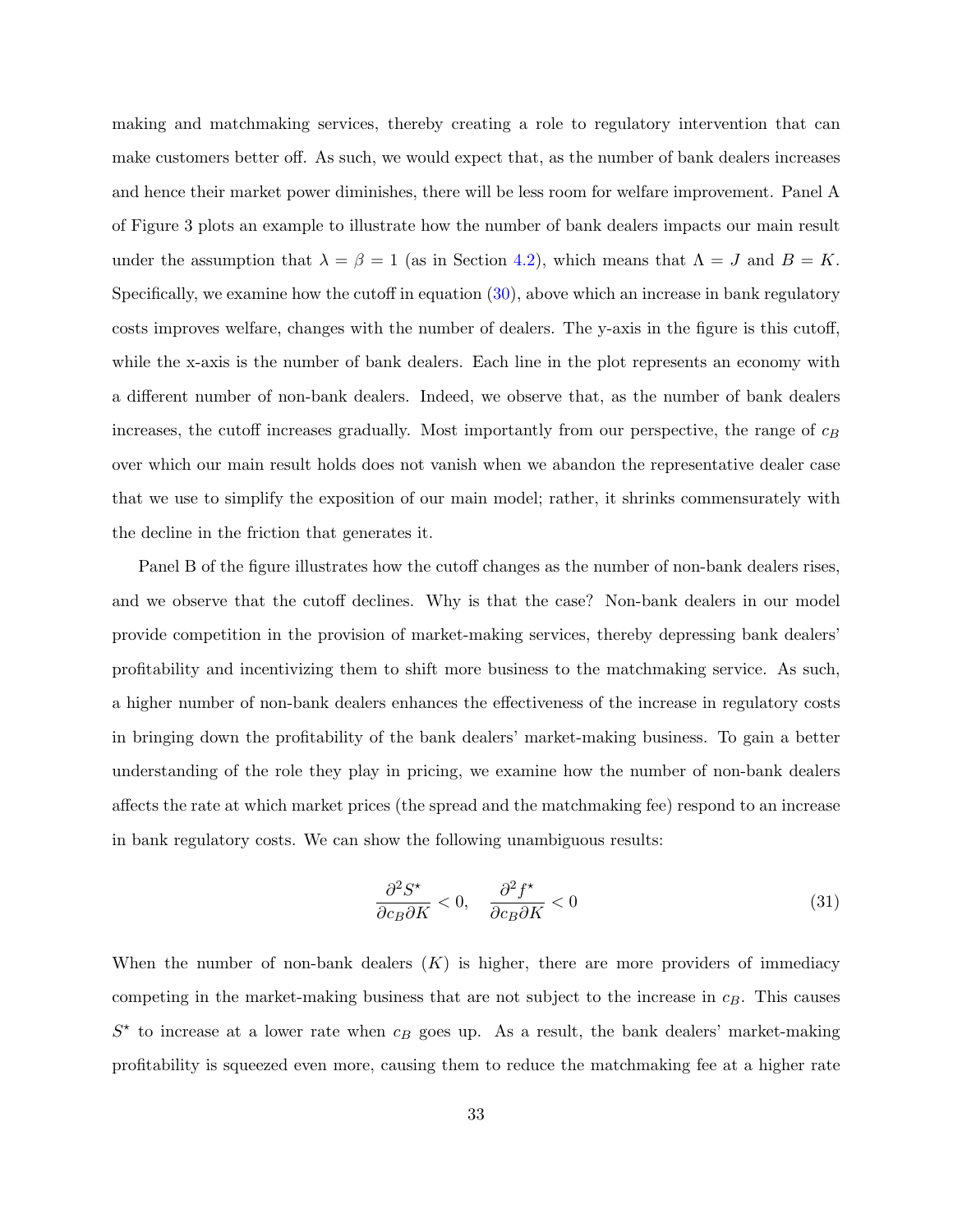to attract more customers to the matchmaking service. Thus, a smaller increase in bank regulatory costs is required to reach the range at which overall customer welfare improves, which is why in Panel B of Figure 4 we observe the cutoff declines when the number of non-bank dealers rises.

Dealer Heterogeneity. A key driver behind our main result is the heterogenous impact of bank regulatory costs on the balance sheets of bank and non-bank dealers. One could argue that bank regulatory costs could potentially have heterogeneous impacts even among bank dealers (e.g., differing impacts on systemically important financial institutions and others). An interesting question is whether such heterogeneity could weaken the competitive pressure that non-bank dealers exert and how would this, in turn, impact our main result regarding customer welfare.

The extension in this section can be used to shed some light on this question. We modify our specification of the balance sheet costs of dealers slightly by assuming that bank dealer  $j$ 's balance sheet cost is  $\lambda_j c_B$  and non-bank dealer k's balance sheet cost is  $\beta_k c_{NB}$ , where  $\{\lambda_j\}$  and  $\{\beta_k\}$  are positive constants. Thus, changes in  $c_B$  affect bank dealers heterogeneously. It turns out that the equilibrium in Proposition [7](#page-32-0) and the comparative statics in Proposition [8](#page-32-2) also exist in this amended setup, and the only difference from the expressions in the proposition is that  $\Lambda = \sum_j \lambda_j$ and  $B = \sum_{k} \beta_k$ . In other words, when all dealers provide market-making services and all bank dealers operate matchmaking services, the dispersion in  $\lambda_j$  or  $\beta_k$  does not matter for our main result.

Still, the equilibrium we investigate in Proposition [7](#page-32-0) is one in which all bank dealers operate both services. One could imagine a situation in which the increase in bank regulatory costs is so large that it renders the high-cost bank dealers unable to offer market-making services. Would it still be the case that customer welfare can improve when bank regulatory costs rise in such an economy? We believe this is indeed the case, and to demonstrate this result we solve in the Internet Appendix a model with one non-bank dealer and two heterogeneous bank dealers: a high-cost bank dealer with  $\lambda_1 = 1 + \delta$  and a low-cost bank dealer with  $\lambda_2 = 1 - \delta$ .

We show that, as  $c_B$  increases, there are three cutoffs that are relevant for customer welfare. Cutoff 1 is similar to that in Proposition [8](#page-32-2) with  $J = 2$ ; when  $c_B$  is above Cutoff 1, overall customer welfare increases as  $c_B$  rises. There is, however, another cutoff, Cutoff 2, such that if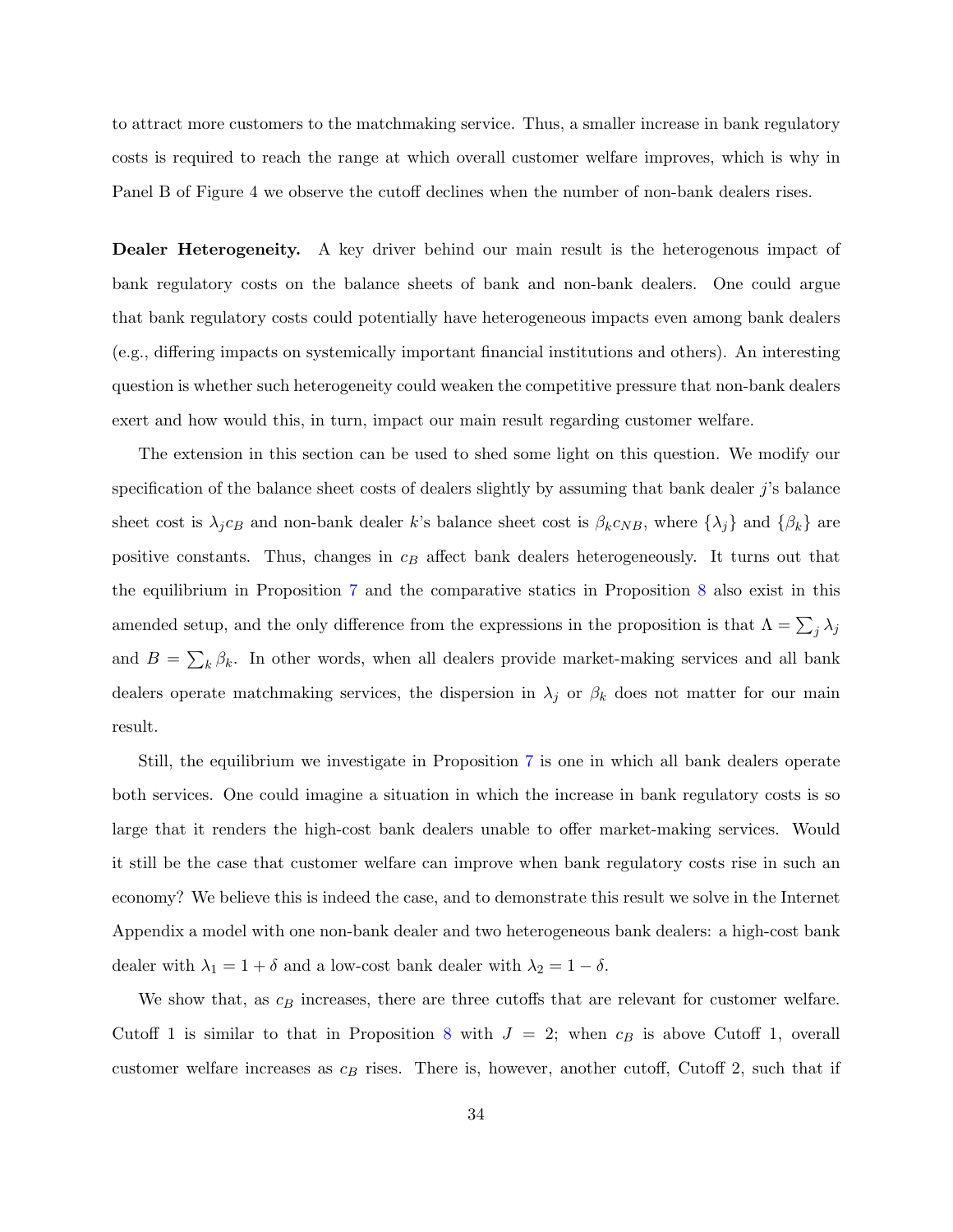$c_B$  increases above it we move to a new equilibrium in which the high-cost bank dealer drops out of providing market-making services (though he still operates the matchmaking business). In this new equilibrium, customer welfare initially declines as  $c_B$  rises, but as  $c_B$  continues to rise we reach Cutoff 3, above which customer welfare improves again with further increases in  $c_B$ . Importantly, we show that equilibrium outcomes are continuous at these cutoff points even when the high-cost dealer drops out of market making. While Cutoff 2 can be above or below Cutoff 1 (depending on the parameters), it is always the case that, when  $c_B$  is sufficiently high (above Cutoff 3), increasing bank regulatory costs improves overall customer welfare.

All the extensions discussed in Section [4,](#page-21-0) therefore, point to the same conclusion. Namely, our main result and the economic rationale behind it are very robust to the exact specification of the model.

## 5 Our Theory through the Lens of the Empirical Literature

In this section, we discuss the implications of our model for observable market outcomes and how they map onto the findings of the empirical literature about changes in the corporate bond market following the implementation of post-crisis financial regulations. At the outset it is important to note that empirical work on the corporate bond market in the United States has largely used various forms of the TRACE database. While our model emphasizes the distinction between market making and matchmaking, TRACE does not allow a clean identification of the trading mechanism that facilitated the execution of any given trade. In particular, an in-house cross—a dealer buying from a customer and immediately selling to another customer—is reported in TRACE as two transactions. Whether TRACE reports these two transactions as agency or principal depends on the internal accounts of the dealer involved, not the economics of the transaction. The use of agency or proprietary accounts appears to be idiosyncratic to specific dealers and can be influenced by a dealer's preference over reporting the price inclusive of the mark-up/mark-down or a separate commission.[28](#page-35-0) Hence, empirical studies must use various algorithms to (imperfectly) infer the

<span id="page-35-0"></span><sup>&</sup>lt;sup>28</sup>A FINRA rule implemented in May 2018 further changed incentives by requiring dealers to report mark-ups or mark-downs from the prevailing market price for all trades involving retail customers that are offset within a day.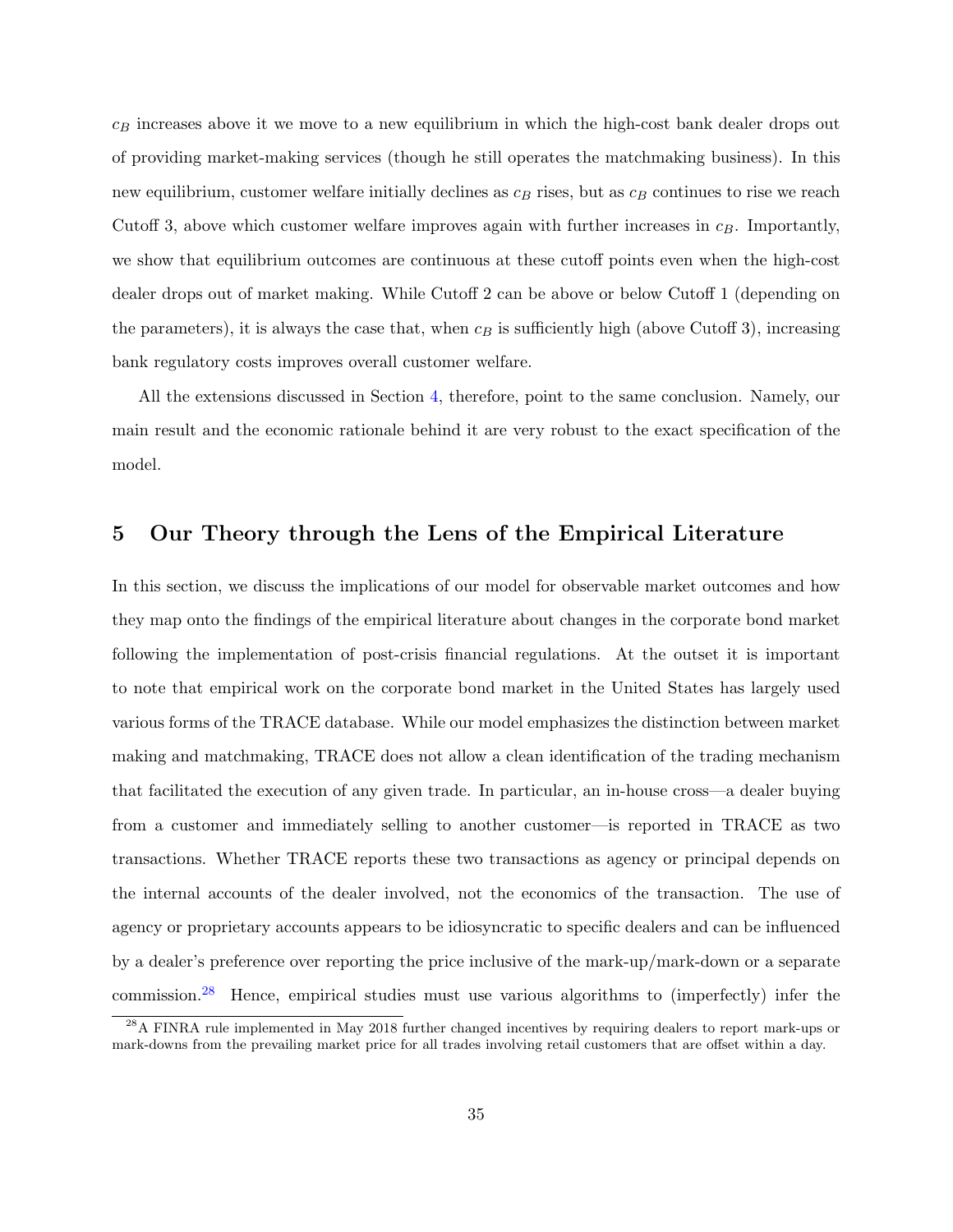trading mechanism that executed each trade.

Notwithstanding these empirical limitations, examining the trading mechanisms used by customers is of principal interest. Our model predicts a robust shift from market making to matchmaking as bank regulatory costs rise. Indeed, empirical papers provide evidence of an increase in matchmaking (e.g., [Bao, O'Hara, and Zhou](#page-62-2) [\(2018\)](#page-62-2) [Choi and Huh](#page-62-3) [\(2017\)](#page-62-3), [Schultz](#page-63-2) [\(2017\)](#page-63-2)) and a reduction in capital commitment to market making [\(Bao, O'Hara, and Zhou](#page-62-2) [\(2018\)](#page-62-2), [Bessembinder, Jacobsen, Maxwell,](#page-62-7) [and Venkataraman](#page-62-7) [\(2018\)](#page-62-7)) following the crisis and the implementation of post-crisis regulations. The extensions we investigate in Section [4](#page-21-0) generate further predictions regarding how the market shares of bank and non-bank dealers in the same trading mechanism would change. In particular, when in Section [4.2](#page-27-0) we have both dealers provide market-making services, an increase in bank regulatory costs causes the bank dealer to cut back on his market-making operations and the nonbank dealer to increase her activity (with total market making still declining). This is exactly the picture documented empirically with regard to capital commitment to market making by [Bao,](#page-62-2) [O'Hara, and Zhou](#page-62-2) [\(2018\)](#page-62-2) and [Bessembinder, Jacobsen, Maxwell, and Venkataraman](#page-62-7) [\(2018\)](#page-62-7). When in Section [4.1](#page-22-3) we have both dealers provide matchmaking services, the bank dealer increases his market share of matchmaking activity while the non-bank dealer decreases hers as bank regulatory costs rise. Indeed, [Bao, O'Hara, and Zhou](#page-62-2) [\(2018\)](#page-62-2) report that bank dealers increased the share of their volume through the matchmaking mechanism while the opposite was observed for the non-bank dealers. Hence, our model's predictions regarding customer choices with respect to the trading modality match the empirical evidence well.

Our model generates important empirical implications concerning the pricing of liquidity services: the spread (or the cost of immediate execution), the matchmaking fee, and average transaction costs. There are robust findings indicating that the cost of immediacy, or the cost of trading via the market-making mechanism, has risen [\(Bao, O'Hara, and Zhou](#page-62-2) [\(2018\)](#page-62-2), [Dick-Nielsen and](#page-62-4) [Rossi](#page-62-4) [\(2018\)](#page-62-4), [Choi and Huh](#page-62-3) [\(2017\)](#page-62-3)). This is hardly surprising given that post-crisis regulations increased the bank dealers' cost of balance-sheet financing. At the same time, there are somewhat surprising empirical findings that average transaction costs have declined [\(Mizrach](#page-63-0) [\(2015\)](#page-63-0), [Adrian,](#page-62-5) [Fleming, Shachar, and Vogt](#page-62-5) [\(2017\)](#page-62-5), [Anderson and Stulz](#page-62-6) [\(2017\)](#page-62-6)) or have not changed [\(Bessembinder,](#page-62-7)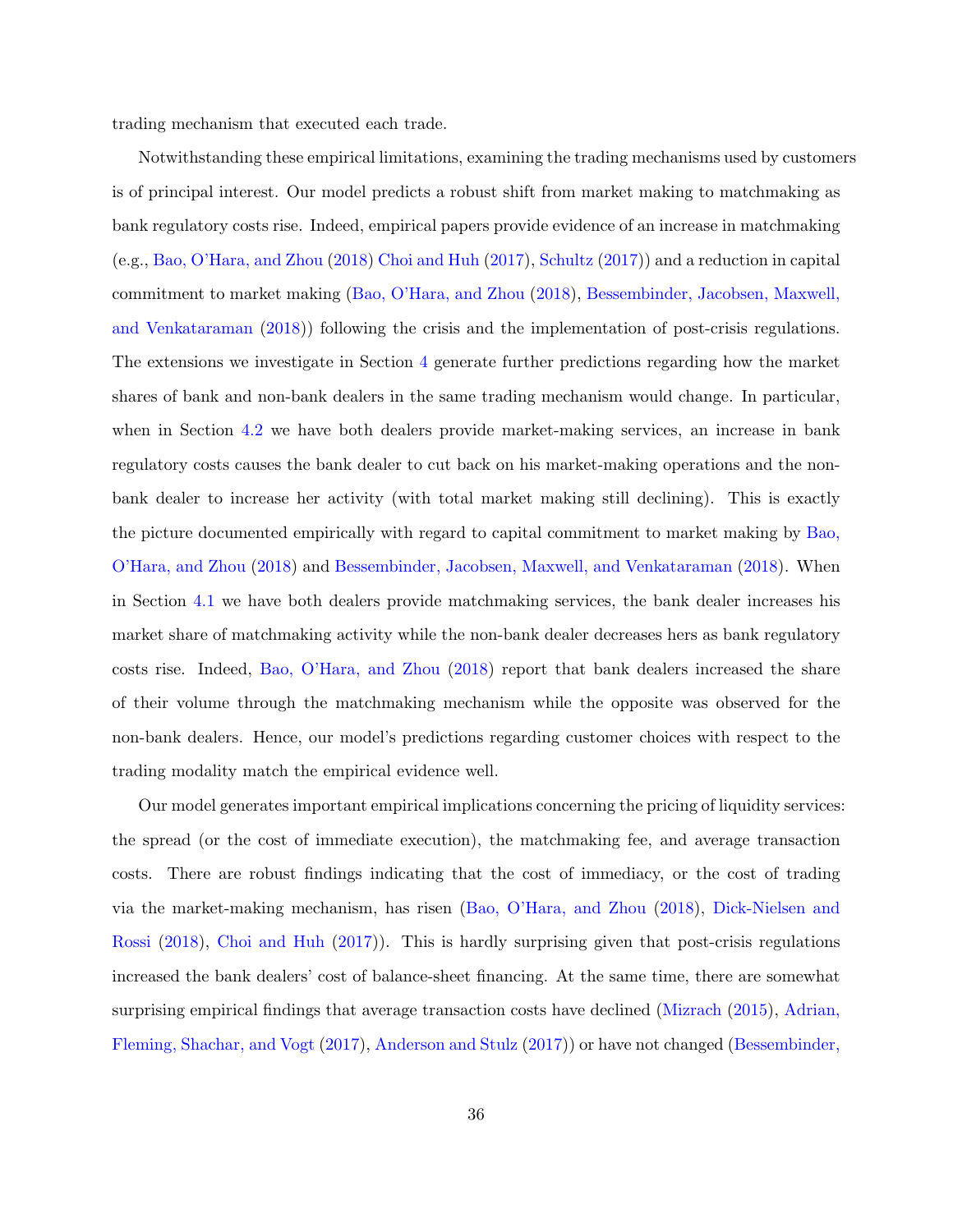[Jacobsen, Maxwell, and Venkataraman](#page-62-7) [\(2018\)](#page-62-7), [Trebbi and Xiao](#page-63-1) [\(2019\)](#page-63-1)) following the enactment of post-crisis regulations.[29](#page-37-0)

In our model, these findings appear consistent with an increase in  $c_B$  that starts in the first region of Figure 1 (the unconstrained bank dealer equilibrium) and ends in the second region (the constrained bank dealer equilibrium). The spread is certainly rising in the first region, but average transaction costs fall most prominently in the second region.<sup>[30](#page-37-1)</sup> What makes the second region special, in addition to the increase in volume, is the decrease in the matchmaking fee. While the decline in average transaction costs constitutes indirect evidence that the matchmaking fee could have decreased, under some conditions this result can reflect the change in the fractions of traders utilizing these two services rather than a change in pricing. The aforementioned empirical studies do not provide more direct evidence regarding changes in execution costs for agency and risklessprincipal trades (the empirical equivalents of our matchmaking fee) following the implementation of post-crisis regulations. Hence, determining whether the corporate bond market has shifted to the constrained bank dealer equilibrium may need to await additional empirical findings pertaining to the matchmaking fee.

Our model also provides empirical implications for volume, which can rise, fall, or remain the same depending on the parameter region for  $c_B$ . Here, the empirical evidence appears somewhat nuanced. Overall dollar trading volume in bonds has significantly increased, while turnover in each particular bond issue appears to have declined (increased) in more (less) active bonds [\(BIS](#page-62-0) [Committee on the Global Financial System](#page-62-0) [\(2014\)](#page-62-0), [Mizrach](#page-63-0) [\(2015\)](#page-63-0), [Adrian, Fleming, Shachar, and](#page-62-5) [Vogt](#page-62-5)  $(2017)$ .<sup>[31](#page-37-2)</sup> Because turnover is computed as dollar trading volume divided by the value of the bond issue, though, patterns in issuance affect this measure. Some market observers note that the

<span id="page-37-0"></span> $^{29}$ Two papers find more nuanced effects. [Allahrakha, Cetina, Munyan, and Watugala](#page-62-15) [\(2019\)](#page-62-15) find higher markups for a subset of trades when looking at Volcker Rule exemptions (e.g., trades in newly issued bonds for which a bank dealer is part of the bond's underwriting group) to infer cost differentials. [Chernenko and Sunderam](#page-62-16) [\(2018\)](#page-62-16) develop an indirect measure of aggregate corporate bond market liquidity by relating mutual funds' cash holdings to the volatility of their fund flows. They find that, while the liquidity of investment-grade bonds in the post-crisis period essentially recovered to the pre-crisis level, liquidity for speculative grade bonds has not.

<span id="page-37-1"></span><sup>&</sup>lt;sup>30</sup>If both the matchmaking cost and the bank dealer's balance sheet cost are low enough, the decline in average transaction costs could possibly start already in the right portion of the first region if  $c_B$  increases beyond  $(1 - \mathcal{H}) f^* + I$ before the equilibrium changes to the constrained bank dealer equilibrium.

<span id="page-37-2"></span><sup>&</sup>lt;sup>31</sup>Anderson and Stulz (2017) find that turnover increased for investment-grade bonds when looking at the entire universe of bonds in Mergent's FISD database, but the result is reversed when focusing on bond trades in the TRACE database.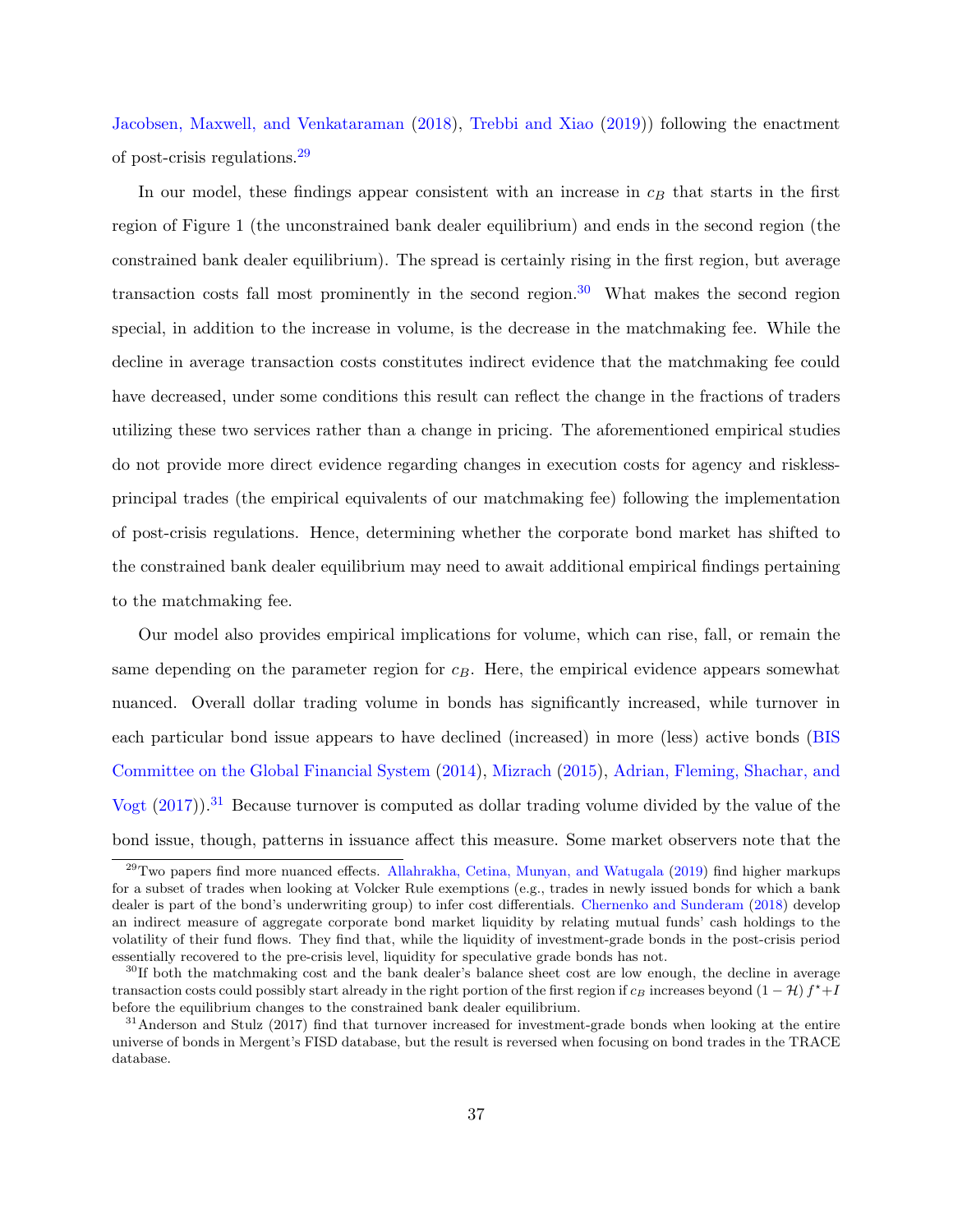low interest-rate environment greatly boosted the attractiveness of bond financing, and business enterprises responded by issuing a record number of bonds. According to this explanation, abnormal issuance, not a decline in the desire to trade, reduced turnover in some bond issues [\(BIS Committee](#page-62-0) [on the Global Financial System](#page-62-0) [\(2014\)](#page-62-0)). A better understanding of the abnormal issuance effect and therefore whether volume in fact increased awaits further empirical work. Researchers may also want to examine how the breadth of investor participation in the corporate bond market, which is equivalent to volume in our model, has changed after post-crisis regulations were imposed to further our understanding of which parameter regions of the model better reflect the experience of the market.

# 6 Conclusions

Our paper highlights the complex and multifaceted consequences that post-crisis bank regulations have for market liquidity and investor welfare. We have focused on demonstrating how an increase in regulatory costs can improve customer welfare by changing the market structure for trading securities. The regulatory reform that increased the cost of balance-sheet financing of bank dealers has been promoted as a means of creating more resilient intermediaries that "should be better able to absorb risks under stressed market conditions and reduce the risk of market disruptions" [\(BIS Committee on the Global Financial System](#page-62-1) [\(2016\)](#page-62-1)). The potential for investor welfare improvements from this reform presumably comes from preventing very bad outcomes during those stressed periods as well as from reducing the too-big-to-fail subsidy to bank dealers that is paid for in one way or another by investors.

Our model points to another source of welfare gain that arises even during normal times: the increase in bank dealer regulatory costs prompts a change in the nature of liquidity provision. In particular, post-crisis regulations eliminate obstacles to competition in the most profitable business (market making) and incentivize bank dealers to reprice their services to steer customers to an alternative (matchmaking) that better serves the needs of many customers. Three elements of the corporate bond market drive our results: the coexistence of two distinct trading mechanisms (market making and matchmaking), the market power enjoyed by bank dealers, and potential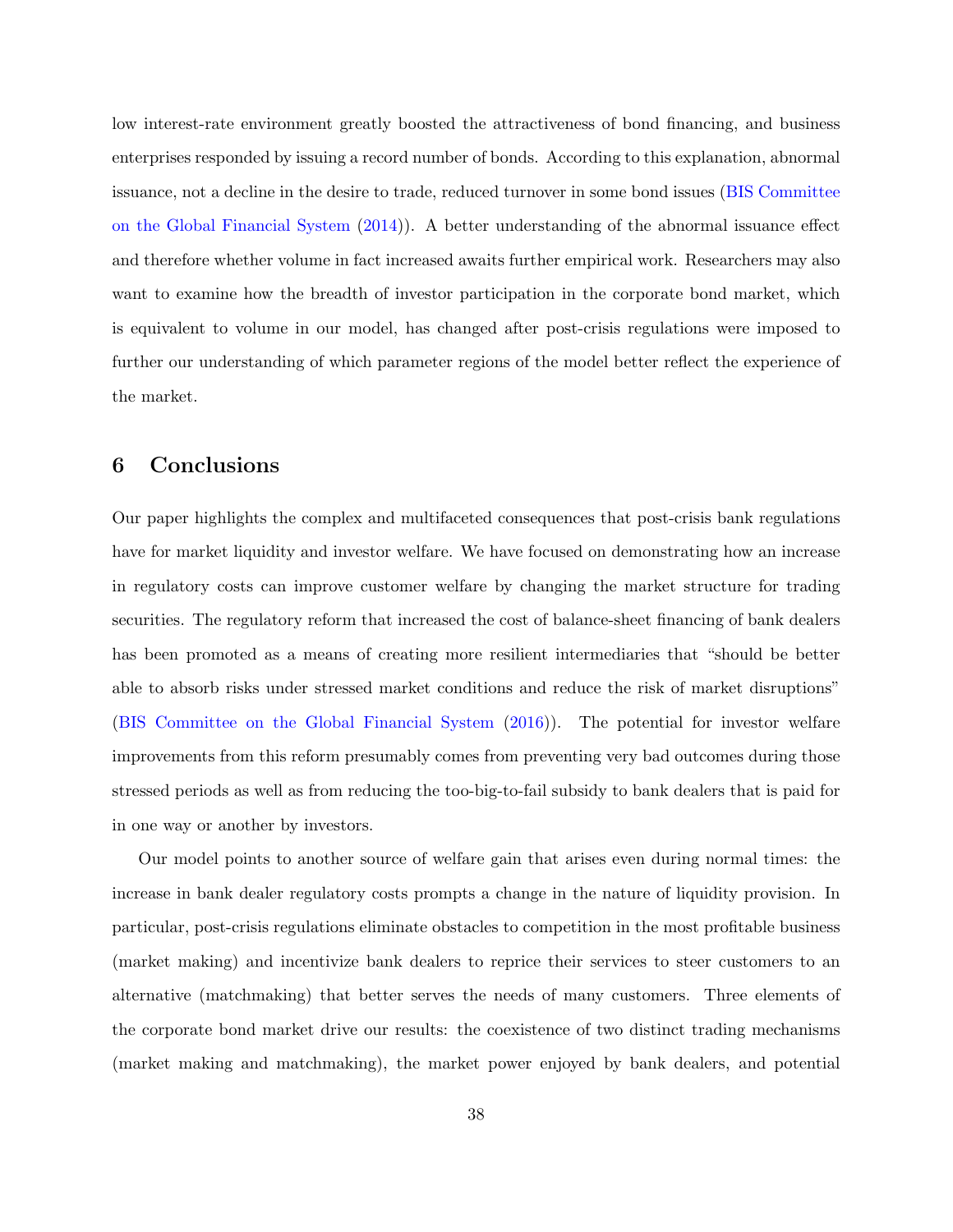market-making competition from non-bank dealers. Although our paper is motivated by and specifically addresses observations in the corporate bond market, our model can be applied to other over-the-counter markets that feature these three elements. The industrial organization angle combines with the market microstructure angle to deliver this positive outcome, which highlights the role of regulations in influencing the structure of securities markets by fostering competition.

While the key insight we offer in this paper is that imposing higher regulatory costs on banks can make customers in the corporate bond market better off, there is a limit to what such a model can show. Specifically, our model does not allow us unequivocally to ascertain whether customer welfare in the corporate bond market indeed increased as a result of the regulatory reform that followed the financial crisis. Our discussion in the previous section suggests that with additional empirical analysis one could potentially determine whether we have moved from the first region (the unconstrained bank dealer equilibrium) to the second region (the constrained bank dealer equilibrium) in which increases in balance sheet costs improve welfare. Even if additional empirical evidence establishes more firmly that the market has shifted into the constrained bank dealer equilibrium, however, at least conceptually the change in overall customer welfare could be ambiguous because it aggregates both the welfare decline in the first region and the welfare improvement in the second region as bank regulatory costs increased.

Still, it is important to bear in mind the origin of the difference in balance sheet costs between bank and non-bank dealers, which we take as exogenous in our model. If part of this difference reflects a too-big-to-fail subsidy, investors are presumably paying for such a subsidy elsewhere in the economy. The reduction in welfare in the first region of our model would then be overstated because it is offset to some degree by the increase in welfare as the subsidy is reduced. On the other hand, the improvement in welfare in the second region is very robust because it is generated by intensified competition between bank and non-bank dealers that incentivizes dealers to shift business activities to the less expensive matchmaking service. Such an improvement in welfare adds to any welfare gain achieved by reducing the too-big-to-fail subsidy, generating a win-win situation for investors.

The welfare gains could be even more pronounced when combined with another important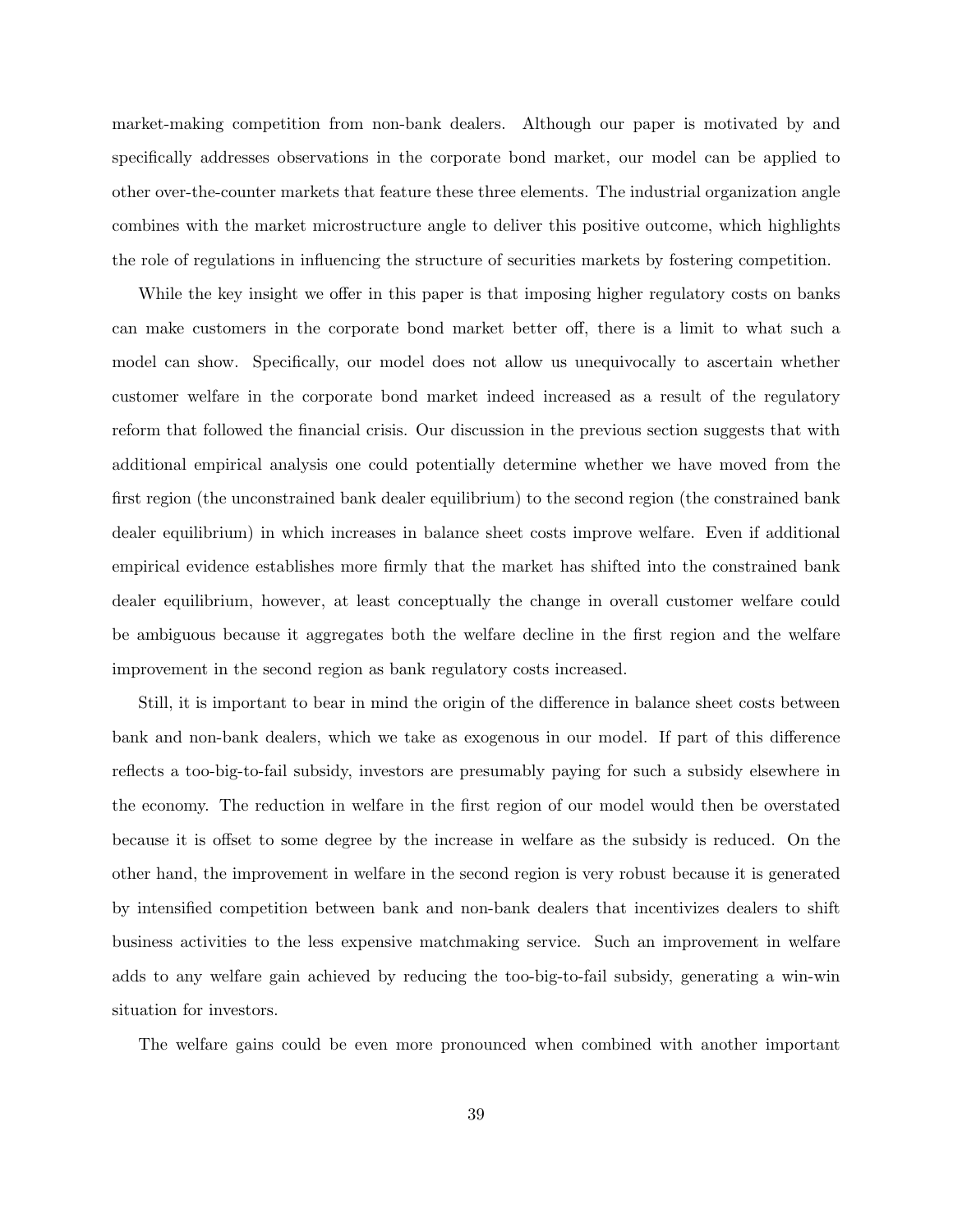development that took place in the past decade: technological advances that reduced the cost of matchmaking and therefore rendered the matchmaking mechanism more attractive (see, for example, [BIS Markets Committee](#page-62-17) [\(2016\)](#page-62-17)). While one might assume that a reduction in the cost of search (or effort) required to effect a transaction in the matchmaking mechanism would always improve overall customer welfare, we establish in the Internet Appendix that such an unambiguous result can be shown only in the constrained equilibria. Hence, the post-crisis regulatory reform could potentially foster an environment in which benefits from technological advancement accrue not just to the dealers but also to their customers.

The evolving regulatory frameworks and the breathtaking pace at which technology impacts securities markets continue to dominate the agendas of regulators, practitioners, and academics. We hope that our work serves to both highlight important tradeoffs and spur additional work on the changing nature of our securities markets.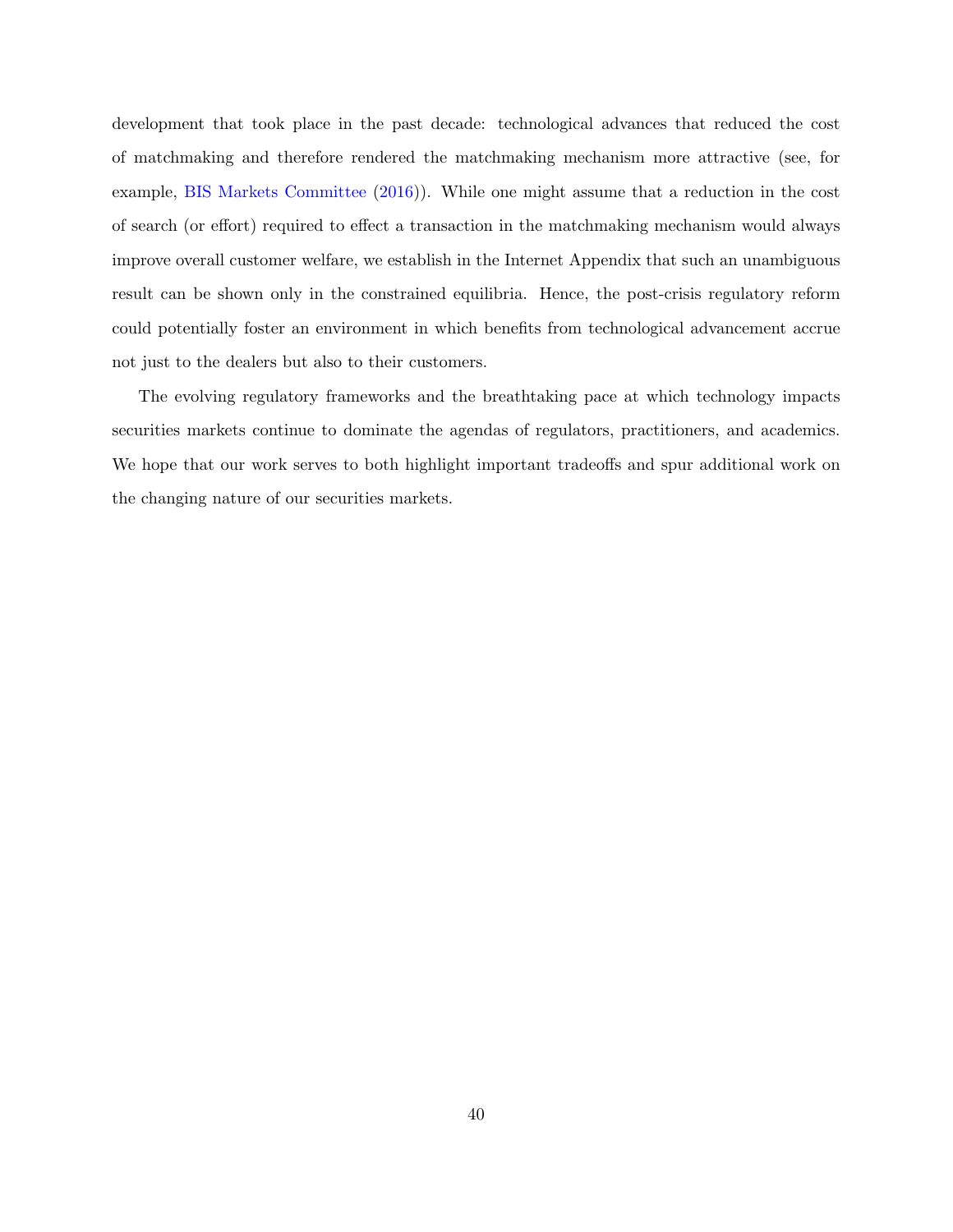# Appendices

## A Proofs

## A.1 Proof of Proposition [1](#page-15-1)

Consider first the case when  $c_B \in (\frac{I}{H}, c_{NB}]$ . It is clear that in this case only the bank dealer operates a market-making service, and the non-bank dealer is passive. The bank dealer's problem is

$$
\max_{\frac{I}{\mathcal{H}} < f < S < c_{NB}} \pi_B = \frac{2\mu}{r} \left[ (\mathcal{H}f - I) \frac{\frac{S - \mathcal{H}f}{1 - \mathcal{H}} - f}{A} + (S - c_B) \left( 1 - \frac{\frac{S - \mathcal{H}f}{1 - \mathcal{H}}}{A} \right) \right].
$$

We verify later that the assumption

$$
A > c_{NB} + \frac{\mathcal{H}}{2(1-\mathcal{H})} \left(c_{NB} - \frac{I}{\mathcal{H}}\right)
$$

guarantees that in equilibrium we have  $b = \frac{S_1^* - Hf_1^*}{1 - H} < A$ . The first-order derivatives are

$$
\frac{\partial \pi_B}{\partial f} = \frac{2\mu}{r} \frac{2\mathcal{H}(S-f) + I - \mathcal{H}c_B}{(1-\mathcal{H})A} \n= \frac{2\mu}{r} \frac{2\mathcal{H}}{(1-\mathcal{H})A} \left( S + \frac{I - \mathcal{H}c_B}{2\mathcal{H}} - f \right),
$$

and

$$
\frac{\partial \pi_B}{\partial S} = \frac{2\mu}{r} \left( \frac{-2S + 2\mathcal{H} + c_B - I}{(1 - \mathcal{H})A} + 1 \right)
$$
  
= 
$$
\frac{2\mu}{r} \frac{2}{(1 - \mathcal{H})A} \left( \mathcal{H}f + \frac{1}{2} (c_B - I + (1 - \mathcal{H})A) - S \right).
$$

The solutions to the FOCs are

$$
f_0^* = \frac{I}{2\mathcal{H}} + \frac{A}{2}
$$

and

$$
S_0^* = \frac{c_B}{2} + \frac{A}{2}.
$$

Since we consider the region  $c_B > \frac{I}{\mathcal{H}}$ , we must have  $S_0^* > f_0^*$ . This is an unconstrained equilibrium only when

$$
S_0^* < c_{NB} \Longleftrightarrow c_B < \underline{c} = 2c_{NB} - A.
$$

Because the objective function is a quadratic function of  $(S, f)$ , the above FOCs are also sufficient conditions in this optimization problem. So when  $c < \underline{c}$ , there is an unconstrained bank dealer equilibrium in which only the bank dealer operates both market-making and matchmaking services, and the prices are

$$
S^* = S_0^* = \frac{c_B}{2} + \frac{A}{2}
$$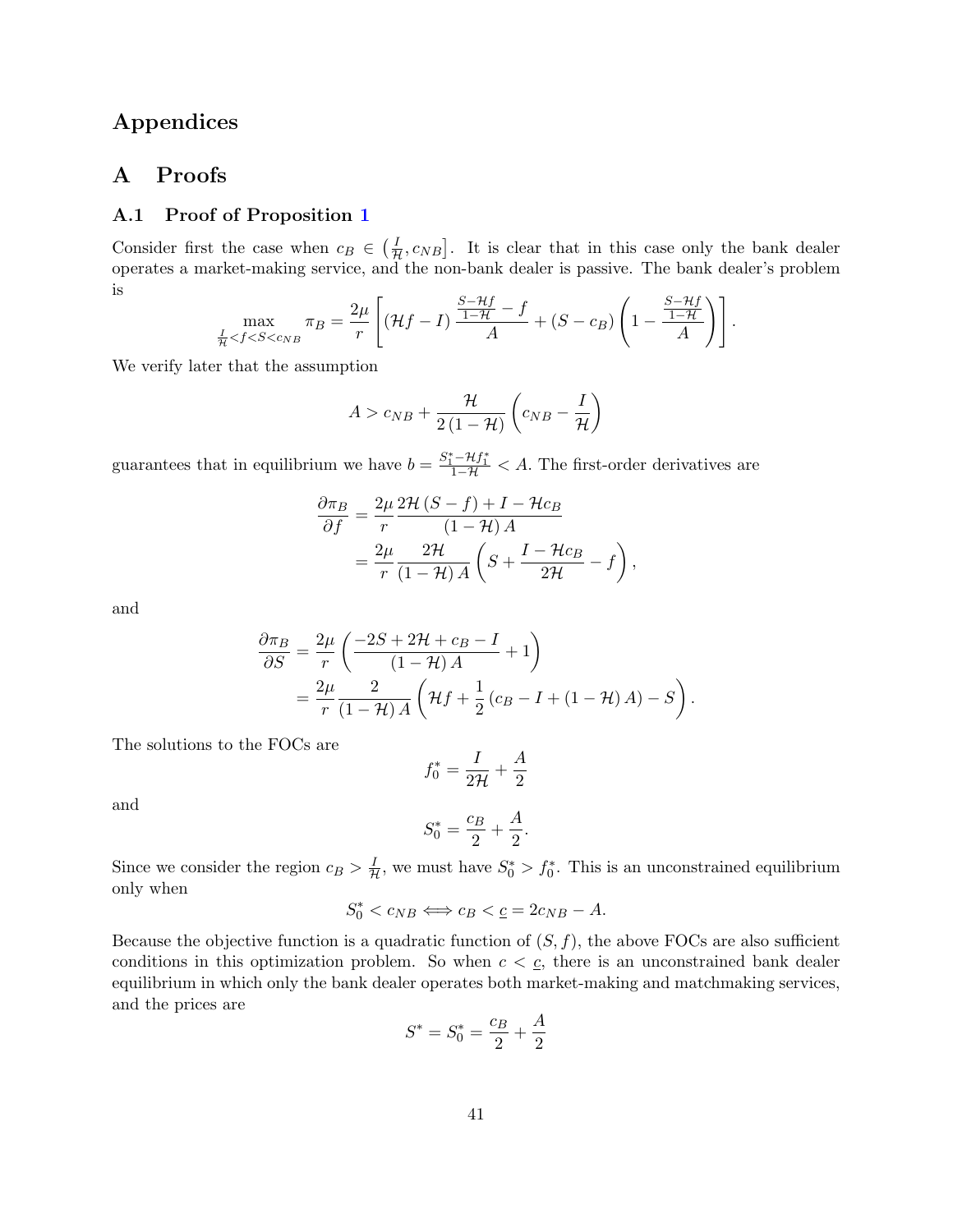and

$$
f^* = f_0^* = \frac{I}{2\mathcal{H}} + \frac{A}{2}.
$$

When  $S_0^* > c_{NB}$ , the solution must be

$$
S^*=c_{NB},
$$

otherwise if  $S^* < c_{NB}$ , the solution is interior and violates the condition  $S_0^* > c_{NB}$ , and if  $S^* > c_{NB}$ , the non-bank dealer will operate a market-making service and attract all market-making customers. This is the constrained bank dealer equilibrium. Then the solution to

$$
\frac{\partial \pi_B}{\partial f} = 0
$$

is

$$
f^* = \frac{-c_B \mathcal{H} + I + 2\mathcal{H}c_{NB}}{2\mathcal{H}}.
$$

Obviously the condition  $\frac{I}{H} < f^* < c_{NB}$  always holds in this equilibrium. The condition

$$
A > c_{NB} + \frac{\mathcal{H}}{2(1-\mathcal{H})} \left(c_{NB} - \frac{I}{\mathcal{H}}\right)
$$

guarantees that  $b < A$  always holds in this case.

Consider the case when  $c_B > c_{NB}$ . In this equilibrium, it is clear that only the non-bank dealer operates a market-making service. The bank dealer's objective function is

$$
\pi_B = \frac{2\mu}{r} \left( \mathcal{H}f - I \right) \frac{\frac{S - \mathcal{H}f}{1 - \mathcal{H}} - f}{A}.
$$

The non-bank dealer's objective function is

$$
\pi_{NB} = \frac{2\mu}{r} (S - c_B) \left( 1 - \frac{\frac{S - Hf}{1 - H}}{A} \right).
$$

The FOCs are

$$
\frac{\partial \pi_B}{\partial f} = \frac{2\mu}{rA} \cdot \frac{I + \mathcal{H}S - 2\mathcal{H}f}{1 - \mathcal{H}}
$$

and

$$
\frac{\partial \pi_{NB}}{\partial S} = \frac{2\pi}{rA} \cdot \frac{A\left(1 - \mathcal{H}\right) + c_{NB} + \mathcal{H}f - 2S}{1 - \mathcal{H}}.
$$

Then,  $\frac{\partial \pi_B}{\partial f} = 0$  and  $\frac{\partial \pi_{NB}}{\partial S} = 0$  imply that

$$
S_1^* = \frac{2c_{NB} + I + 2A\left(1 - \mathcal{H}\right)}{4 - \mathcal{H}}
$$

and

$$
f_1^* = \frac{c_{NB}\mathcal{H} + 2I + \mathcal{H}(1 - \mathcal{H})A}{(4 - \mathcal{H})\mathcal{H}}.
$$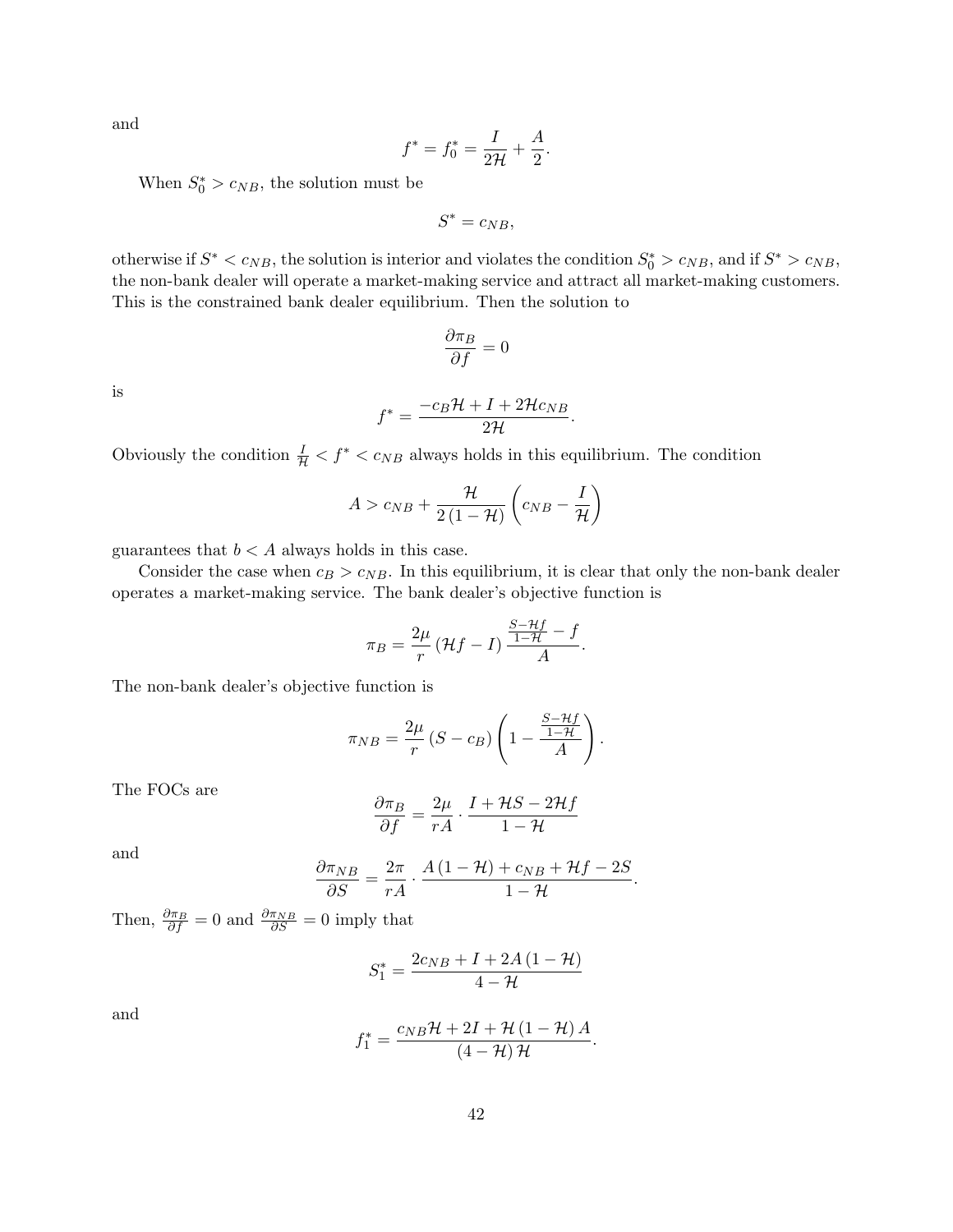The assumption

$$
A > c_{NB} + \frac{\mathcal{H}}{2(1-\mathcal{H})} \left(c_{NB} - \frac{I}{\mathcal{H}}\right)
$$

guarantees that

$$
S_1^* > c_{NB}
$$

and

$$
\frac{S_1^* - \mathcal{H}f_1^*}{1 - \mathcal{H}} < A.
$$

Then, when  $c_B \leq \bar{c} = \frac{2A(1-\mathcal{H})+2c_{NB}+I}{4-\mathcal{H}}$ , the solution must be

$$
S^* = c_B.
$$

This is because the non-bank dealer's objective function is a quadratic function of  $S$ , and the nonbank dealer will never choose  $S > c_B$ . This gives us the constrained non-bank dealer equilibrium. In this case, the bank dealer's best response is

$$
f^* = \frac{1}{2} \left( \frac{I}{\mathcal{H}} + c_B \right).
$$

When  $c_B > \bar{c}$ , the solution is interior, and thus in the unconstrained non-bank dealer equilibrium

$$
S^* = \bar{c} = \frac{2A\left(1 - \mathcal{H}\right) + 2c_{NB} + I}{4 - \mathcal{H}}
$$

and

$$
f^* = f_1^* = \frac{\mathcal{H}c_{NB} + \mathcal{H}(1 - \mathcal{H})A + 2I}{(4 - \mathcal{H})\mathcal{H}}
$$

.

## A.2 Proof of Proposition [2](#page-16-1)

#### Unconstrained Bank Dealer Equilibrium

In the unconstrained bank dealer equilibrium, the spread  $S^* = \frac{1}{2}$  $\frac{1}{2}(c_B + A)$  is increasing in  $c_B$ , and  $f^* = \frac{1}{2}$  $\frac{1}{2}(A+\frac{I}{\mathcal{H}})$  is independent of  $c_B$ . The cutoff

$$
b^* = \frac{S^* - \mathcal{H}f^*}{1 - \mathcal{H}}
$$

$$
= \frac{A}{2} + \frac{1}{2}\frac{c_B - I}{1 - \mathcal{H}}
$$

is also increasing in  $c_B$ . Hence, total volume  $(1 - f^*)$  is independent of  $c_B$ , matchmaking volume  $b^* - f^*$  is increasing in  $c_B$ , and market-making volume  $(1 - b^*)$  is decreasing in  $c_B$ .

Average transaction costs are

$$
ATC = \frac{(b^* - f^*) f^* + (A - b^*) S^*}{A - f^*}.
$$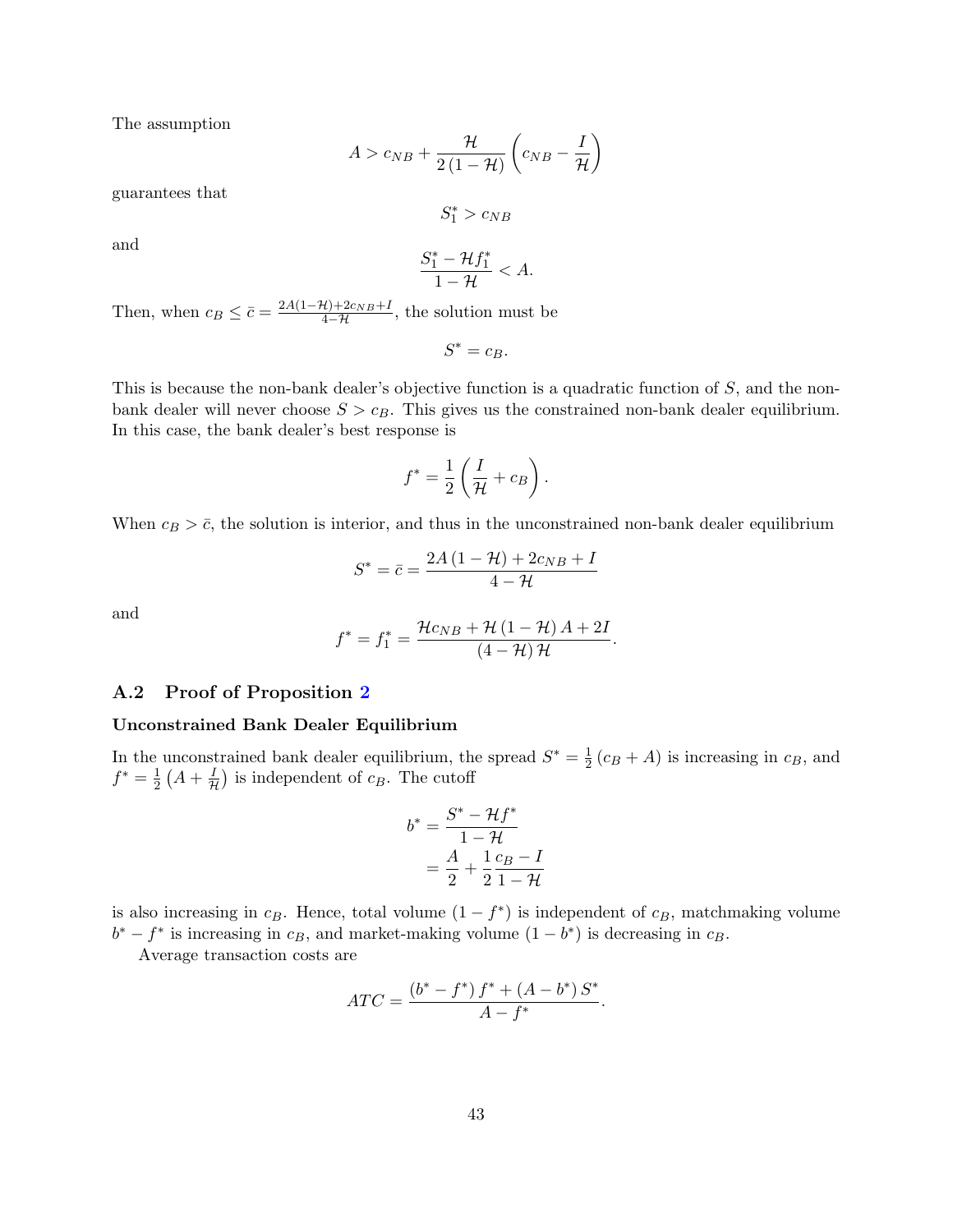We can show that

$$
\frac{dATC}{dc_B} = \frac{-2c_B\mathcal{H} + \mathcal{H}(1-\mathcal{H})A + (1+\mathcal{H})I}{2(1-\mathcal{H})(\mathcal{H}A-I)}.
$$

Since  $\frac{dATC}{dcB}$  is a decreasing linear function of  $c_B$ ,  $ATC$  must be a hump-shaped function of  $c_B$ . Overall customer welfare is

$$
\pi_c = \frac{2\pi}{r} \int_{f^*}^{b^*} \mathcal{H}(x - f^*) \frac{dx}{A} + \frac{2\pi}{r} \int_{b^*}^{A} (x - S^*) \frac{dx}{A},
$$

and

$$
\frac{d\pi_c}{dc_B} = \frac{2\pi}{r} \int_{b^*}^A -\frac{dS^*}{dc_B} \frac{dx}{A} < 0.
$$

### Constrained Bank Dealer Equilibrium

In the constrained bank dealer equilibrium, the spread  $S^* = c_{NB}$  is constant, and  $f^* = \frac{-c_B \mathcal{H} + I + 2\mathcal{H}c_{NB}}{2\mathcal{H}}$ is decreasing in  $c_B$ . The cutoff

$$
b^* = \frac{S^* - \mathcal{H}f^*}{1 - \mathcal{H}}
$$

$$
= c_{NB} + \frac{\mathcal{H}c_B - I}{2(1 - \mathcal{H})}
$$

is increasing in c<sub>B</sub>. So total volume  $(1 - f^*)$  is increasing c<sub>B</sub>, matchmaking volume  $b^* - f^*$  is increasing in  $c_B$ , and market-making volume  $(1 - b^*)$  is decreasing in  $c_B$ .

Average transaction costs are

$$
ATC = \frac{(b^* - f^*) f^* + (A - b^*) S^*}{A - f^*}
$$

.

We can show that

$$
\frac{dATC}{dc_B} = -\frac{(c_B \mathcal{H} - I) (4(A - c_{NB}) \mathcal{H} + c_B \mathcal{H} - I)}{2(1 - \mathcal{H}) (-2A \mathcal{H} - c_B \mathcal{H} + 2c_{NB} \mathcal{H} + I)^2} < 0.
$$

Overall customer welfare is

$$
\pi_c = \frac{2\pi}{r} \int_{f^*}^{b^*} \mathcal{H}(x - f^*) \frac{dx}{A} + \frac{2\pi}{r} \int_{b^*}^{A} (x - S^*) \frac{dx}{A},
$$

and

$$
\frac{d\pi_c}{dc_B} = \frac{2\pi}{r} \int_{b^*}^{A} -\frac{df^*}{dc_B} \frac{dx}{A} > 0.
$$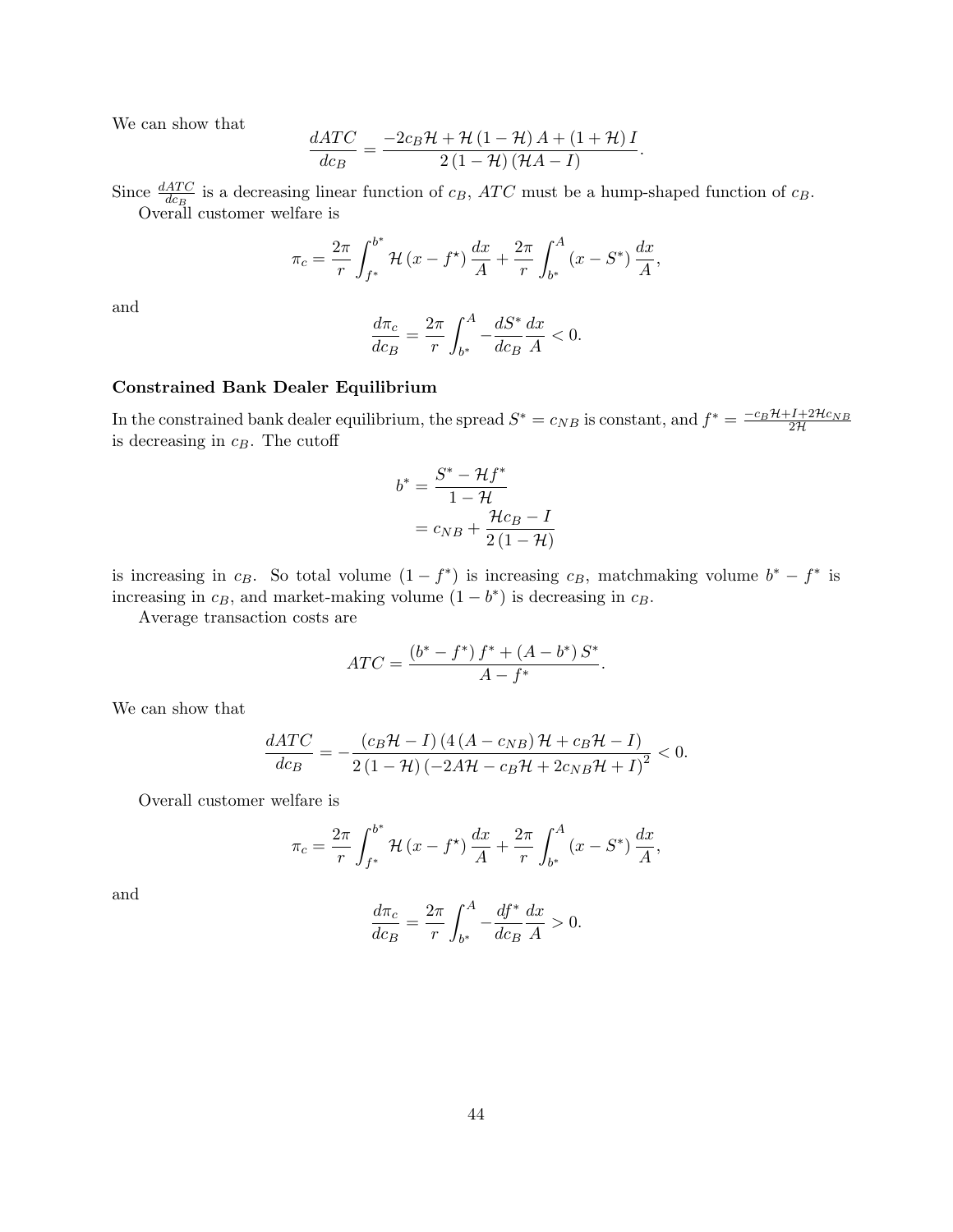#### Constrained Non-Bank Dealer Equilibrium

In the constrained non-bank dealer equilibrium, the spread  $S^* = c_B$  is increasing in  $c_B$  and  $f^* = c_B$ 1  $\frac{1}{2}(\frac{I}{H}+c_B)$  is increasing in  $c_B$ . The cutoff

$$
b^* = \frac{S^* - \mathcal{H}f^*}{1 - \mathcal{H}}
$$

$$
= \frac{c_B(2 - \mathcal{H}) - I}{2(1 - \mathcal{H})}
$$

is also increasing in  $c_B$ . So total volume  $(1 - f^*)$  is decreasing in  $c_B$ , matchmaking volume

$$
b^* - f^* = \frac{\mathcal{H}c_B - I}{2\mathcal{H} - 2\mathcal{H}^2}
$$

is increasing in  $c_B$ , and market-making volume  $(1 - b^*)$  is decreasing in  $c_B$ .

Average transaction costs are

$$
ATC = \frac{(b^* - f^*) f^* + (A - b^*) S^*}{A - f^*}.
$$

We can show that

$$
\frac{dATC}{dcp} = \frac{8A^2(-1+\mathcal{H})\mathcal{H}^2 + c_B^2\mathcal{H}^2(-3+2\mathcal{H}) + 2c_B\mathcal{H}(-3+2\mathcal{H})I}{+(1+2\mathcal{H})I^2 + 4A\mathcal{H}(c_B(3-2\mathcal{H})\mathcal{H} + I - 2\mathcal{H}I)}.
$$

The sign of the numerator of  $\frac{dATC}{dc_B}$  is ambiguous.

Overall customer welfare is

$$
\pi_c = \frac{2\pi}{r} \int_{f^*}^{b^*} \mathcal{H}(x - f^*) \frac{dx}{A} + \frac{2\pi}{r} \int_{b^*}^{A} (x - S^*) \frac{dx}{A},
$$

and

$$
\frac{d\pi_c}{dc_B} = \frac{2\pi}{r} \int_{f^*}^{b^*} -\mathcal{H} \frac{df^*}{dc_B} \frac{dx}{A} + \frac{2\pi}{r} \int_{b^*}^{A} -\frac{dS^*}{dc_B} \frac{dx}{A} < 0.
$$

#### Unconstrained Non-Bank Dealer Equilibrium

All equilibrium variables in this case are independent of the increase in  $c_B$ .

## A.3 Proof of Lemma [1](#page-23-0)

Since  $\mathcal{H}_B > \mathcal{H}_N$ , we must have  $f_B > f_N$  in equilibrium because otherwise no customer will choose the non-bank dealer matchmaking service. The cutoff type who is indifferent between non-bank dealer matchmaking and bank dealer matchmaking satisfies

$$
\mathcal{H}_B(x - f_B) = \mathcal{H}_{NB}(x - f_{NB}) \Longleftrightarrow x = x_1 = \frac{\mathcal{H}_B f_B - \mathcal{H}_N f_N}{\mathcal{H}_B - \mathcal{H}_N}.
$$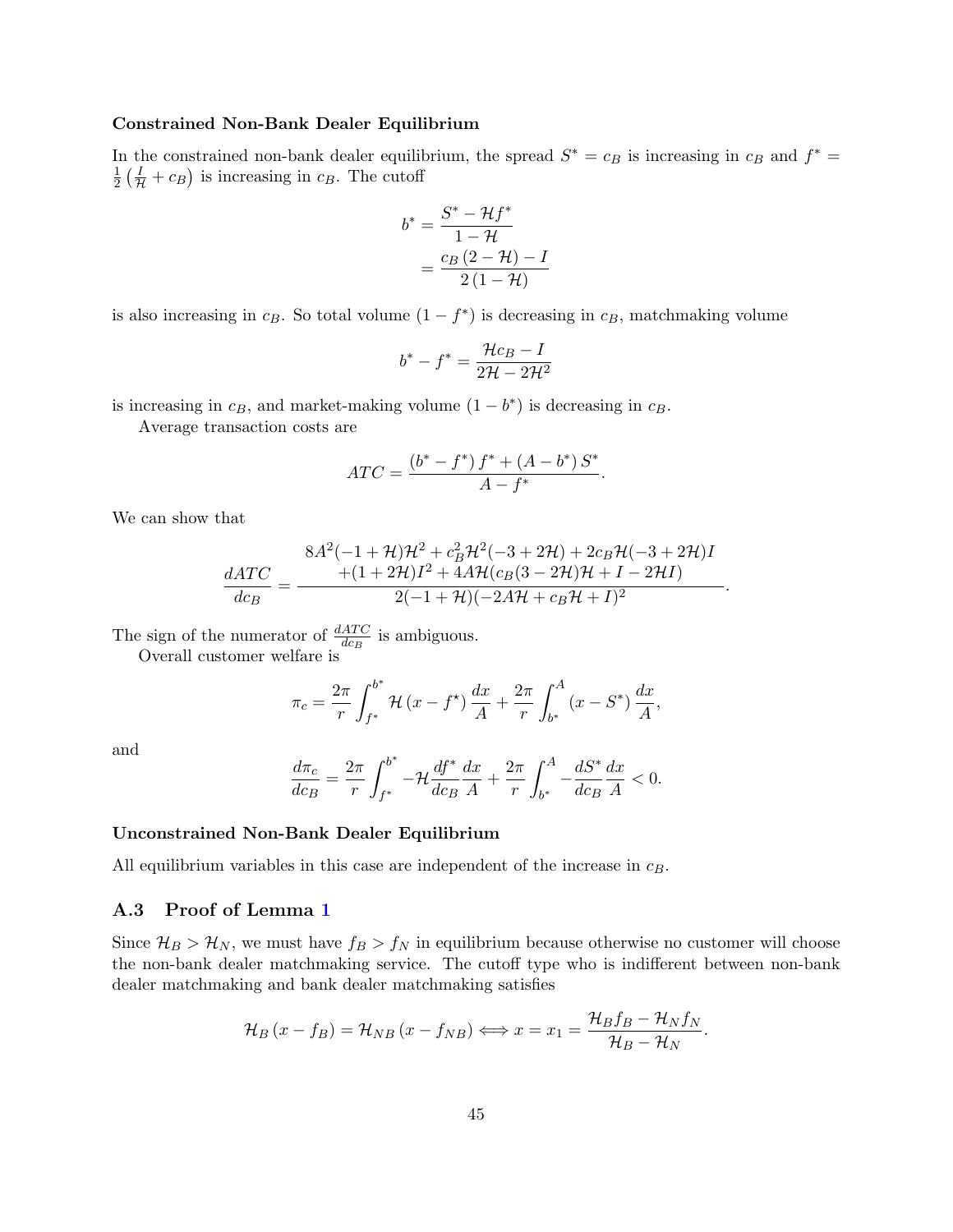The cutoff type who is indifferent between bank dealer matchmaking and bank dealer market making satisfies

$$
\mathcal{H}_B(x - f_B) = (x - S) \Longleftrightarrow x = x_2 = \frac{S - \mathcal{H}_B f_B}{1 - \mathcal{H}_B}.
$$

#### A.4 Proof of Proposition [3](#page-24-2)

For notational simplicity, in this proof let us introduce

$$
\Delta = \mathcal{H}_B - \mathcal{H}_{NB} > 0.
$$

We focus on the equilibrium in which the non-bank dealer operates a matchmaking service and the bank dealer operates both matchmaking and market-making services. Suppose the equilibrium fee for the non-bank dealer's matchmaking service is  $f_{NB}^*$ , the equilibrium fee for the bank dealer's matchmaking service is  $f_B^*$ , and the spread for the bank dealer's market-making service is  $S^*$ . In this equilibrium, we must have

<span id="page-46-0"></span>
$$
\frac{I}{\mathcal{H}_N} < f_{NB}^* < f_B^* < S^* \le c_{NB}.\tag{32}
$$

Let

$$
x_1^* = \frac{\mathcal{H}_B f_B^* - \mathcal{H}_{NB} f_{NB}^*}{\Delta}
$$

and

$$
x_2^* = \frac{S^* - \mathcal{H}_B f_B^*}{1 - \mathcal{H}_B}.
$$

Then, customers with private value  $x \in [f_{NB}^*, x_1^*]$  choose non-bank dealer matchmaking, customers with private value  $x \in (x_1^*, x_2^*)$  choose bank dealer matchmaking, and customers with private value  $x \in [x_2^*, A]$  choose bank dealer market making. Another condition that must be satisfied in this equilibrium is

$$
\frac{I}{\mathcal{H}_{NB}} < f_{NB}^* < x_1^* < x_2^* < A. \tag{33}
$$

When both the bank dealer's and the non-bank dealer's choice variables  $(f_{NB}, f_B, S \le c_{NB})$ change locally around the equilibrium  $(f_{NB}^*, f_B^*, S^*)$ , the non-bank dealer's objective function is

$$
\Pi_{NB}(f; f_B) = \frac{2\mu}{r} (\mathcal{H}_{NB}f - I) \frac{\frac{\mathcal{H}_B f_B - \mathcal{H}_{NB}f}{\Delta} - f}{A}
$$

$$
= \frac{2\mu}{r} \frac{\mathcal{H}_B}{\Delta \cdot A} (\mathcal{H}_{NB}f - I) (f_B - f)
$$

and the bank dealer's objective function is

$$
\Pi_B(f, S; f_{NB}) = \frac{2\mu}{r} \left[ (\mathcal{H}_B f - I) \frac{\frac{S - \mathcal{H}_B f}{1 - \mathcal{H}_B} - \frac{\mathcal{H}_B f - \mathcal{H}_{NB} f_{NB}}{\Delta}}{A} + (S - c_B) \left( 1 - \frac{\frac{S - \mathcal{H}_B f}{1 - \mathcal{H}_B}}{A} \right) \right].
$$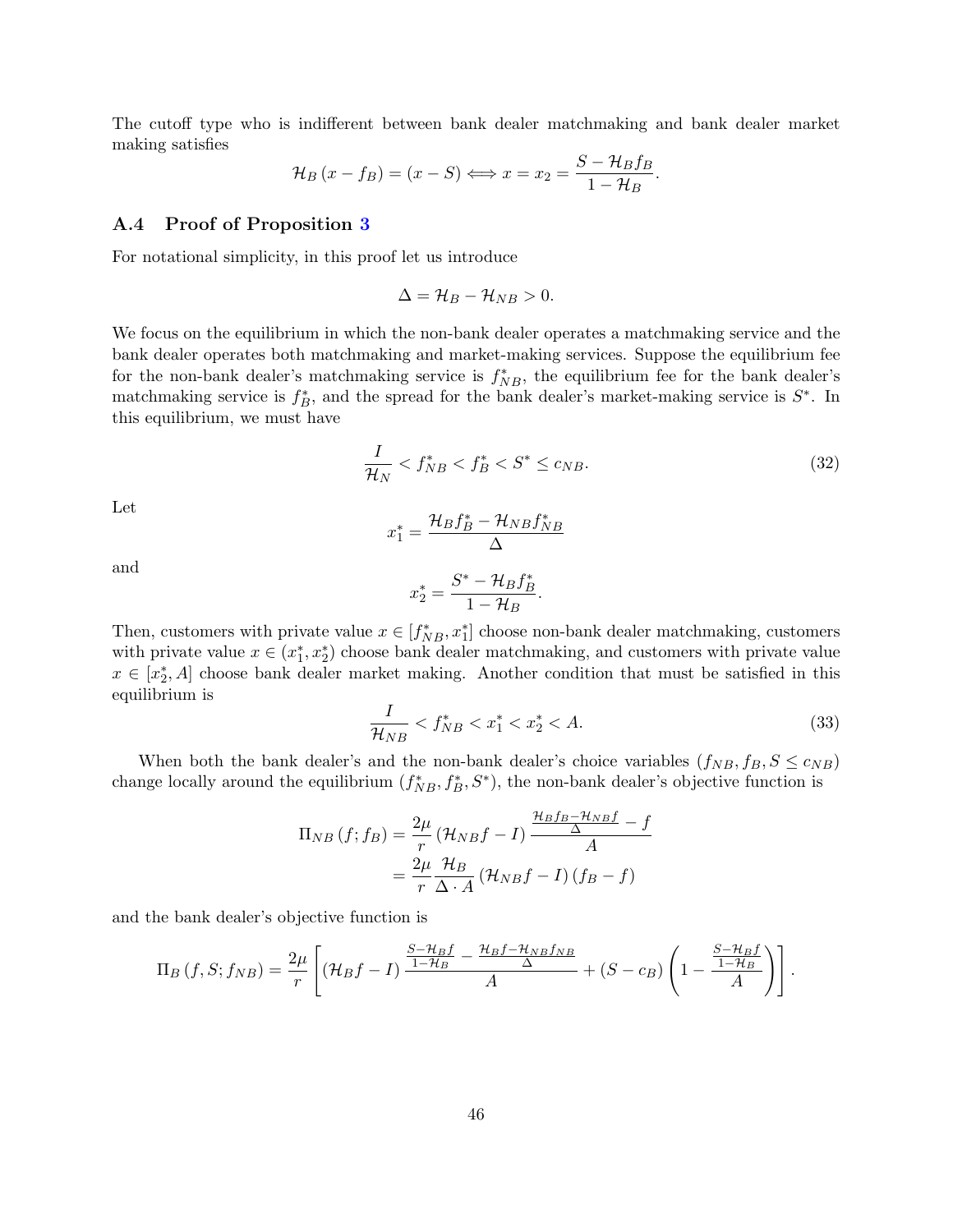For the non-bank dealer, the best response is

<span id="page-47-4"></span>
$$
f_{NB}^{br}(f_B) = \frac{1}{2} \left( f_B + \frac{I}{\mathcal{H}_{NB}} \right). \tag{34}
$$

Since  $f_N^*$  is an interior solution in the non-bank dealer's optimization problem (see condition  $(32)$ ), we must have

<span id="page-47-0"></span>
$$
f_{NB}^* = \frac{1}{2} \left( f_B^* + \frac{I}{\mathcal{H}_{NB}} \right). \tag{35}
$$

For the bank dealer, the first-order derivatives are

$$
\frac{\partial \Pi_B (f, S)}{\partial f} = \frac{2\mu}{rA} \frac{\mathcal{H}_B (-c_B \Delta - 2f \mathcal{H}_B (1 - \mathcal{H}_{NB}) + f_N \mathcal{H}_{NB} (1 - \mathcal{H}_B) + (1 - \mathcal{H}_{NB}) I + 2S\Delta)}{(1 - \mathcal{H}_B)\Delta}
$$

and

$$
\frac{\partial \Pi_B (f, S)}{\partial S} = \frac{2\mu}{rA} \frac{c_B + 2f\mathcal{H}_B - I - 2S + A(1 - \mathcal{H}_B)}{(1 - \mathcal{H}_B)}.
$$

Since  $f_B^*$  is an interior solution in the bank dealer's optimization problem (see condition [\(32\)](#page-46-0)), we must have  $\frac{\partial}{\partial x}$ 

$$
\frac{\partial \Pi_B (f, S)}{\partial f}|_{(f_{NB}^*, f_B^*, S^*)} = 0
$$

hence

<span id="page-47-1"></span>
$$
f_{B}^{*} = \frac{-c_{B}\Delta + f_{NB}^{*}(1 - \mathcal{H}_{B})\mathcal{H}_{NB} + I(1 - \mathcal{H}_{NB}) + 2S^{*}\Delta}{2\mathcal{H}_{B}(1 - \mathcal{H}_{NB})}.
$$
 (36)

Both [\(35\)](#page-47-0) and [\(36\)](#page-47-1) are sufficient conditions for the equilibrium  $(f_N^*, f_B^*, S^*)$ , and they jointly imply that

<span id="page-47-2"></span>
$$
f_{NB}^* = \frac{1}{2} \left( \frac{-2c_B \Delta + (3 - \mathcal{H}_B - 2\mathcal{H}_{NB}) I + 4S^* \Delta}{\Delta + 3\mathcal{H}_B (1 - \mathcal{H}_{NB})} + \frac{I}{\mathcal{H}_{NB}} \right)
$$
(37)

and

<span id="page-47-3"></span>
$$
f_B^* = \frac{-2c_B \Delta + (3 - \mathcal{H}_B - 2\mathcal{H}_{NB}) I + 4S^* \Delta}{\Delta + 3\mathcal{H}_B (1 - \mathcal{H}_{NB})}.
$$
 (38)

.

Substituting [\(37\)](#page-47-2) and [\(38\)](#page-47-3) into  $\frac{\partial \Pi_B(f,S)}{\partial S}$ , we get

$$
\frac{\partial \Pi_B (f, S)}{\partial S}\Big|_{\left(f_{NB}^*, f_B^*, S^*\right)} = \frac{2\mu \left(8\mathcal{H}_B - 2\mathcal{H}_{NB}\right)}{r\left(\Delta + 3\mathcal{H}_B \left(1 - \mathcal{H}_{NB}\right)\right)} \left[\frac{c_B}{2} + \frac{I\left(2\mathcal{H}_B + \mathcal{H}_{NB}\right) + A\left(\Delta + 3\mathcal{H}_B \left(1 - \mathcal{H}_{NB}\right)\right)}{8\mathcal{H}_B - 2\mathcal{H}_{NB}} - S^*\right]
$$

Let

$$
S^{u} = \frac{c_{B}}{2} + \frac{I(2\mathcal{H}_{B} + \mathcal{H}_{NB}) + A(\Delta + 3\mathcal{H}_{B}(1 - \mathcal{H}_{NB}))}{8\mathcal{H}_{B} - 2\mathcal{H}_{NB}},
$$

$$
f_{B}^{u} = \frac{3I + 2A\Delta}{4\mathcal{H}_{B} - \mathcal{H}_{NB}}
$$

and

$$
f_{NB}^{u} = \frac{I\left(2\mathcal{H}_{B} + \mathcal{H}_{NB}\right) + A\mathcal{H}_{NB}\Delta}{4\mathcal{H}_{NB}\Delta}
$$

be the prices in the unconstrained market-making equilibrium.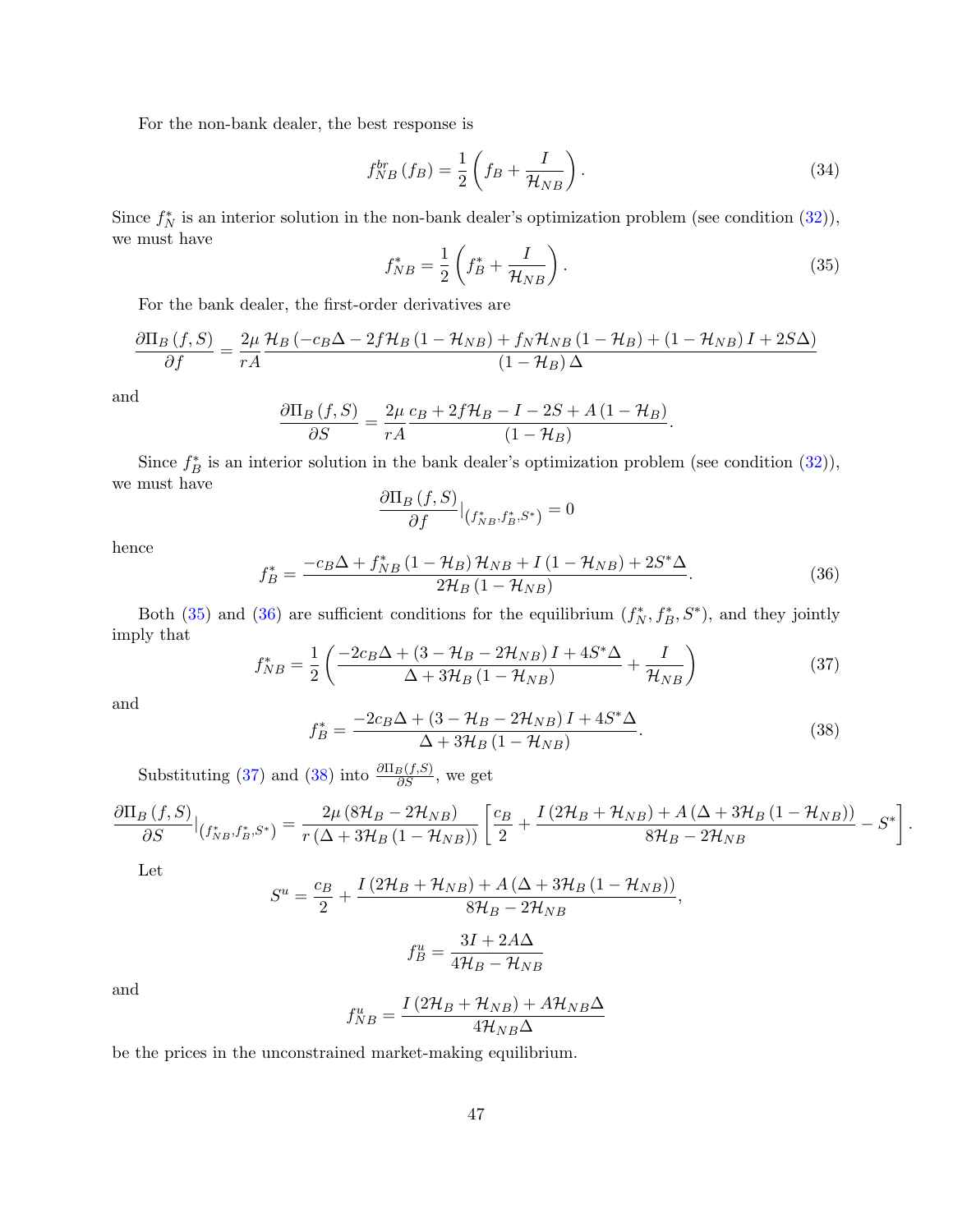So, when

$$
\frac{I}{\mathcal{H}_{NB}} < f_{NB}^u < f_B^u < S^u < c_{NB}
$$

and

$$
\frac{I}{\mathcal{H}_{NB}} < f_{NB}^u < \frac{\mathcal{H}_B f_B^u - \mathcal{H}_{NB} f_{NB}^u}{f_B^u - f_{NB}^u} < \frac{S^u - \mathcal{H}_B f_B^u}{1 - \mathcal{H}_B} < A,
$$

we have

$$
S^*=S^u,\, f_B^*=f_B^u,\, f_{NB}^*=f_{NB}^u.
$$

This is the unconstrained market-making equilibrium. Otherwise we have

$$
S^* = c_{NB}.
$$

The matchmaking fees for the bank and non-bank dealers in the constrained equilibrium are

$$
f_B^* = f_B^c = \frac{-2c_B\Delta + (3 - \mathcal{H}_B - 2\mathcal{H}_{NB})I + 4c_{NB}\Delta}{\Delta + 3\mathcal{H}_B(1 - \mathcal{H}_{NB})}
$$

and

$$
f_{NB}^* = f_{NB}^c = \frac{1}{2} \left( \frac{-2c_B \Delta + (3 - \mathcal{H}_B - 2\mathcal{H}_{NB}) I + 4c_{NB} \Delta}{\Delta + 3\mathcal{H}_B (1 - \mathcal{H}_{NB})} + \frac{I}{\mathcal{H}_{NB}} \right)
$$

.

In summary, the necessary conditions for  $(f_{NB}^u, f_B^u, S^u)$  to be an unconstrained market-making equilibrium are

$$
\frac{I}{\mathcal{H}_{NB}} < f_{NB}^u < f_B^u < S^u < c_{NB}
$$

and

$$
\frac{I}{\mathcal{H}_{NB}} < f_{NB}^u < \frac{\mathcal{H}_B f_B^u - \mathcal{H}_{NB} f_{NB}^u}{\mathcal{H}_B - \mathcal{H}_{NB}} < \frac{S^u - \mathcal{H}_B f_B^u}{1 - \mathcal{H}_B} < A.
$$

From  $(34)$ , we can simplify the above conditions based on the following observations:

• 
$$
f_{NB}^u < f_B^u \Rightarrow \frac{I}{\mathcal{H}_{NB}} < f_{NB}^u < f_B^u
$$
;  
\n•  $\frac{\mathcal{H}_B f_B^u - \mathcal{H}_{NB} f_{NB}^u}{\mathcal{H}_B - \mathcal{H}_{NB}} < \frac{S^u - \mathcal{H}_B f_B^u}{1 - \mathcal{H}_B} \Rightarrow S^u > f_B^u + \frac{\mathcal{H}_{NB}(1 - \mathcal{H}_B)}{\Delta} (f_B^u - f_{NB}^u).$ 

Then,

\n- \n
$$
\left\{ f_{NB}^u < f_B^u \& \frac{\mathcal{H}_B f_B^u - \mathcal{H}_{NB} f_{NB}^u}{\mathcal{H}_B - \mathcal{H}_{NB}} < \frac{S^u - \mathcal{H}_B f_B^u}{1 - \mathcal{H}_B} \right\} \Longrightarrow S^u > f_B^u;
$$
\n
\n- \n
$$
f_{NB}^u < f_B^u \Longrightarrow f_{NB}^u < \frac{\mathcal{H}_B f_B^u - \mathcal{H}_{NB} f_{NB}^u}{\mathcal{H}_B - \mathcal{H}_{NB}}.
$$
\n
\n- \n Then,\n
\n

$$
\left\{\begin{array}{c} \frac{I}{\mathcal{H}_{NB}}< f_B^u\\ S^u< c_{NB}\\ \frac{\mathcal{H}_Bf_B^u-\mathcal{H}_{NB}f_{NB}^u}{\mathcal{H}_B-\mathcal{H}_{NB}}< \frac{S^u-\mathcal{H}_Bf_B^u}{1-\mathcal{H}_B}< A \end{array}\right\} \Longleftrightarrow \left\{\begin{array}{c} \frac{I}{\mathcal{H}_{NB}}< f_B^u< f_B^u< S^u< c_{NB}\\ \frac{I}{\mathcal{H}_{NB}}< f_{NB}^u< \frac{\mathcal{H}_Bf_B^u-\mathcal{H}_{NB}f_{NB}^u}{\mathcal{H}_B-\mathcal{H}_{NB}}< \frac{S^u-\mathcal{H}_Bf_B^u}{1-\mathcal{H}_B}< A \end{array}\right\}
$$

Condition  $f_{NB}^u < f_B^u$  always holds because our assumptions imply that  $\mathcal{H}_{NB}A - 2I > 0$ , and thus

$$
f_B^u - f_{NB}^u = \frac{\Delta \left(\mathcal{H}_{NB}A - 2I\right)}{\mathcal{H}_{NB}\left(4\mathcal{H}_B - \mathcal{H}_{NB}\right)} > 0.
$$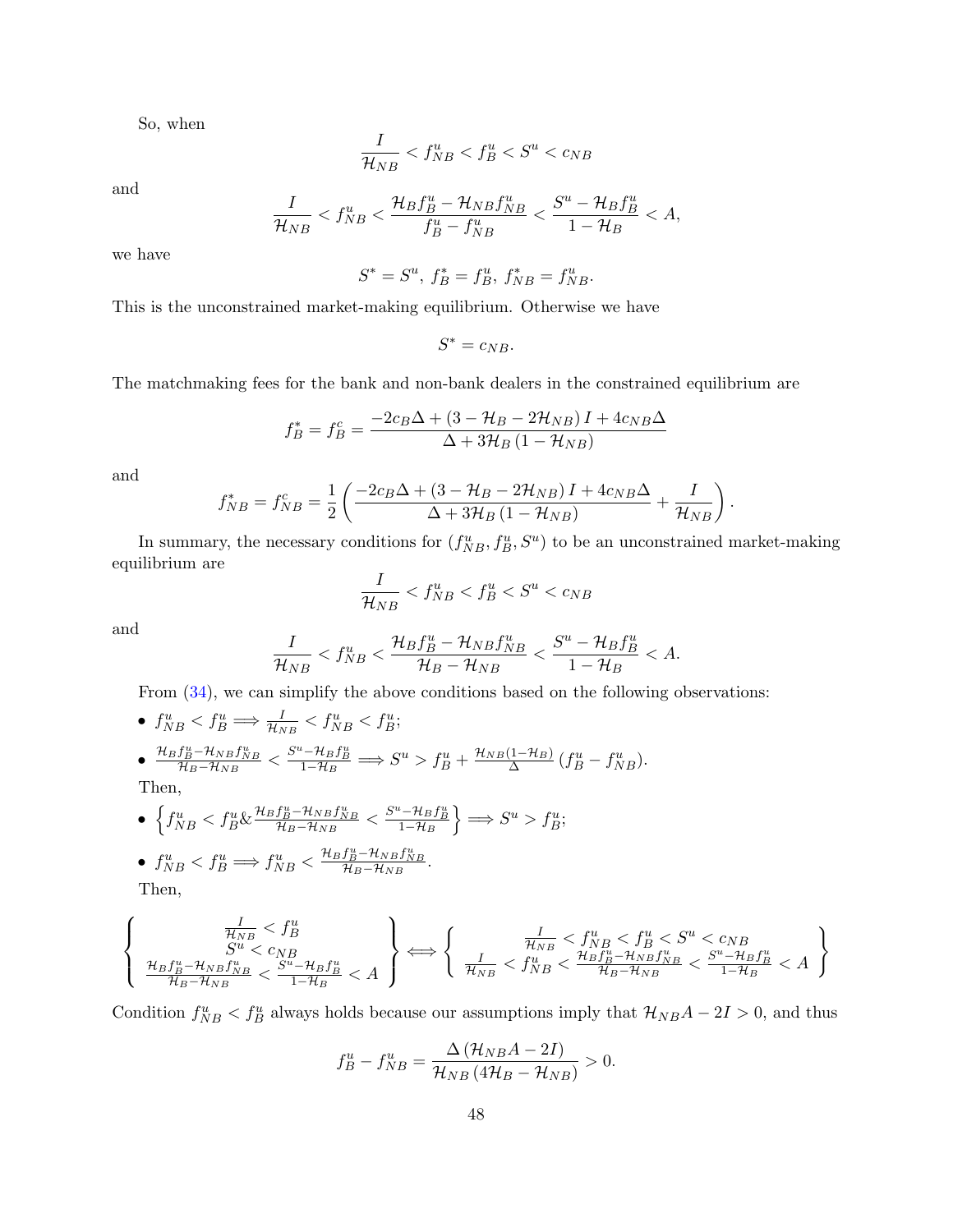Condition  $\frac{S^u - \mathcal{H}_B f_B^u}{1 - \mathcal{H}_B} < A$  is also implied by our assumption on the lower bound of A. Also,

$$
\left\{\n\begin{array}{c}\nS^u \leq c_{NB} \\
\frac{\mathcal{H}_B f_B^u - \mathcal{H}_{NB} f_{NB}^u}{\mathcal{H}_B - \mathcal{H}_{NB}} < \frac{S^u - \mathcal{H}_B f_B^u}{1 - \mathcal{H}_B}\n\end{array}\n\right\} \Longleftrightarrow c_1 < c_B \leq c_2,
$$

where

$$
c_1 = \frac{\left(2 + 2\mathcal{H}_B - \mathcal{H}_{NB}\right)I - \left(1 - \mathcal{H}_B\right)\mathcal{H}_{NB}A}{4\mathcal{H}_B - \mathcal{H}_{NB}}
$$

and

$$
c_2 = 2c_{NB} - \frac{I\left(2\mathcal{H}_B + \mathcal{H}_{NB}\right) + A\left(\Delta + 3\mathcal{H}_B\left(1 - \mathcal{H}_{NB}\right)\right)}{4\mathcal{H}_B - \mathcal{H}_{NB}}.
$$

These are also sufficient conditions for  $(f_{NB}^u, f_B^u, S^u)$  to be an equilibrium. To see this, we just need to verify that  $f_{NB}^u$  is the global optimum in the non-bank dealer's optimization problem and that  $(f_B^u, S^u)$  is the global optimum in the bank dealer's optimization problem.

It is easy to verify the first condition because, from the FOC,  $f_{NB}^*$  is the non-bank dealer's best response when she chooses from  $f_{NB} \in \left(\frac{I}{\mathcal{H}_{NB}}, f_{B}^{u}\right)$ . If the non-bank dealer chooses  $f_{NB} \leq \frac{I}{\mathcal{H}_{NB}}$ , the profit will be non-positive, which is suboptimal. If the non-bank dealer chooses  $f_{NB} \ge f_B^u$ , the profit will be zero, which is also suboptimal. Hence,  $f_{NB}^u$  is the global optimum in the non-bank dealer's optimization problem.

We discussed above the local optimality of  $(f_B^u, S^u)$ , i.e., for the bank dealer,  $(f_B^u, S^u)$  is the best response if the bank dealer chooses from

$$
\left\{ (f_B, S) | f_{NB}^u < f_B \le S \le c_{NB} \& f_{NB}^u < \frac{\mathcal{H}_B f_B - \mathcal{H}_{NB} f_{NB}}{\mathcal{H}_B - \mathcal{H}_{NB}} < \frac{S - \mathcal{H}_B f_B}{1 - \mathcal{H}_B} < A \right\}
$$

.

To show global optimality, first, it is suboptimal for the bank dealer to choose  $f_B < f_{NB}^u$  and provide all the matchmaking service. To see this, note that  $f_B \leq f_{NB}^u \iff x_1 = \frac{\mathcal{H}_B f_B - \mathcal{H}_{NB} f_{NB}^u}{\Delta} \leq f_B$ , and then the bank dealer's objective becomes

$$
\frac{2\mu}{r} \left[ (\mathcal{H}_B f - I) \frac{\frac{S - \mathcal{H}_B f}{1 - \mathcal{H}_B} - f_B}{A} + (S - c_B) \left( 1 - \frac{\frac{S - \mathcal{H}_B f_B}{1 - \mathcal{H}_B}}{A} \right) \right]
$$
  

$$
\leq \frac{2\mu}{r} \left[ (\mathcal{H}_B f - I) \frac{\frac{S - \mathcal{H}_B f}{1 - \mathcal{H}_B} - \frac{\mathcal{H}_B f_B - \mathcal{H}_{NB} f_{NB}^u}{\Delta}}{A} + (S - c_B) \left( 1 - \frac{\frac{S - \mathcal{H}_B f_B}{1 - \mathcal{H}_B}}{A} \right) \right],
$$

which implies that choosing  $f_B < f_{NB}^u$  is suboptimal.

It is also suboptimal to choose  $\frac{S-\mathcal{H}_B f}{1-\mathcal{H}_B} > A$  and shut down the market-making service. If the bank dealer chooses  $\frac{S-\mathcal{H}_B f}{1-\mathcal{H}_B} > A$ , the choice of S becomes irrelevant and WLOG we can choose S such that  $\frac{S-\mathcal{H}_B f}{1-\mathcal{H}_B} = A$ , and we have already shown that this is suboptimal.

It is suboptimal for the bank dealer to choose  $f_B$  such that  $x_1 \geq x_2$  and there is no bank dealer matchmaking. To see this, let  $f_x$  be the solution to

$$
\frac{\mathcal{H}_B f_x - \mathcal{H}_{NB} f_{NB}^u}{\mathcal{H}_B - \mathcal{H}_{NB}} = \frac{S^u - \mathcal{H}_B f_x}{1 - \mathcal{H}_B}.
$$

When the bank dealer chooses  $f_B \geq f_x$ , the choice of  $f_B$  becomes irrelevant, and we know that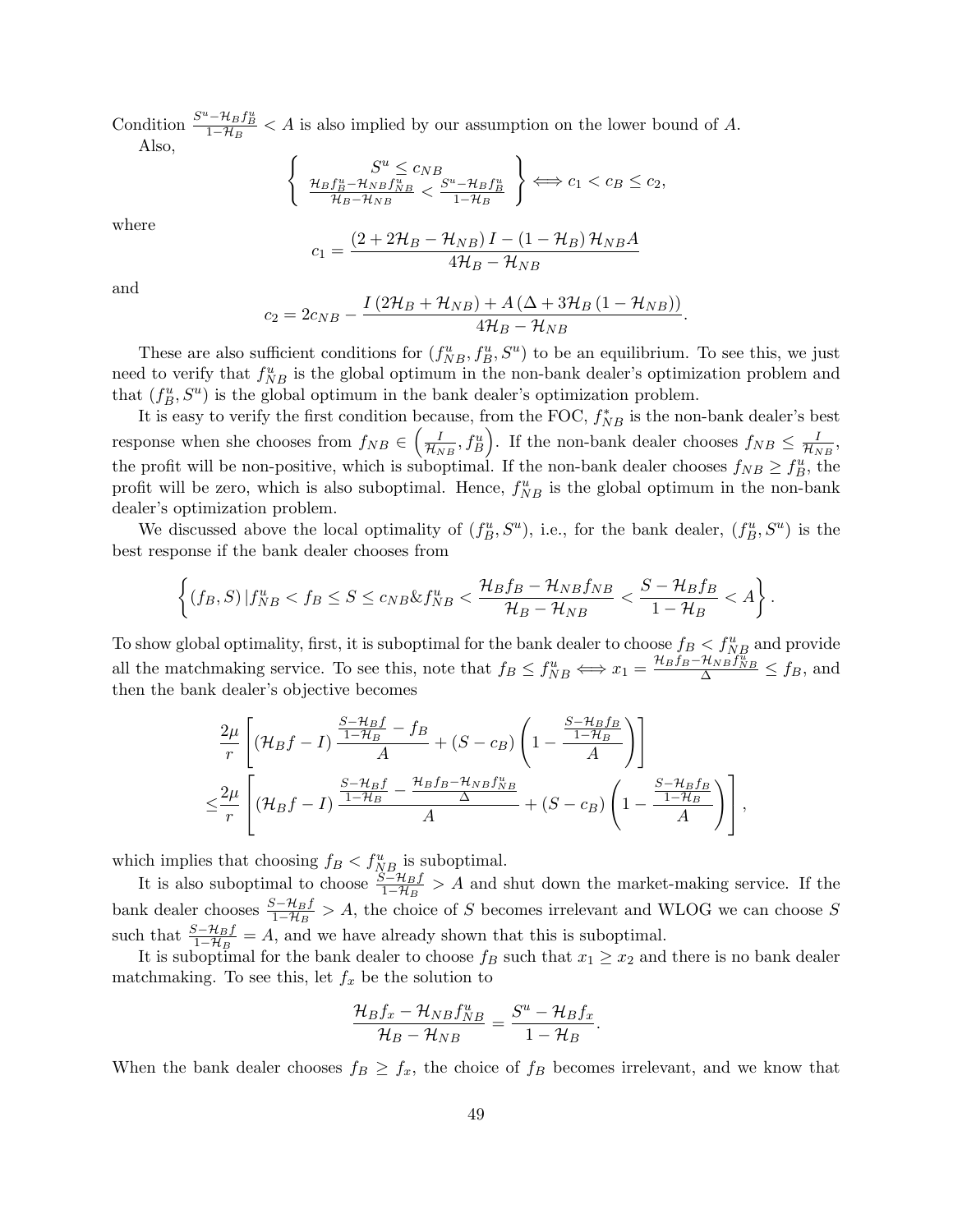$\Pi_B(f_x, S^u) < \Pi_B(f_B^u, S^u)$ , so it is suboptimal to choose  $f \ge f_x$ .

It is suboptimal for the bank dealer to choose S such that  $x_1 \geq x_2$  and there is no bank matchmaking. To see this, let  $S_x$  be the solution to

$$
\frac{\mathcal{H}_B f_B^u - \mathcal{H}_{NB} f_{NB}^u}{\mathcal{H}_B - \mathcal{H}_{NB}} = \frac{S_x - \mathcal{H}_B f_B^u}{1 - \mathcal{H}_B},
$$

when the bank chooses  $S \leq S_x$ ,  $x_1 \geq x_2$  and there is no bank dealer matchmaking. In this case, we must have

$$
\frac{S-\mathcal{H}_Bf_B^u}{1-\mathcal{H}_B}\leq \frac{S-\mathcal{H}_{NB}f_{NB}^u}{1-\mathcal{H}_{NB}};
$$

otherwise, customers whose private values are in  $\left(\frac{S-\mathcal{H}_{NB}f_{NB}^u}{1-\mathcal{H}_{NB}} , \frac{S-\mathcal{H}_{B}f_{B}^u}{1-\mathcal{H}_{B}}\right)$  would prefer bank dealer market making to non-bank matchmaking while preferring bank dealer matchmaking to bank dealer market making. We must then have  $x_1 < x_2$ . The bank dealer's profit is then

$$
\frac{2\mu}{r}\left(S-c_B\right)\frac{A-\frac{S-\mathcal{H}_{NB}f_{NB}^u}{1-\mathcal{H}_{NB}}}{A}\leq \frac{2\mu}{r}\left(S-c_B\right)\frac{A-\frac{S-\mathcal{H}_Bf_B^u}{1-\mathcal{H}_B}}{A},
$$

and

$$
\frac{\partial \left[\frac{2\mu}{r}(S-c_B)\frac{A-\frac{S-H_B f_B^u}{1-H_B}}{A}\right]}{\partial S} = \frac{2\mu}{rA} \frac{c_B+2f_B^u \mathcal{H}_B - I - 2S + A(1-\mathcal{H}_B)}{(1-\mathcal{H}_B)}
$$

$$
> \frac{2\mu}{rA} \frac{c_B+2f_B^u \mathcal{H}_B - I - 2S_x + A(1-\mathcal{H}_B)}{(1-\mathcal{H}_B)}
$$

$$
> 0
$$

The last inequality is from

$$
\frac{\partial \Pi_B (f, S)}{\partial S}\bigg|_{f_{NB}^u, f_B^u, S_x} = \frac{2\mu}{rA} \frac{c_B + 2f_B^u \mathcal{H}_B - I - 2S_x + A(1 - \mathcal{H}_B)}{(1 - \mathcal{H}_B)} > 0.
$$

Therefore we know that for any  $S < S_x$ ,

$$
\frac{2\mu}{r} \left( S - c_B \right) \frac{A - \frac{S - \mathcal{H}_{NB} f_{NB}^u}{1 - \mathcal{H}_{NB}}}{A} < \Pi_B \left( f_B^u, S_x \right) < \Pi_B \left( f_B^u, S^u \right).
$$

For the constrained market-making equilibrium, the necessary conditions for  $(f_{NB}^c, f_B^c, S^c = c_{NB})$ to be the equilibrium are

$$
\frac{I}{\mathcal{H}_{NB}} < f_{NB}^c < f_B^c < c_{NB} \Longleftrightarrow \frac{I}{\mathcal{H}_{NB}} < f_B^c < c_{NB} \tag{B}
$$
\n
$$
c_{NB} < S^u
$$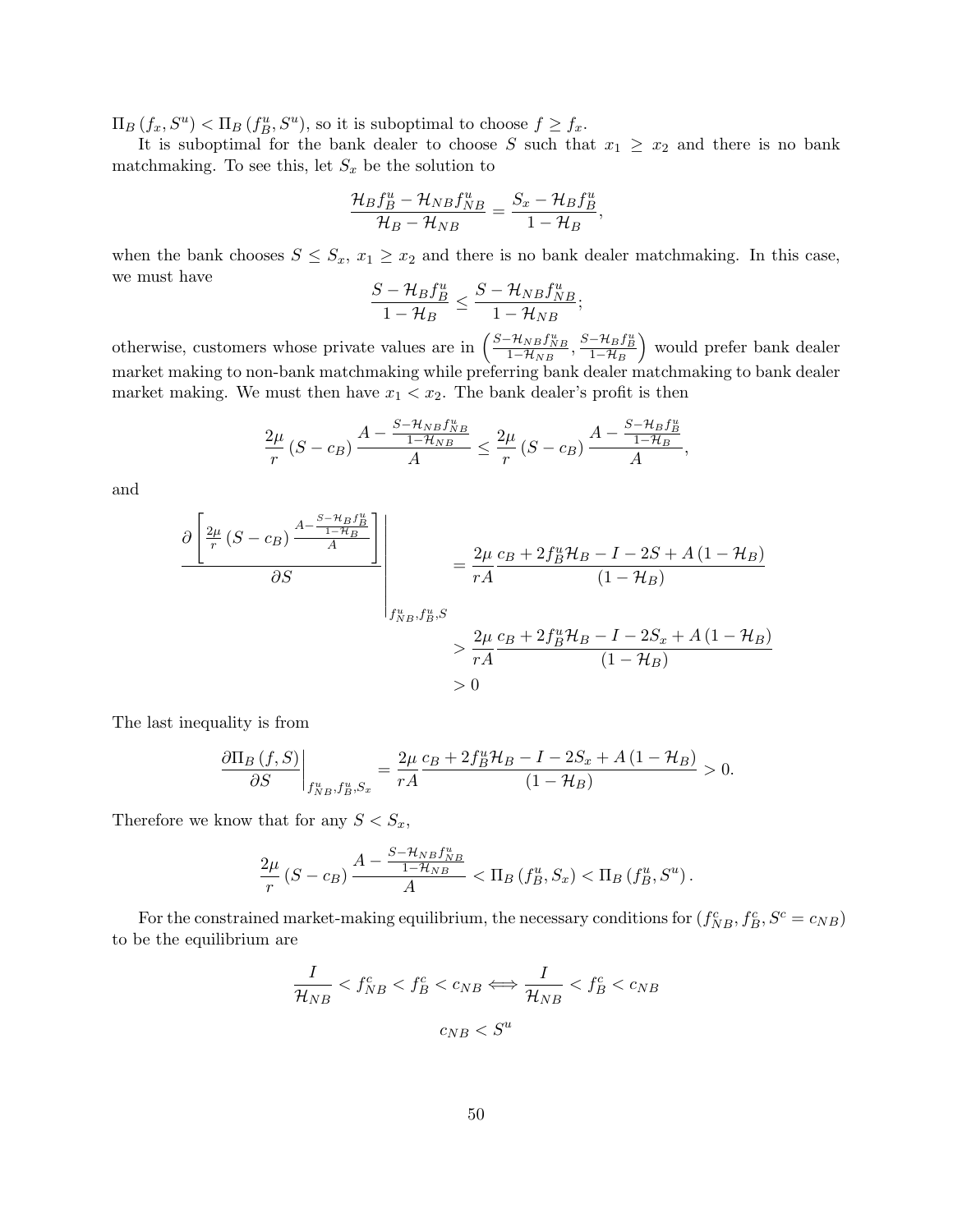and

$$
\frac{I}{\mathcal{H}_{NB}} < f_{NB}^c < \frac{\mathcal{H}_Bf_B^c - \mathcal{H}_{NB}f_{NB}^c}{\mathcal{H}_B - \mathcal{H}_{NB}} < \frac{c_{NB} - \mathcal{H}_Bf_B^c}{1 - \mathcal{H}_B} < A.
$$

By a similar argument, we can also show that these are sufficient conditions for  $(f_{NB}^c, f_B^c, S^c)$ to be the constrained market-making equilibrium. We can simplify the above conditions based on the following observations:

• 
$$
\frac{I}{\mathcal{H}_{NB}} < f_B^c \implies \frac{I}{\mathcal{H}_{NB}} < f_{NB}^c < f_B^c \implies f_{NB}^c < \frac{\mathcal{H}_B f_B^c - \mathcal{H}_{NB} f_{NB}^c}{\mathcal{H}_B - \mathcal{H}_{NB}};
$$
  
\n•  $\frac{\mathcal{H}_B f_B^c - \mathcal{H}_{NB} f_{NB}^c}{\mathcal{H}_B - \mathcal{H}_{NB}} < \frac{c_{NB} - \mathcal{H}_B f_B^c}{1 - \mathcal{H}_B} \implies c_{NB} > f_B^c + \frac{\mathcal{H}_{NB}(1 - \mathcal{H}_B)}{2\Delta} \left( f_B^c - \frac{I}{\mathcal{H}_{NB}} \right) > f_B^c.$ 

Since  $f_B^c < f_B^u$ , we have  $f_B^c + \frac{\mathcal{H}_{NB}(1-\mathcal{H}_B)}{2\Delta} \left( f_B^c - \frac{I}{\mathcal{H}_{NB}} \right) < f_B^u + \frac{\mathcal{H}_{NB}(1-\mathcal{H}_B)}{2\Delta} \left( f_B^u - \frac{I}{\mathcal{H}_{NB}} \right) < c_{NB}$ , where the last inequality is implied by our assumption on the lower bound of A. So

$$
\left\{\n\begin{array}{c}\n\frac{I}{\mathcal{H}_{NB}} < f_B^c < c_{NB} \\
c_{NB} < S^u \\
\frac{I}{\mathcal{H}_{NB}} < f_{NB}^c < \frac{\mathcal{H}_B f_B^c - \mathcal{H}_{NB} f_{NB}^c}{\mathcal{H}_B - \mathcal{H}_{NB}} < \frac{c_{NB} - \mathcal{H}_B f_B^c}{1 - \mathcal{H}_B} < A\n\end{array}\n\right\} \Longleftrightarrow \left\{\n\begin{array}{c}\n\frac{I}{\mathcal{H}_{NB}} < f_B^c \\
c_{NB} < S^u\n\end{array}\n\right\} \Longleftrightarrow c_2 < c_B < c_3,
$$

where

$$
c_3 = I - \frac{2I}{\mathcal{H}_{NB}} + 2c_{NB}.
$$

Then, when  $c_B \in (c_2, c_3)$ , the equilibrium is the constrained market-making equilibrium.

## A.5 Proof of Proposition [4](#page-25-1)

#### Unconstrained Market-Making Equilibrium

We consider how the equilibrium changes when  $c_B$  increases in this region. In the unconstrained equilibrium, we have

$$
f_{NB}^* = \frac{I(2\mathcal{H}_B + \mathcal{H}_{NB}) + A\mathcal{H}_{NB}\Delta}{4\mathcal{H}_{NB}\Delta}
$$

$$
f_B^* = \frac{3I + 2A\Delta}{4\mathcal{H}_B - \mathcal{H}_{NB}}
$$

$$
S^* = \frac{c_B}{2} + \frac{I(2\mathcal{H}_B + \mathcal{H}_{NB}) + A(\Delta + 3\mathcal{H}_B(1 - \mathcal{H}_{NB}))}{8\mathcal{H}_B - 2\mathcal{H}_{NB}}.
$$

When  $c_B$  increases, both  $f_{NB}^*$  and  $f_B^*$  are unchanged, and  $S^*$  increases. Overall customer welfare decreases because for each customer all prices weakly increase. These results also imply that  $x_1^* = \frac{\mathcal{H}_B f_B^* - \mathcal{H}_{NB} f_{NB}^*}{\Delta}$  is unchanged and  $x_2^* = \frac{S^* - \mathcal{H}_B f_B^*}{1 - \mathcal{H}_B}$  increases.

Matchmaking volume  $(x_2^* - f_{NB}^*)$  increases because  $x_2^*$  increases and  $f_{NB}^*$  is unchanged. Nonbank dealer matchmaking volume  $(x_1^* - f_{NB}^*)$  is unchanged because both  $x_1^*$  and  $f_{NB}^*$  are unchanged. Bank dealer matchmaking volume  $(x_2^* - x_1^*)$  increases because  $x_2^*$  increases and  $x_1^*$  is unchanged. Market-making volume  $(A - x_2^*)$  decreases because  $x_2^*$  increases.

Average transaction costs are

$$
ATC = \frac{(x_1^* - f_{NB}^*) f_{NB}^* + (x_2^* - x_1^*) f_B^* + (A - x_2^*) S^*}{A - f_{NB}^*} \propto (x_2^* - x_1^*) f_B^* + (A - x_2^*) S^*.
$$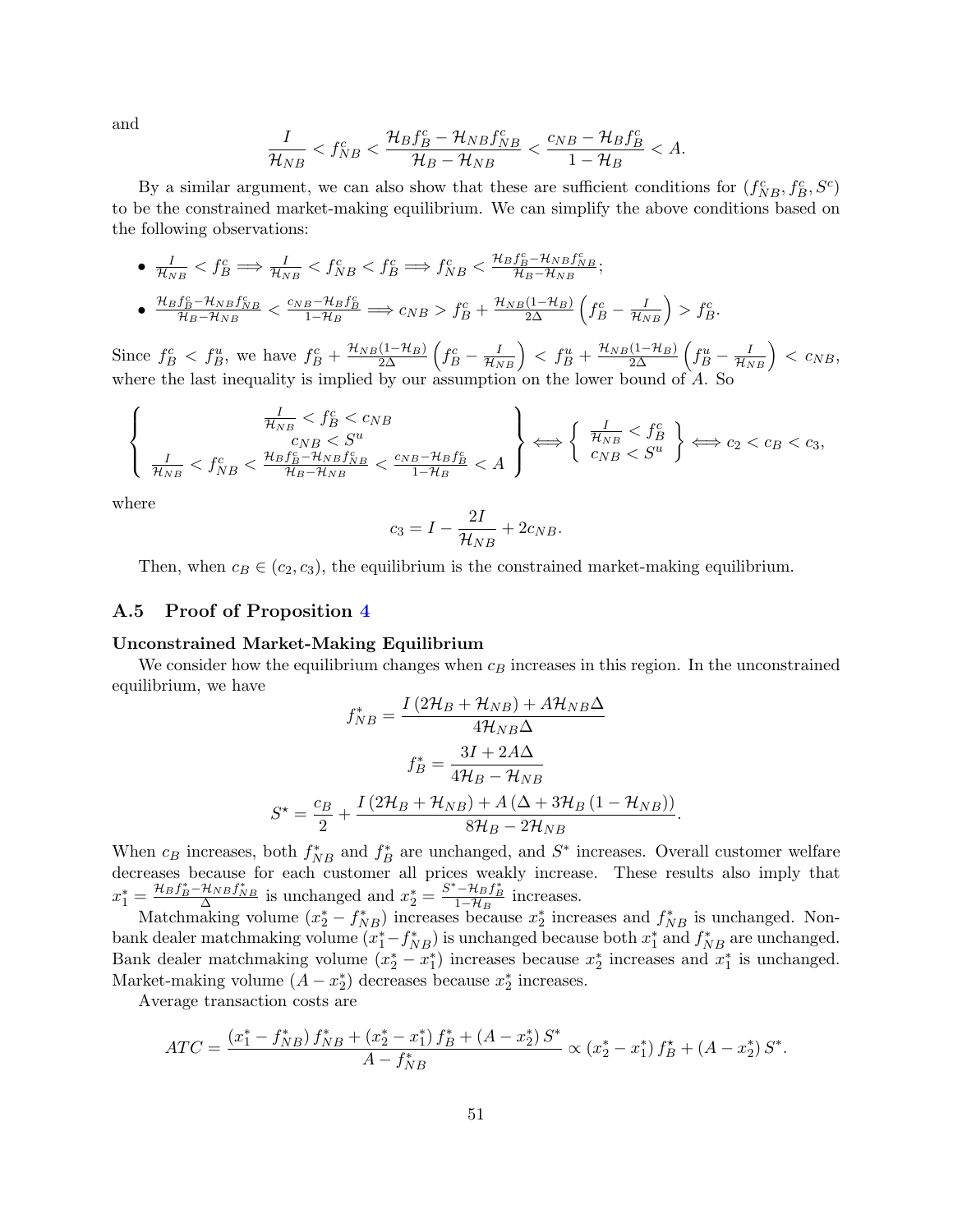It can be shown that

$$
\frac{d\left[\left(x_2^*-x_1^*\right)f_B^{\star}+\left(A-x_2^*\right)S^{\ast}\right]}{dc_B}=-\frac{c_B\left(3\mathcal{H}_B+\Delta\right)-\left(3+\Delta\right)I-2\left(1-\mathcal{H}_B\right)\Delta A}{2\left(1-\mathcal{H}_B\right)\left(3\mathcal{H}_B+\Delta\right)}.
$$

Hence,

$$
\frac{dATC}{dc_B} \propto - (c_B (3\mathcal{H}_B + \Delta) - (3 + \Delta) I - 2 (1 - \mathcal{H}_B) \Delta A).
$$

and

$$
\frac{dATC}{dc_B} > (<0 \Longleftrightarrow c_B < (>) \frac{(3+\Delta)I + 2(1-\mathcal{H}_B)\Delta A}{3\mathcal{H}_B + \Delta}.
$$

## Constrained Market-Making Equilibrium

We consider how the equilibrium changes when  $c_B$  increases in this region. In the constrained equilibrium, we have

$$
f_{NB}^{*} = \frac{1}{2} \left( \frac{-2c_{B}\Delta + (3 - \mathcal{H}_{B} - 2\mathcal{H}_{NB}) I + 4c_{NB}\Delta}{\Delta + 3\mathcal{H}_{B} (1 - \mathcal{H}_{NB})} + \frac{I}{\mathcal{H}_{NB}} \right),
$$

$$
f_{B}^{*} = \frac{-2c_{B}\Delta + (3 - \mathcal{H}_{B} - 2\mathcal{H}_{NB}) I + 4c_{NB}\Delta}{\Delta + 3\mathcal{H}_{B} (1 - \mathcal{H}_{NB})}
$$

and

$$
S^* = c_{NB}.
$$

When  $c_B$  increases, both  $f_{NB}^*$  and  $f_B^*$  decrease, and  $S^*$  is unchanged. Overall customer welfare increases because all prices weakly decrease for all customers. The cutoff

$$
x_1^* = \frac{\mathcal{H}_B f_B - \mathcal{H}_{NB} f_{NB}}{\Delta} = \frac{\left(\mathcal{H}_B - \frac{\mathcal{H}_{NB}}{2}\right) f_B - \frac{1}{2} \mathcal{H}_{NB} I}{\Delta}
$$

decreases and

$$
x_2^* = \frac{S^* - \mathcal{H}_B f_B^*}{1 - \mathcal{H}_B}
$$

increases because  $f_B^*$  decreases.

Therefore, total volume  $(A - f_N^*)$  increases, non-bank dealer matchmaking volume

$$
x_1^* - f_{NB}^* = \frac{\mathcal{H}_B}{\Delta} \frac{1}{2} \left( f_B^* - \frac{I}{\mathcal{H}_{NB}} \right)
$$

decreases, and market-making volume

$$
A - x_2^* = A - \frac{c_{NB} - \mathcal{H}_B f_B^*}{1 - \mathcal{H}_B}
$$

decreases. Total matchmaking volume

$$
x_2^* - f_{NB}^* = (A - f_{NB}^*) - (A - x_2^*)
$$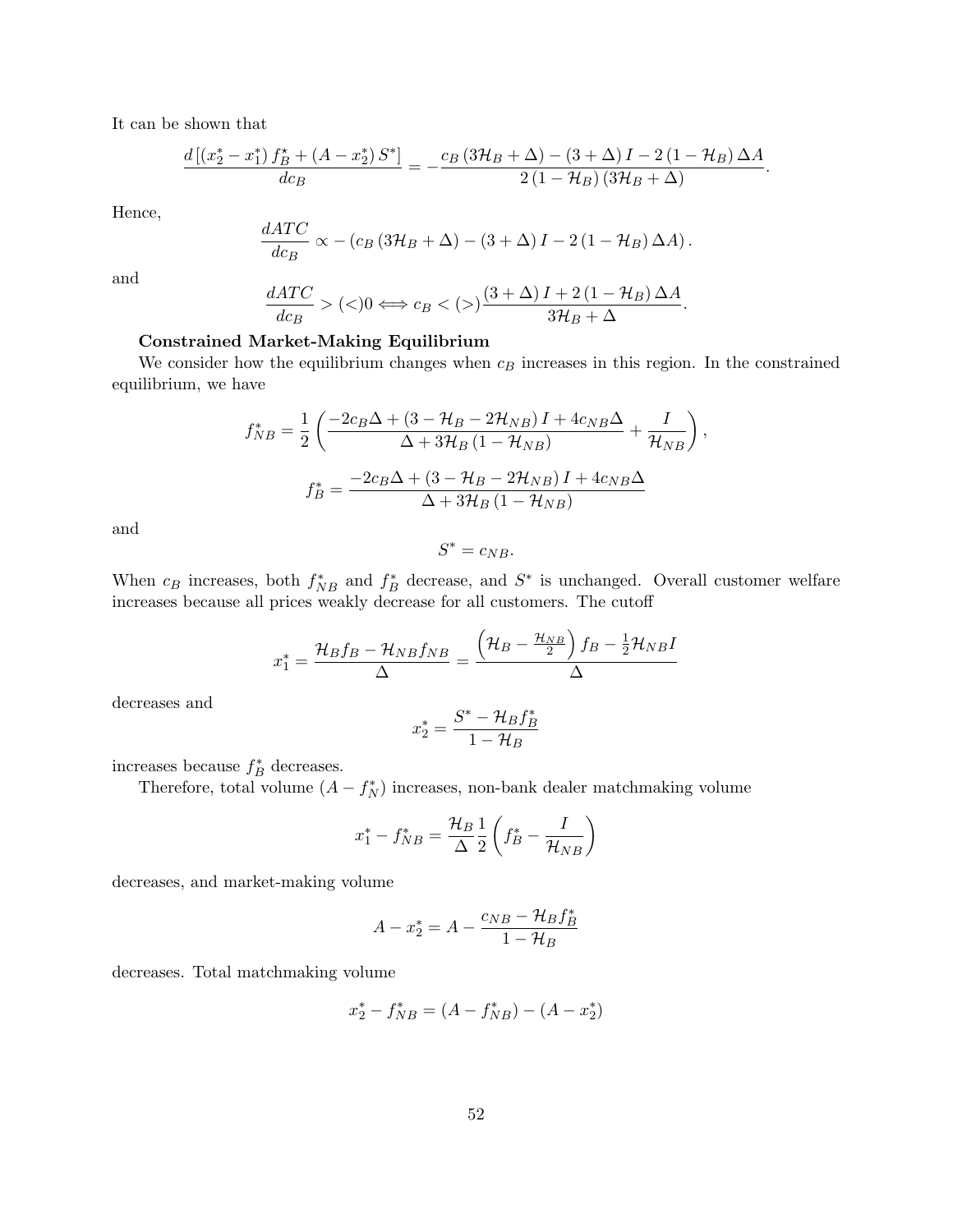increases and so does the bank dealer matchmaking volume

$$
x_2^* - x_1^* = (A - f_{NB}^*) - (x_1^* - f_{NB}^*) - (A - x_2^*).
$$

The change in average transaction costs

$$
ATC = \frac{(x_1^* - f_{NB}^*) f_{NB}^* + (x_2^* - x_1^*) f_B^* + (A - x_2^*) S^*}{A - f_{NB}^*}
$$

is non-monotone and depends on model parameters. Note that in equilibrium we have

$$
f_{NB}^* = \frac{1}{2} \left( f_B^* + \frac{I}{\mathcal{H}_{NB}} \right) \Longleftrightarrow f_B^* = 2f_{NB}^* - \frac{I}{\mathcal{H}_{NB}},
$$

thus

$$
ATC = \frac{(x_1^* - f_{NB}^*) f_{NB}^* + (x_2^* - x_1^*) f_B^* + (A - x_2^*) S^*}{A - f_{NB}^*} = \frac{\frac{\mathcal{H}_B}{\Delta} \left( f_{NB}^* - \frac{I}{\mathcal{H}_{NB}} \right) f_{NB}^* + \left( \frac{c_{NB} + \frac{\mathcal{H}_B}{\mathcal{H}_{NB}} I - 2\mathcal{H}_B f_{NB}^*}{1 - \mathcal{H}_B} - \frac{(2\mathcal{H}_B - \mathcal{H}_{NB}) f_{NB}^* - \frac{\mathcal{H}_B}{\mathcal{H}_{NB}} I}{\Delta} \right) \left( 2f_{NB}^* - \frac{\mathcal{H}_B}{\mathcal{H}_{NB}} I \right) + \left( A - \frac{c_{NB} + \frac{\mathcal{H}_B}{\mathcal{H}_{NB}} I - 2\mathcal{H}_B f_{NB}^*}{1 - \mathcal{H}_B} \right) c_{NB} }{A - f_{NB}^*}
$$

The denominator of  $ATC$  is a linear function of  $f_{NB}^*$  and the numerator is a quadratic function of  $f_{NB}^*$ . Let

$$
y = A - f_{NB}^*.
$$

It can be shown that

$$
ATC = a_2y + a_1 + \frac{a_0}{y},
$$

where

$$
a_{2} = -\frac{\mathcal{H}_{B}^{2} + \mathcal{H}_{B} (3 - 2\mathcal{H}_{NB}) - 2\mathcal{H}_{NB}}{4(1 - \mathcal{H}_{B})^{2} \Delta^{2} \mathcal{H}_{NB}^{2}}
$$
  
= 
$$
-\frac{\mathcal{H}_{B}\Delta + \mathcal{H}_{B} (1 - \mathcal{H}_{NB}) + 2\Delta}{4(1 - \mathcal{H}_{B})^{2} \Delta^{2} \mathcal{H}_{NB}^{2}},
$$

$$
a_1 = -\frac{2c_{NB} (1 + \mathcal{H}_B) \Delta \mathcal{H}_{NB} + 3\mathcal{H}_B (1 - \mathcal{H}_{NB}) I - 2\mathcal{H}_B \mathcal{H}_{NB} (3 - 2\mathcal{H}_{NB}) A}{\mathcal{H}_B^2 (I - 2\mathcal{H}_{NB} A) + \mathcal{H}_{NB} (4\mathcal{H}_{NB} A - I)},
$$

and

$$
a_0 = -4 \left( \begin{array}{c} A^2 \mathcal{H}_{NB}^2 \left( \mathcal{H}_{B}^2 + \mathcal{H}_{B} \left( 3 - 2 \mathcal{H}_{NB} \right) - 2 \mathcal{H}_{NB} \right) \\ + A \mathcal{H}_{NB} \left( -c_{NB} \left( 3 + \mathcal{H}_{B} \right) \Delta \mathcal{H}_{NB} + I \left( -\mathcal{H}_{B}^2 - 3 \mathcal{H}_{B} \left( 1 - \mathcal{H}_{NB} \right) + \mathcal{H}_{NB} \right) \right) \\ + \left( c_{NB}^2 \Delta \mathcal{H}_{NB}^2 + c_{NB} \left( 1 + \mathcal{H}_{B} \right) \Delta \mathcal{H}_{NB} I + \mathcal{H}_{B} \left( 1 - \mathcal{H}_{NB} \right) I^2 \right) \end{array} \right).
$$

It is clear that  $a_2 < 0$ . We also show that  $a_0 < 0$ . Note that  $a_0$  is a quadratic function of  $A\mathcal{H}_{NB}$ .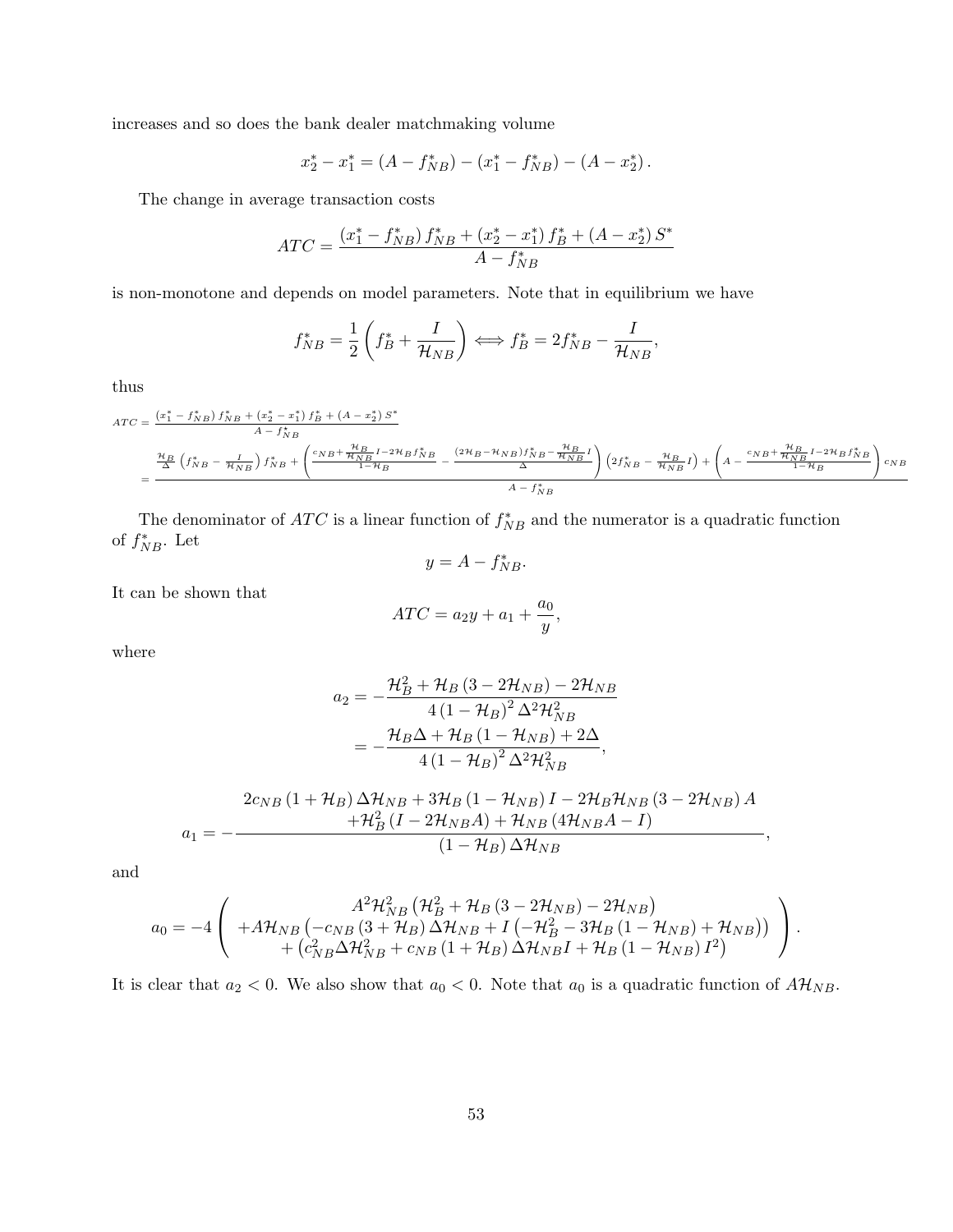To show that  $a_0 < 0$ , we just need to verify that its discriminant is negative:

$$
D = \frac{\left(-c_{NB}\left(3+\mathcal{H}_{B}\right)\Delta\mathcal{H}_{NB} + I\left(-\mathcal{H}_{B}^{2} - 3\mathcal{H}_{B}\left(1-\mathcal{H}_{NB}\right) + \mathcal{H}_{NB}\right)\right)^{2}}{-4\left(\mathcal{H}_{B}^{2} + \mathcal{H}_{B}\left(3-2\mathcal{H}_{NB}\right) - 2\mathcal{H}_{NB}\right)\left(c_{NB}^{2}\Delta\mathcal{H}_{NB}^{2} + c_{NB}\left(1+\mathcal{H}_{B}\right)\Delta\mathcal{H}_{NB}I + \mathcal{H}_{B}\left(1-\mathcal{H}_{NB}\right)I^{2}\right)}
$$
  
= -\left(1-\mathcal{H}\_{B}\right)\left(\Delta\mathcal{H}\_{B}\left(2-\mathcal{H}\_{NB} + \mathcal{H}\_{B}\right) + \left(\mathcal{H}\_{B}^{2} - \mathcal{H}\_{NB}^{2}\right)\right)\left(-c\_{NB}\mathcal{H}\_{NB} + I\right)^{2}  
< 0.

Then

$$
\frac{dATC}{dc_B} \propto \frac{dATC}{dy} = a_2 - \frac{a_0}{y^2} = \frac{-a_2}{y^2} \left(\frac{a_0}{a_2} - y^2\right).
$$
\n
$$
y = A - f_{NB}^{\star} = A - \frac{1}{2} \left(\frac{-2c_B\Delta + (3 - \mathcal{H}_B - 2\mathcal{H}_{NB})I + 4c_{NB}\Delta}{\Delta + 3\mathcal{H}_B(1 - \mathcal{H}_{NB})} + \frac{I}{\mathcal{H}_{NB}}\right) < \sqrt{\frac{a_0}{a_2}}
$$
\n
$$
\iff c_B < c_4
$$

where

$$
c_4 = \left(\sqrt{\frac{a_0}{a_2}} - A + \frac{I}{2\mathcal{H}_{NB}}\right) \left(\frac{\Delta + 3\mathcal{H}_B \left(1 - \mathcal{H}_{NB}\right)}{\Delta}\right) - 2c_{NB} - \frac{\left(3 - \mathcal{H}_B - 2\mathcal{H}_{NB}\right)I}{2\Delta}.
$$

So, when  $c < (>)$  $c_4$ ,  $\frac{dATC}{dcR}$  $\frac{ATC}{dc_B} > (<)0.$ 

# A.6 Proof of Proposition [5](#page-29-0)

The non-bank dealer's FOC is

$$
\frac{r}{2\mu} \frac{\partial \Pi_{NB}}{\partial q_{NB}} = -c_{NB} + (1 - q_B - \mathcal{H}q_M - 2q_{NB}) A = 0.
$$

The bank dealer's FOCs are

$$
\frac{r}{2\mu} \frac{\partial \Pi_B}{\partial q_B} = -c_B + A \left( 1 - 2q_B - q_{NB} - 2\mathcal{H}q_M \right) = 0
$$

and

$$
\frac{r}{2\mu} \frac{\partial \Pi_B}{\partial q_M} = -I + \mathcal{H} (1 - 2q_B - 2q_M - q_{NB}) A = 0.
$$

There is a unique solution  $(q_B^u, q_{NB}^u, q_M^u)$  for the above three FOCs:

$$
q_M^u = \frac{c_B \mathcal{H} - I}{2(1 - \mathcal{H})\mathcal{H}A}
$$

$$
q_{NB}^u = \frac{c_B - 2c_{NB} + A}{3A}
$$

$$
q_B^u = \frac{c_{NB} - 2c_B + A}{3A} - \frac{\mathcal{H}c_B - I}{2(1 - \mathcal{H})A}.
$$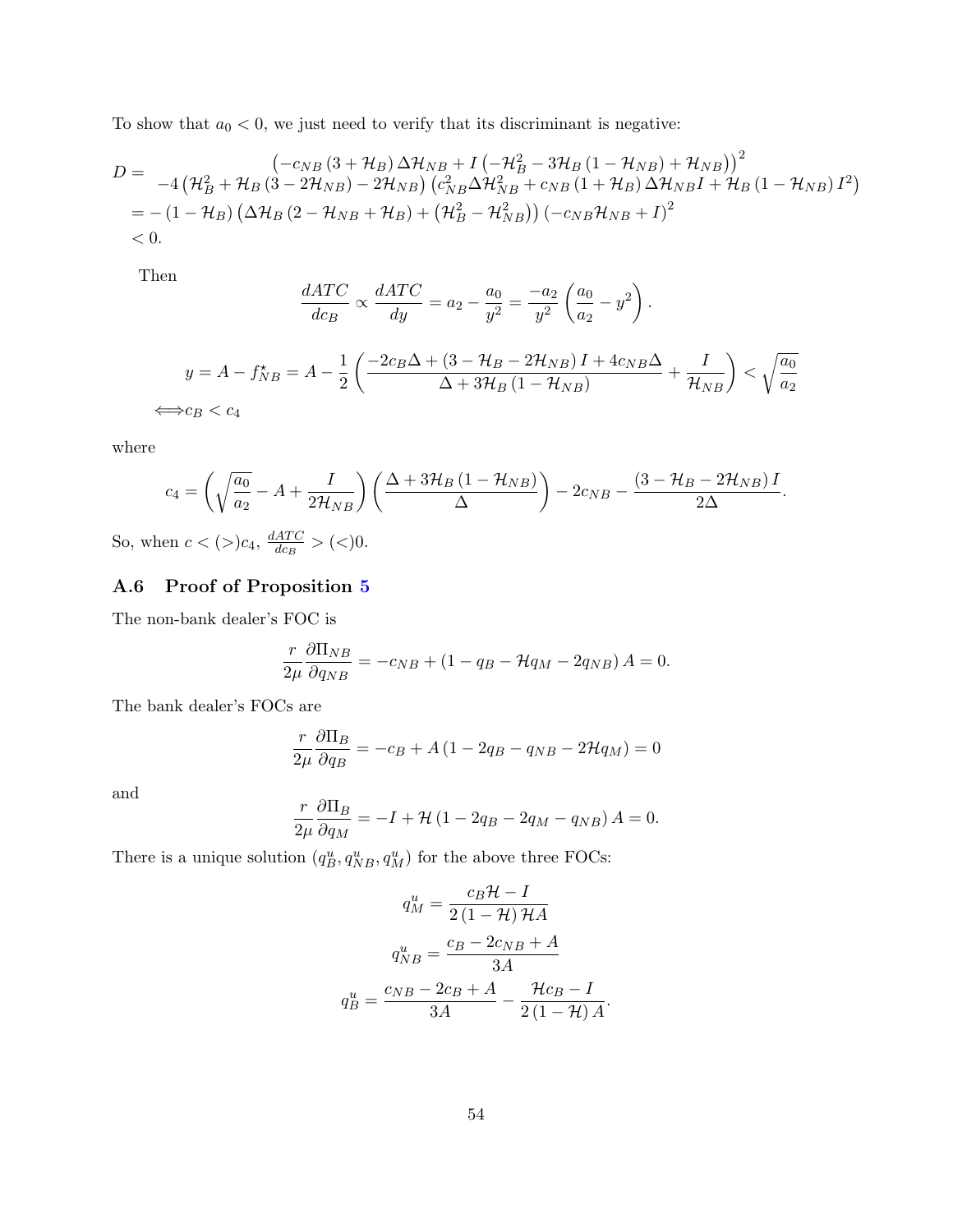**Lemma 2.**  $(q_B^u, q_{NB}^u, q_M^u)$  is an equilibrium if and only if

$$
q_B^u, q_{NB}^u, q_M^u > 0.
$$

Proof.  $(q_B^u, q_{NB}^u, q_M^u)$  is an equilibrium if  $q_B^u, q_{NB}^u, q_M^u > 0$  and  $q_B^u + q_{NB}^u + q_M^u < 1$ . From  $\frac{r}{2\mu} \frac{\partial \Pi_B}{\partial q_M}$  $\frac{\partial \Pi_B}{\partial q_M} =$  $-I + H(1 - 2q_B - 2q_M - q_{NB}) A = 0$ , we know that  $q_B^u, q_{NB}^u, q_M^u > 0$  implies  $q_B^u + q_{NB}^u + q_M^u < 1$ . So the condition  $q_B^* + q_{NB}^* + q_M^* < 1$  is redundant.

If in equilibrium the bank dealer is active in matchmaking and market making, and the non-bank dealer is active in market making, the equilibrium  $(S^*, f^*)$  are

$$
f^* = A (1 - q_M^u - q_{NB}^u - q_B^u)
$$
  
=  $\frac{1}{3} (c_B + c_{NB} + A) - \frac{c_B \mathcal{H} - I}{2\mathcal{H}}$ 

and

$$
S^* = A \left( 1 - \mathcal{H}q_M^u - q_{NB}^u - q_B^u \right)
$$

$$
= \frac{1}{3} \left( c_B + c_{NB} + A \right).
$$

It can be shown that the following conditions hold:

$$
q_B^u > 0 \Longleftrightarrow c_B \le \frac{2c_{NB} (1 - \mathcal{H}) + 3I + 2(1 - \mathcal{H})A}{4 - \mathcal{H}},
$$

$$
q_{NB}^u > 0 \Longleftrightarrow c_B > 2c_{NB} - A,
$$

$$
q_M^u > 0 \Longleftrightarrow c_B > \frac{I}{\mathcal{H}}.
$$

So

$$
\left\{\n\begin{array}{l}\n q_M^* = q_M^u > 0 \\
 q_{NB}^* = q_{NB}^u > 0 \\
 q_B^* = q_B^u > 0\n\end{array}\n\right\}\n\Longleftrightarrow \max\left\{\n\frac{I}{\mathcal{H}}, 2c_{NB} - A\n\right\}\n< c_B < \frac{2\left(1 - \mathcal{H}\right)(c_{NB} + A) + 3I}{4 - \mathcal{H}}.
$$

### A.7 Proof of Proposition [6](#page-29-1)

When  $c_B$  increases,  $f^*$  decreases and  $S^*$  increases. Note that both  $q_M^*$  and  $q_{NB}^*$  increase, and  $q_B^*$ decreases. Total market-making volume is

$$
q_B^* + q_{NB}^* = \frac{-2c_{NB}(1 - \mathcal{H}) - c_B(2 + \mathcal{H}) + 3I + 4(1 - \mathcal{H})A}{6(1 - \mathcal{H})A},
$$

which decreases when  $c_B$  increases. The cutoff is

$$
x^* = \frac{S^* - \mathcal{H}f^*}{1 - \mathcal{H}}
$$
  
= 
$$
\frac{2(1 - \mathcal{H})c_{NB} + c_B(2 + \mathcal{H}) - 3I + 2(1 - \mathcal{H})A}{6(1 - \mathcal{H})}.
$$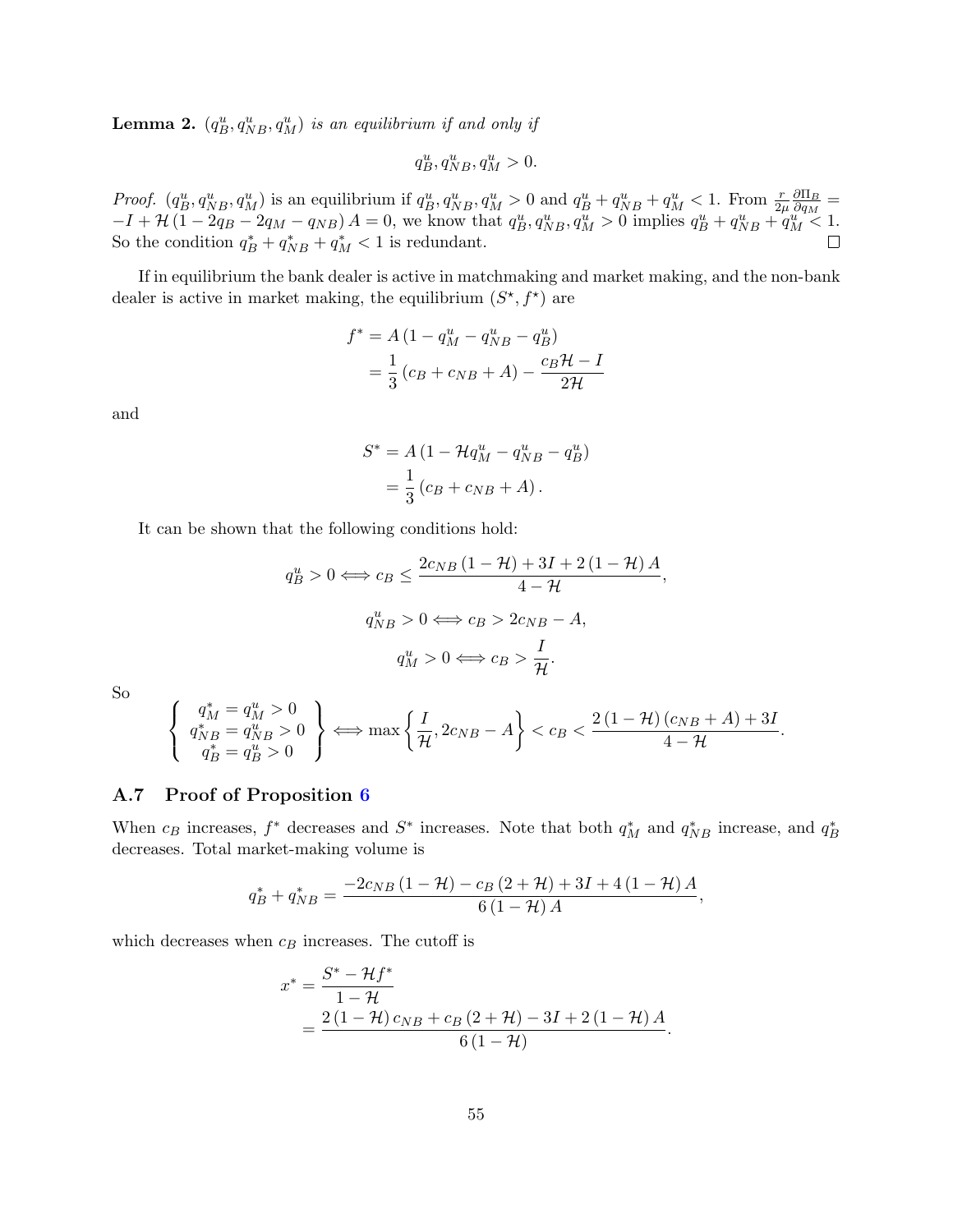Overall customer welfare is

$$
\pi_c = \frac{2\mu}{r} \left[ \int_{f^*}^{x^*} \mathcal{H}(x - f^*) \frac{1}{A} dx + \int_{x^*}^{A} (x - S^*) \frac{1}{A} dx \right]
$$
  
\n
$$
= \frac{\mu}{r} \frac{1}{A} \left[ \mathcal{H}(x^* - f^*)^2 + (A - S^*)^2 - (x^* - S^*)^2 \right]
$$
  
\n
$$
= \frac{\mu}{r} \frac{1}{A} \left[ \frac{(\mathcal{H}c_B - I)^2}{4\mathcal{H}(1 - \mathcal{H})^2} + \frac{1}{9} (2A - c_B - c_{NB})^2 - \frac{(\mathcal{H}c_B - I)^2}{4(1 - \mathcal{H})^2} \right]
$$
  
\n
$$
= \frac{\mu}{r} \frac{1}{A} \left[ \frac{(\mathcal{H}c_B - I)^2}{4\mathcal{H}(1 - \mathcal{H})} + \frac{1}{9} (2A - c_B - c_{NB})^2 \right]
$$

This is a quadratic function of  $c_B$ . The first-order derivative

$$
\frac{\partial CS}{\partial c_B} = \frac{\mu}{r} \frac{1}{A} \left[ \frac{(\mathcal{H}c_B - I)}{2(1 - \mathcal{H})} - \frac{2}{9} (2A - c_B - c_{NB}) \right]
$$

is positive if and only if

$$
c_B > \frac{9I + 4(1 - \mathcal{H})(2A - c_{NB})}{4 + 5\mathcal{H}}.
$$

Average transaction costs are

$$
ATC = \frac{q_M^* f^* + (q_B^* + q_{NB}^*) S^*}{q_B^* + q_M^* + q_{NB}^*} \n= -\frac{+2\mathcal{H}^2 (c_B + c_{NB} + A) (2c_{NB} (1 - \mathcal{H}) + c_B (2 + \mathcal{H}) - 3I - 4 (1 - \mathcal{H}) A)}{6\mathcal{H} (1 - \mathcal{H}) (c_B \mathcal{H} - 2c_{NB} \mathcal{H} - 3I + 4\mathcal{H}A)}.
$$

Let

$$
z = c_B \mathcal{H} - 2c_{NB} \mathcal{H} - 3I + 4\mathcal{H}A,
$$

we have

$$
ATC = -\frac{a_z z^2 + b_z z + c_z}{6\mathcal{H} (1 - \mathcal{H}) z},
$$

where

$$
a_z=7+2\mathcal{H}
$$

$$
b_z = 6 ((c_{NB} \mathcal{H} + I) (5 + \mathcal{H}) - \mathcal{H} (11 + \mathcal{H}) A)
$$

and

$$
c_z = 36 (c_{NB} \mathcal{H} + I - 2\mathcal{H}A)^2.
$$

Then,

$$
\frac{dATC}{dc_B} \propto \frac{dATC}{dz} = \frac{a_z}{6\mathcal{H}\left(1-\mathcal{H}\right)z^2} \left(\frac{c_z}{a_z} - z^2\right).
$$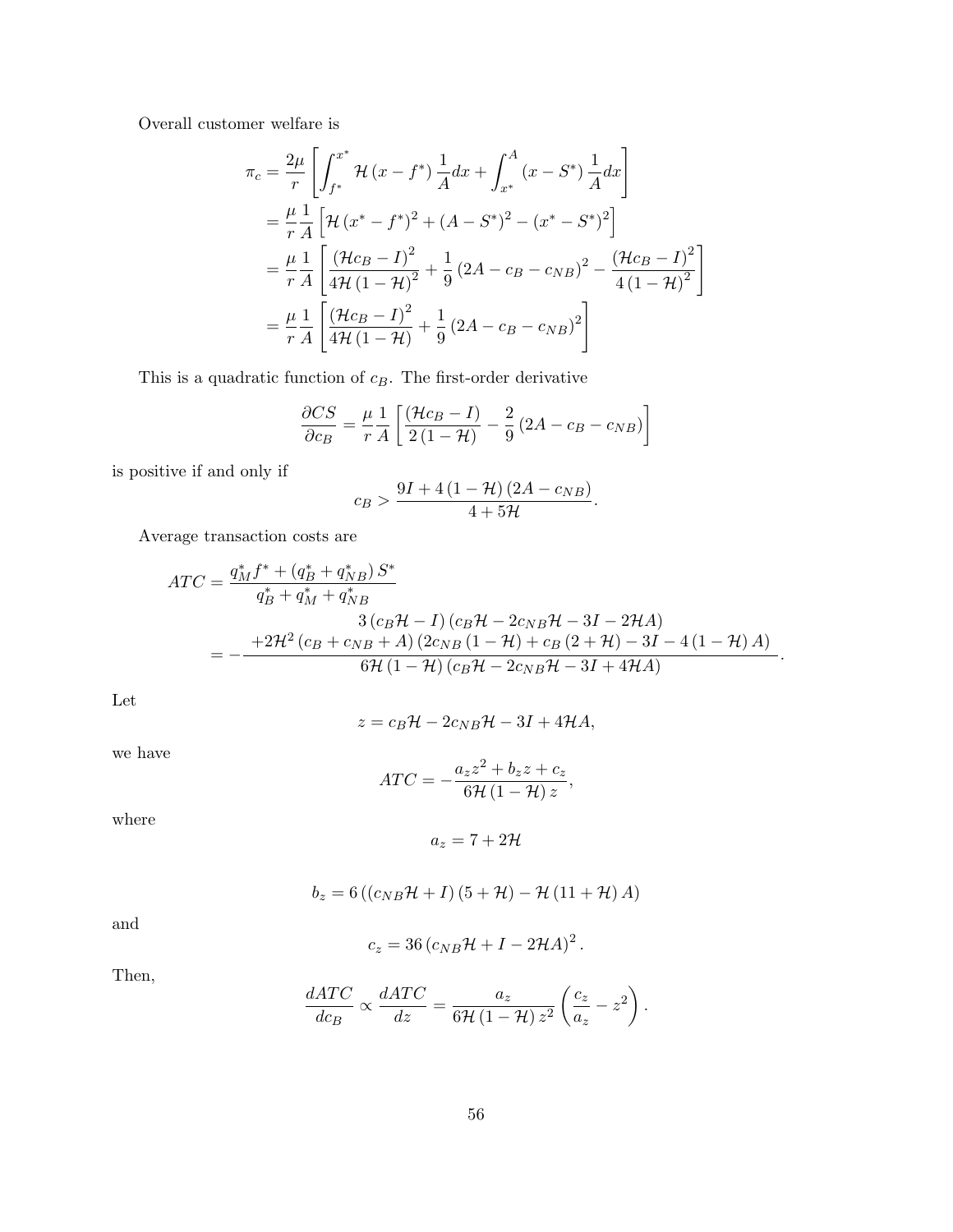It is clear that both  $a_z$  and  $c_z$  are positive. We have

$$
\frac{dATC}{dc_B} > (<0 \iff \frac{c_z}{a_z} > (<) z^2 \iff z < (>)\sqrt{\frac{c_z}{a_z}} = 6 \frac{2\mathcal{H}A - c_{NB}\mathcal{H} - I}{\sqrt{7 + 2\mathcal{H}}}
$$

and

$$
c_B \mathcal{H} - 2c_{NB} \mathcal{H} - 3I + 4\mathcal{H}A < (>)6\frac{2\mathcal{H}A - c_{NB}\mathcal{H} - I}{\sqrt{7 + 2\mathcal{H}}}
$$
\n
$$
\Leftrightarrow c_B < (>)\hat{c} = 2\left(\frac{3}{\sqrt{7 + 2\mathcal{H}}} - 1\right)(A - c_{NB}) + 2\left(\frac{3}{\sqrt{7 + 2\mathcal{H}}} - 1\right)A + 3\left(1 - \frac{2}{\sqrt{7 + 2\mathcal{H}}}\right)\frac{I}{\mathcal{H}}.
$$

## A.8 Proof of Proposition [7](#page-32-0)

In equilibrium, customers with private value  $x > A(1 - Q_{NB} - Q_B)$  choose market making, and customers with private value  $x \in [A(1-Q_M-Q_{NB}-Q_B), A(1-Q_{NB}-Q_B)]$  choose matchmaking. The equilibrium  $(f, S)$  must satisfy

$$
f = A\left(1 - Q_M - Q_{NB} - Q_B\right),\,
$$

and

$$
\mathcal{H}(A(1-Q_{NB}-Q_B)-f)=A(1-Q_{NB}-Q_B)-S\Longleftrightarrow S=A(1-Q_{NB}-Q_B-\mathcal{H}Q_M).
$$

Then, non-bank dealer k's profit is

$$
\Pi_{NB}^k = \frac{2\mu}{r} \left( S \cdot q_{NB}^k - \beta c_{NB} q_{NB}^k \right)
$$
  
= 
$$
\frac{2\mu}{r} \left( A \left( 1 - Q_{NB} - Q_B - \mathcal{H}Q_M \right) \cdot q_{NB}^k - \beta c_{NB} q_{NB}^k \right),
$$

and bank dealer  $j$ 's profit is

$$
\Pi_B^j = \frac{2\mu}{r} \left( (\mathcal{H}f - I) q_M^j + S \cdot q_B^j - \lambda c_B q_B^j \right)
$$
  
= 
$$
\frac{2\mu}{r} \left( (\mathcal{H}A (1 - Q_{NB} - Q_B - Q_M) - I) q_M^j + A (1 - Q_{NB} - Q_B - \mathcal{H}Q_M) \cdot q_B^j - \lambda c_B q_B^j \right).
$$

Non-bank  $k$ 's FOC is

<span id="page-57-0"></span>
$$
\frac{r}{2\mu} \frac{\partial \Pi_{NB}^k}{\partial q_{NB}^k} = -\beta c_{NB} + \left(-q_{NB}^k + 1 - Q_{NB} - Q_B - \mathcal{H}Q_M\right)A = 0. \tag{39}
$$

Bank dealer j's FOCs are

<span id="page-57-1"></span>
$$
\frac{r}{2\mu} \frac{\partial \Pi_B^j}{\partial q_B^j} = -\lambda c_B - \mathcal{H} A q_M^j - A q_B^j + A \left( 1 - Q_{NB} - Q_B - \mathcal{H} Q_M \right) = 0 \tag{40}
$$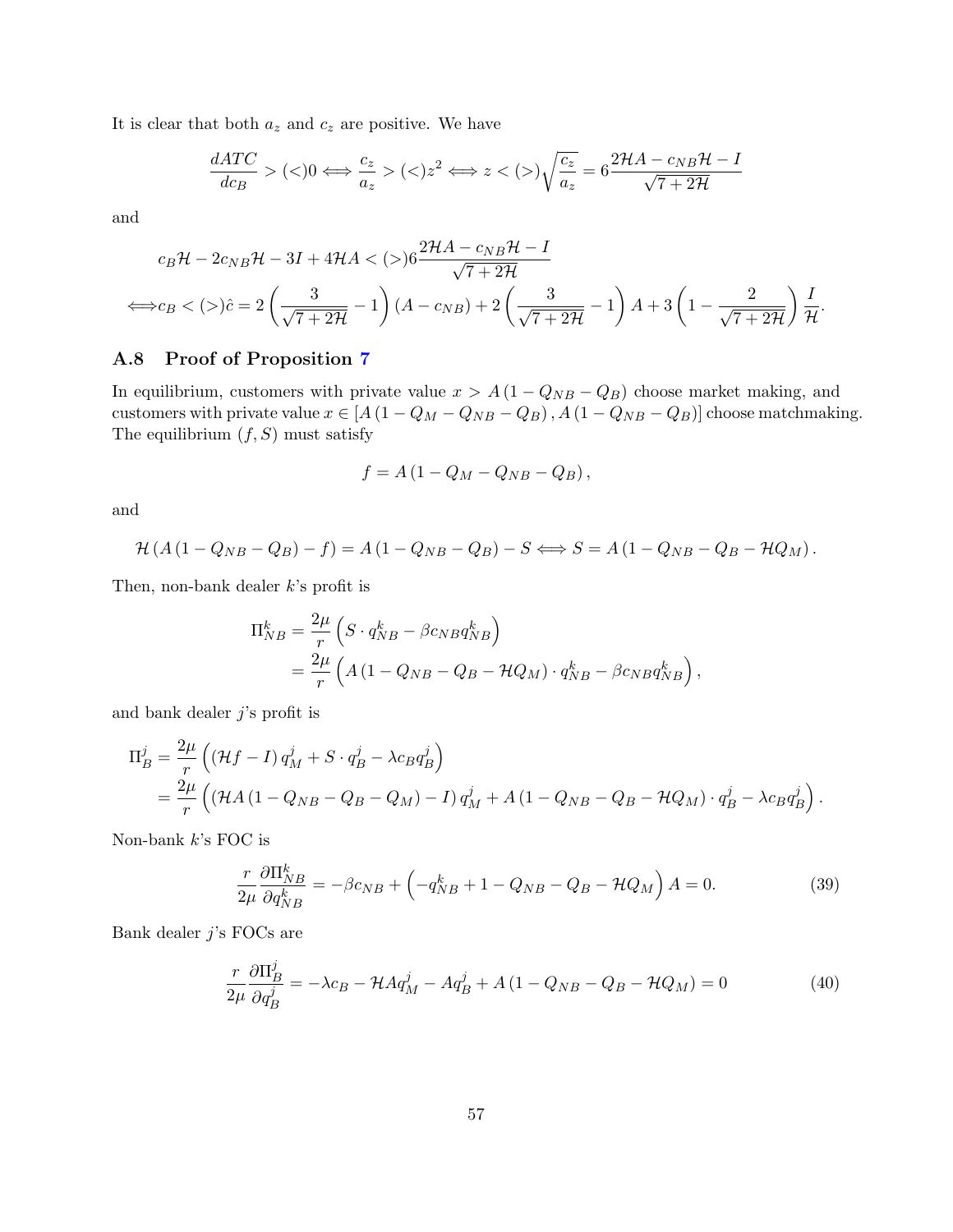and

<span id="page-58-0"></span>
$$
\frac{r}{2\mu} \frac{\partial \Pi_B^j}{\partial q_M^j} = -\mathcal{H} A q_M^j + (\mathcal{H} A (1 - Q_{NB} - Q_B - Q_M) - I) - \mathcal{H} A q_B^j = 0. \tag{41}
$$

FOCs  $(39)$ ,  $(40)$ , and  $(41)$  imply that

$$
-K\beta c_{NB} - Q_{NB}A + M(1 - Q_{NB} - Q_B - HQ_M) A = 0,
$$
  

$$
-J\lambda c_B - HAQ_M - AQ_B + AJ(1 - Q_{NB} - Q_B - HQ_M) = 0,
$$

and

$$
-\mathcal{H}AQ_M + J\left(\mathcal{H}A\left(1 - Q_{NB} - Q_B - Q_M\right) - I\right) - \mathcal{H}AQ_B = 0.
$$

The unique solution to the linear system is

$$
Q_{NB}^{u} = \frac{-K\beta \cdot c_{NB} (1+J) + K (J\lambda \cdot c_{B} + A)}{(1+K+J) A}
$$

$$
Q_{B}^{u} = \frac{-J\lambda \cdot c_{B} (1+J+K(1+J-AJ)) + J (K\beta \cdot c_{NB} (1-\mathcal{H}) (1+J) + I (1+J+K) + (1-\mathcal{H}) (1+J) A)}{(1-\mathcal{H}) (1+J) (1+K+J) A}
$$

$$
Q_{M}^{u} = \frac{J\lambda \cdot c_{B} \mathcal{H} + J \cdot I}{(1-\mathcal{H}) \mathcal{H} (1+J) A}.
$$

The prices in equilibrium are

$$
S^{u} = A (1 - Q_{NB}^{u} - Q_{B}^{u} - \mathcal{H}Q_{M}^{u})
$$

$$
= \frac{J\lambda \cdot c_{B} + K\beta \cdot c_{NB} + A}{1 + J + K}
$$

$$
f^{u} = A (1 - Q_{M} - Q_{NB} - Q_{B})
$$
  
= 
$$
S^{u} - \frac{J\lambda \cdot c_{B} \mathcal{H} - I \cdot J}{(1 + J) \mathcal{H}}
$$
  
= 
$$
\frac{-J\lambda \cdot c_{B} \mathcal{H}K + I \cdot J(1 + J + K) + K\beta \cdot c_{NB} \mathcal{H}(1 + J) + \mathcal{H}A(1 + J)}{\mathcal{H}(1 + J)(1 + J + K)}.
$$

The equilibrium strategy of bank dealer  $j$  is

<span id="page-58-1"></span>
$$
q_B^{j,u} = \frac{-\lambda c_B - (\mathcal{H}f^u - I) + S^u}{(1 - \mathcal{H})A} \tag{42}
$$

<span id="page-58-2"></span>
$$
q_M^{j,u} = \frac{\lambda c_B \mathcal{H} + \mathcal{H}f^u - I - \mathcal{H}S^u}{\mathcal{H}\left(1 - \mathcal{H}\right)A},\tag{43}
$$

and the strategy of non-bank dealer  $k$  is

<span id="page-58-3"></span>
$$
q_{NB}^{k,u} = \frac{-\beta c_{NB} + S^u}{A}.\tag{44}
$$

We need to provide parameter restrictions such that the solution solved above is indeed an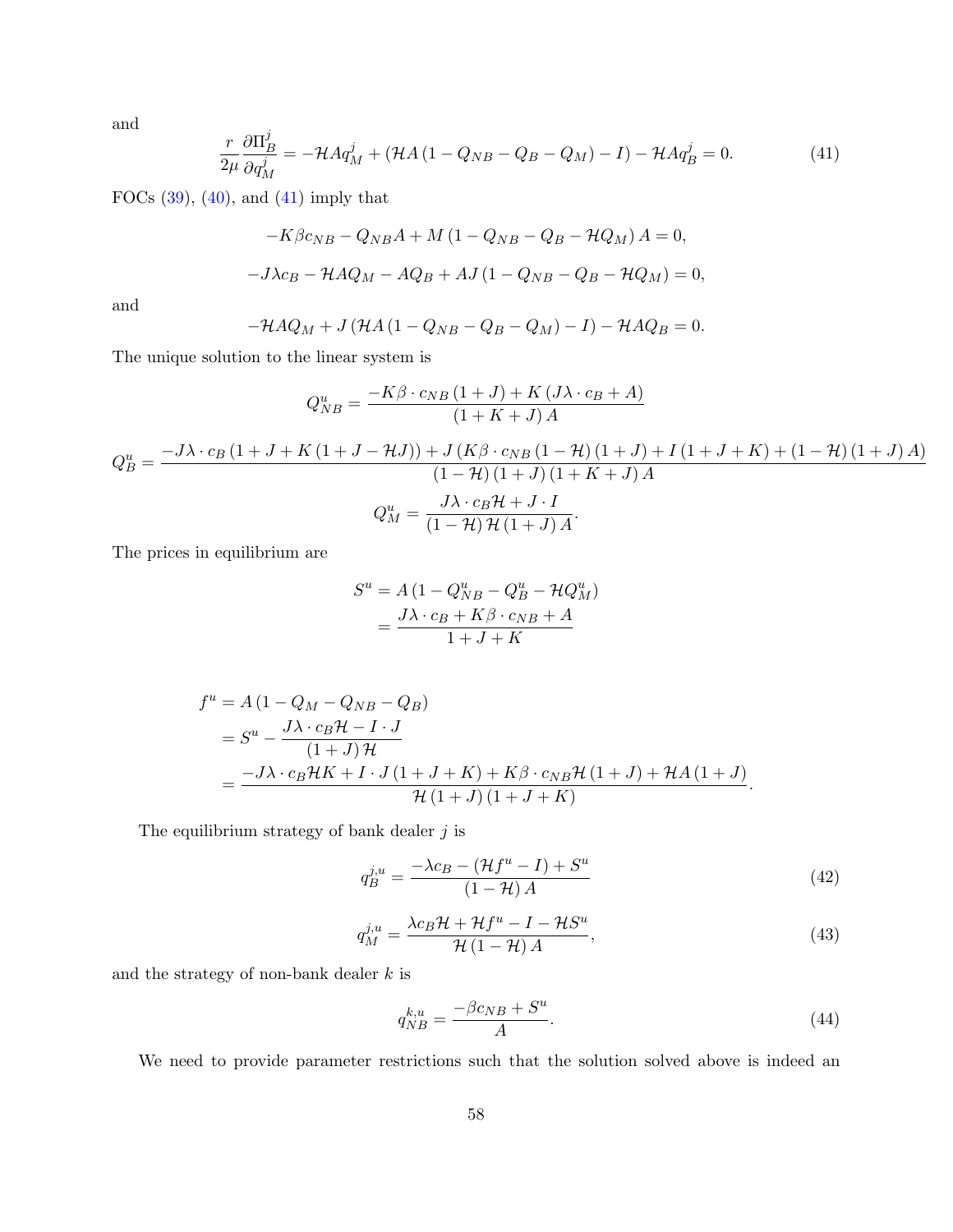equilibrium.

<span id="page-59-0"></span>**Lemma 3.** 
$$
\left\{ q_M^{j,u}, q_B^{j,u}, q_{NB}^{k,u} \right\}_{j,k}
$$
 is an equilibrium if and only if  

$$
q_M^{j,u}, q_B^{j,u}, q_{NB}^{k,u} > 0
$$

for all  $j, k$ .

*Proof.*  $(q_B^u, q_{NB}^u, q_M^u)$  is an equilibrium if  $q_M^{j,u}, q_B^{j,u}$  $j_{B}^{j,u}, q_{NB}^{k,u} > 0$  for all  $j, k$ , and  $Q_{B}^{u} + Q_{NB}^{u} + Q_{M}^{u} < 1$ . From [\(41\)](#page-58-0), we know that

$$
- \mathcal{H} A q_M^j + (\mathcal{H} A (1 - Q_{NB} - Q_B - Q_M) - I) - \mathcal{H} A q_B^j = 0
$$
  

$$
\Longleftrightarrow \mathcal{H} A (1 - Q_{NB} - Q_B - Q_M) = \mathcal{H} A q_M^j + I + \mathcal{H} A q_B^j.
$$

When  $q_M^{j,u}, q_B^{j,u}$  $\delta_B^{j,u}, q_{NB}^{k,u} > 0$  for all  $j, k$ , this implies  $Q_B^u + Q_{NB}^u + Q_M^u < 1$ . So the condition  $Q_B^u + Q_{NB}^u + Q_M^u < 1$  is redundant.

From [\(42\)](#page-58-1), [\(43\)](#page-58-2), and [\(44\)](#page-58-3), the condition in Lemma [3](#page-59-0) is equivalent to

<span id="page-59-1"></span>
$$
S^u \ge c_{NB} \cdot \beta \tag{45}
$$

and

<span id="page-59-2"></span>
$$
S^{u} - c_{B} \cdot \lambda \ge \mathcal{H}f^{u} - I \ge \mathcal{H}(S^{u} - c_{B} \cdot \lambda).
$$
 (46)

So, when conditions  $(45)$  and  $(46)$  are satisfied, the equilibrium is

$$
S^* = \frac{J\lambda \cdot c_B + K\beta \cdot c_{NB} + A}{1 + J + K}
$$

$$
= \frac{\Lambda \cdot c_B + B \cdot c_{NB} + A}{1 + J + K}
$$

$$
f^* = \frac{-\Lambda \cdot c_B \mathcal{H}K + I \cdot J(1 + J + K) + B \cdot c_{NB} \mathcal{H}(1 + J) + \mathcal{H}A(1 + J)}{\mathcal{H}(1 + J)(1 + J + K)}.
$$

## A.9 Proof of Proposition [8](#page-32-2)

When  $c_B$  increases,  $f^*$  decreases and  $S^*$  increases. Overall customer welfare is

$$
\pi_{c} = \frac{2\mu}{r} \left[ \int_{f^{*}}^{x^{*}} \mathcal{H}(x - f^{*}) \frac{1}{A} dx + \int_{x^{*}}^{A} (x - S^{*}) \frac{1}{A} dx \right]
$$
  
\n
$$
= \frac{\mu}{r} \frac{1}{A} \left[ \mathcal{H}(x^{*} - f^{*})^{2} + (A - S^{*})^{2} - (x^{*} - S^{*})^{2} \right]
$$
  
\n
$$
= \frac{\mu}{r} \frac{1}{A} \left[ \frac{(1 + J + K)^{2} (\Lambda c_{B} \mathcal{H} - I \cdot J)^{2} - \mathcal{H}(1 + J + K)^{2} (\Lambda \cdot c_{B} \mathcal{H} - J \cdot I)^{2}}{+ (1 - \mathcal{H})^{2} \mathcal{H}(1 + J)^{2} (\Lambda c_{B} + B c_{NB} - (J + K) A)^{2}} \right]
$$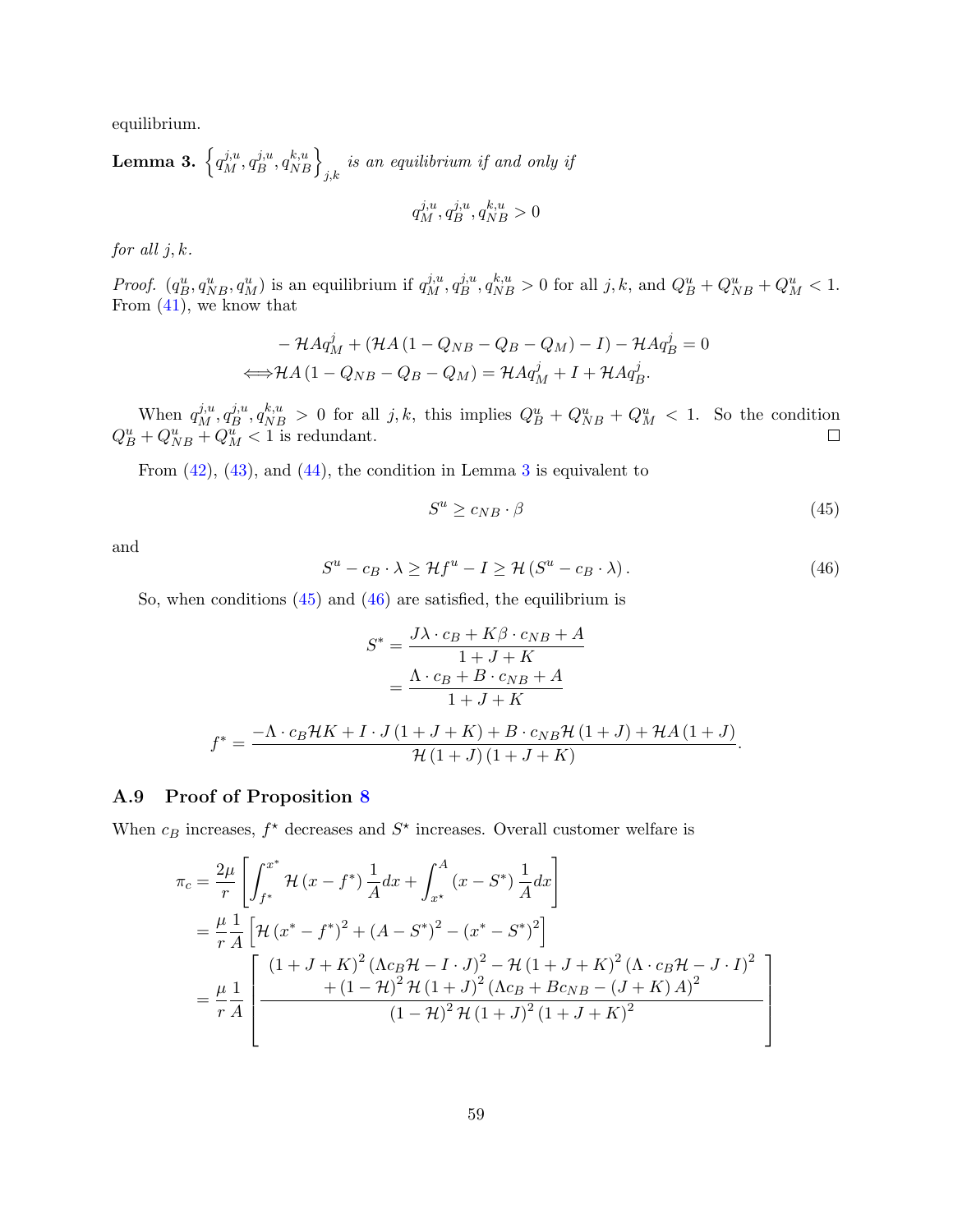The first-order derivative with respect to  $c_B$ 

$$
\frac{\partial \pi_c}{\partial c_B} = \frac{\mu}{r} \frac{2\Lambda}{A} \left[ \frac{\Lambda \left( (1+J)^2 + \mathcal{H}M (2+K+2J) \right)}{(1-\mathcal{H}) (1+J)^2 (1+J+K)^2} c_B - \frac{I \cdot J}{(1-\mathcal{H}) (1+J)^2} - \frac{(J+K) A - B \cdot c_{NB}}{(1+K+J)^2} \right].
$$

is positive if and only if

$$
c_B > \frac{I \cdot J\left(1+J+K\right)^2 + \left(1-\mathcal{H}\right)\left(1+J\right)^2 \left((J+K) A - B \cdot c_{NB}\right)}{\Lambda \left(\left(1+J\right)^2 + \mathcal{H} K\left(2+K+2J\right)\right)}.
$$

The cutoff

$$
x^* = \frac{S^* - \mathcal{H}f^*}{1 - \mathcal{H}}
$$
  
= 
$$
\frac{-I \cdot J(1 + J + K) + Bc_{NB}(1 - \mathcal{H})(1 + J) + \Lambda c_B(1 + \mathcal{H}K + J) + (1 - \mathcal{H})(1 + J)A}{(1 - \mathcal{H})(1 + J)(1 + J + K)}
$$

increases in  $c_B$ .

For volume, both  $Q_M^*$  and  $Q_{NB}^*$  increase, and  $Q_B^*$  decreases. Market-making volume is

$$
Q_B^* + Q_{NB}^* = \frac{-\Lambda \left(1 + \mathcal{H}K + J\right)}{\left(1 + J\right)\left(1 - \mathcal{H}\right)\left(1 + J + K\right)A}c_B + \text{constant}(\perp c_B)
$$

which decreases when  $c_B$  increases.

Average transaction costs are

$$
ATC = \frac{Q_M^* f^* + (Q_B^* + Q_M^*) S^*}{Q_B^* + Q_M^* + Q_{NB}^*}
$$
  
\n
$$
\mathcal{H}(1+J) \left( \frac{(-\Lambda c_B \mathcal{H} + I \cdot J)(-\Lambda c_B \mathcal{H} K + I \cdot J(1+J+K) + B c_{NB} \mathcal{H}(1+J) + \mathcal{H} A(1+J))}{(-1-\mathcal{H}) \mathcal{H}^2 (1+J)^2} + \frac{(\Lambda c_B + B c_{NB} + A) \left(-B c_{NB} (1+J) - \frac{\Lambda c_{NB} (1+J+K(1+J-HJ)) + J(-\left(B c_{NB} + A\right)(1-\mathcal{H})(1+J) - I(1+J+K))}{(1-\mathcal{H})(1+J)}\right)}{(1+J+K)}
$$
  
\n
$$
+ \frac{(\Lambda c_B + B c_{NB} + A) \left(-B c_{NB} (1+J) - \frac{\Lambda c_{NB} (1+J+K(1+J-HJ)) + J(-\left(B c_{NB} + A\right)(1-\mathcal{H})(1+J+K))}{(1-\mathcal{H})(1+J)}\right)}{(\mathcal{H} + \mathcal{H})(1+J)}.
$$

Let

$$
z = \Lambda c_B \mathcal{H} K - I J (1 + J + K) - B c_{NB} \mathcal{H} (1 + J) + A \mathcal{H} (J + K) (1 + J).
$$

Then,

$$
ATC = \frac{a_z z^2 + b_z z + c_z}{z},
$$

where

$$
a_z = -\frac{K^2 + (1 + \mathcal{H}) K (1 + J) + (1 + J)^2}{(1 - \mathcal{H}) \mathcal{H} K^2 (1 + J) (1 + K + J)}
$$

$$
b_z = -\frac{\left(Bc_{NB}\mathcal{H} + I \cdot J\right)\left(2 + K + \mathcal{H}K + 2J\right) - \mathcal{H}A\left(2K^2 + 2J\left(1 + J\right) + K\left(2 + \left(3 + \mathcal{H}\right)J\right)\right)}{\left(1 - \mathcal{H}\right)\mathcal{H}M^2}
$$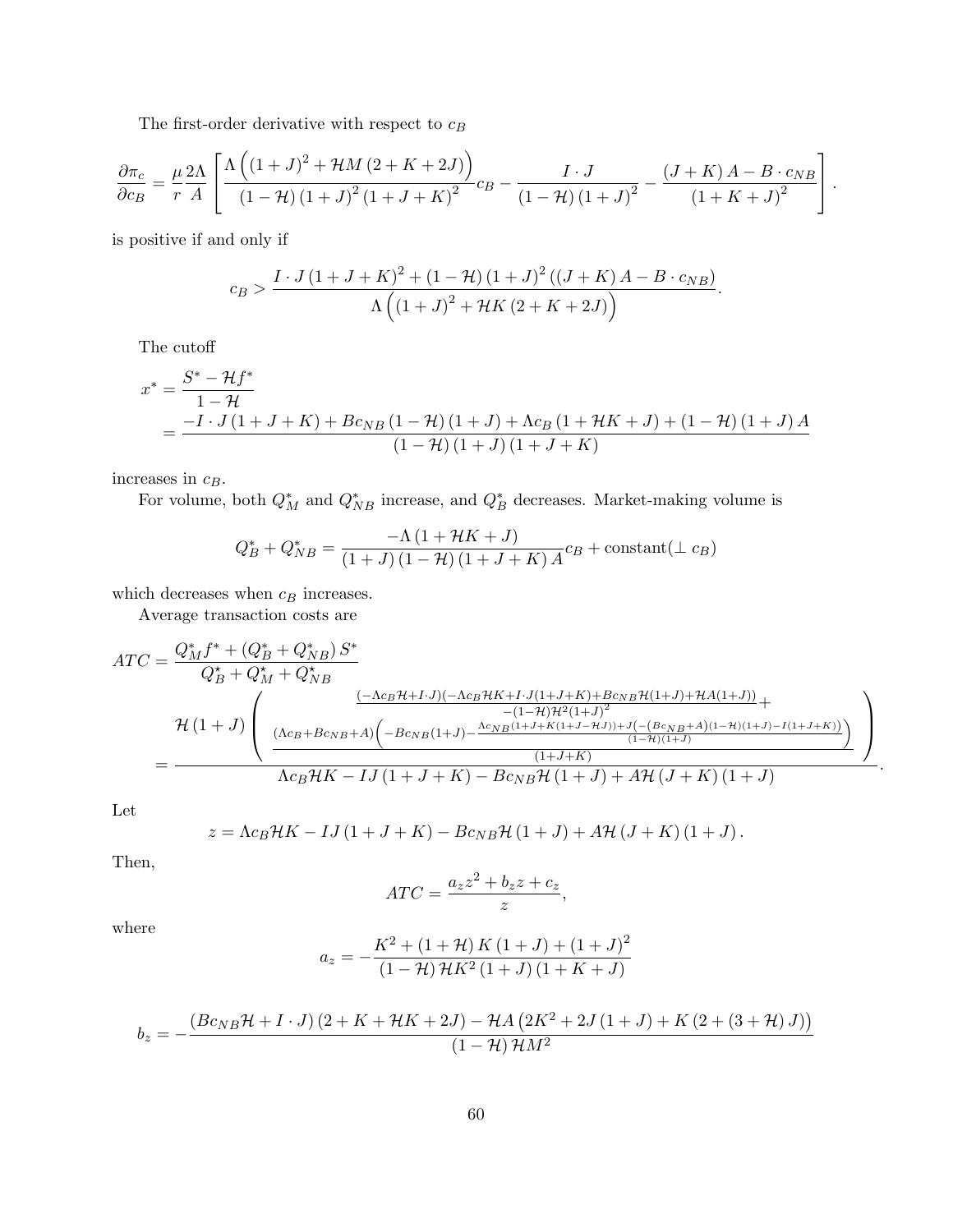and

$$
c_z = -\frac{\left(1+J\right)\left(1+J+K\right)\left(Bc_{NB}\mathcal{H}+I\cdot K-\mathcal{H}\left(K+J\right)A\right)^2}{\left(1-\mathcal{H}\right)\mathcal{H}K^2}.
$$

Then,

$$
\frac{dATC}{dc_B} \propto \frac{dATC}{dz} = \frac{-a_z}{z^2} \left(\frac{c_z}{a_z} - z^2\right).
$$

Since both  $a_z$  and  $c_z$  are negative, we have

$$
\frac{dATC}{dc_B} > (\langle >) 0 \Longleftrightarrow \frac{c_z}{a_z} > (\langle >) z^2 \Longleftrightarrow z < (\rangle) \sqrt{\frac{c_z}{a_z}} = \frac{(1+J)(1+J+K)(J(\mathcal{H}A-I) + \mathcal{H}(KA - Bc_{NB}))}{\sqrt{K^2 + (1+\mathcal{H})K(1+J) + (1+J)^2}}
$$

and

$$
\Lambda c_B \mathcal{H} K - I J (1 + J + K) - B c_{NB} \mathcal{H} (1 + J) + A \mathcal{H} (J + K) (1 + J) < \left( \right) \frac{(1 + J) (1 + J + K) (J (\mathcal{H} A - I) + \mathcal{H} (K A - B c_{NB}))}{\sqrt{K^2 + (1 + \mathcal{H}) K (1 + J) + (1 + J)^2}}
$$
\n
$$
\Leftrightarrow c_B < \left( \right) \frac{I J (1 + J + K) + B c_{NB} \mathcal{H} (1 + J) - A \mathcal{H} (J + K) (1 + J)}{\Lambda \mathcal{H} K} + \frac{(1 + J) (1 + J + K) (J (\mathcal{H} A - I) + \mathcal{H} (K A - B c_{NB}))}{\Lambda \mathcal{H} K \sqrt{K^2 + (1 + \mathcal{H}) K (1 + J) + (1 + J)^2}}.
$$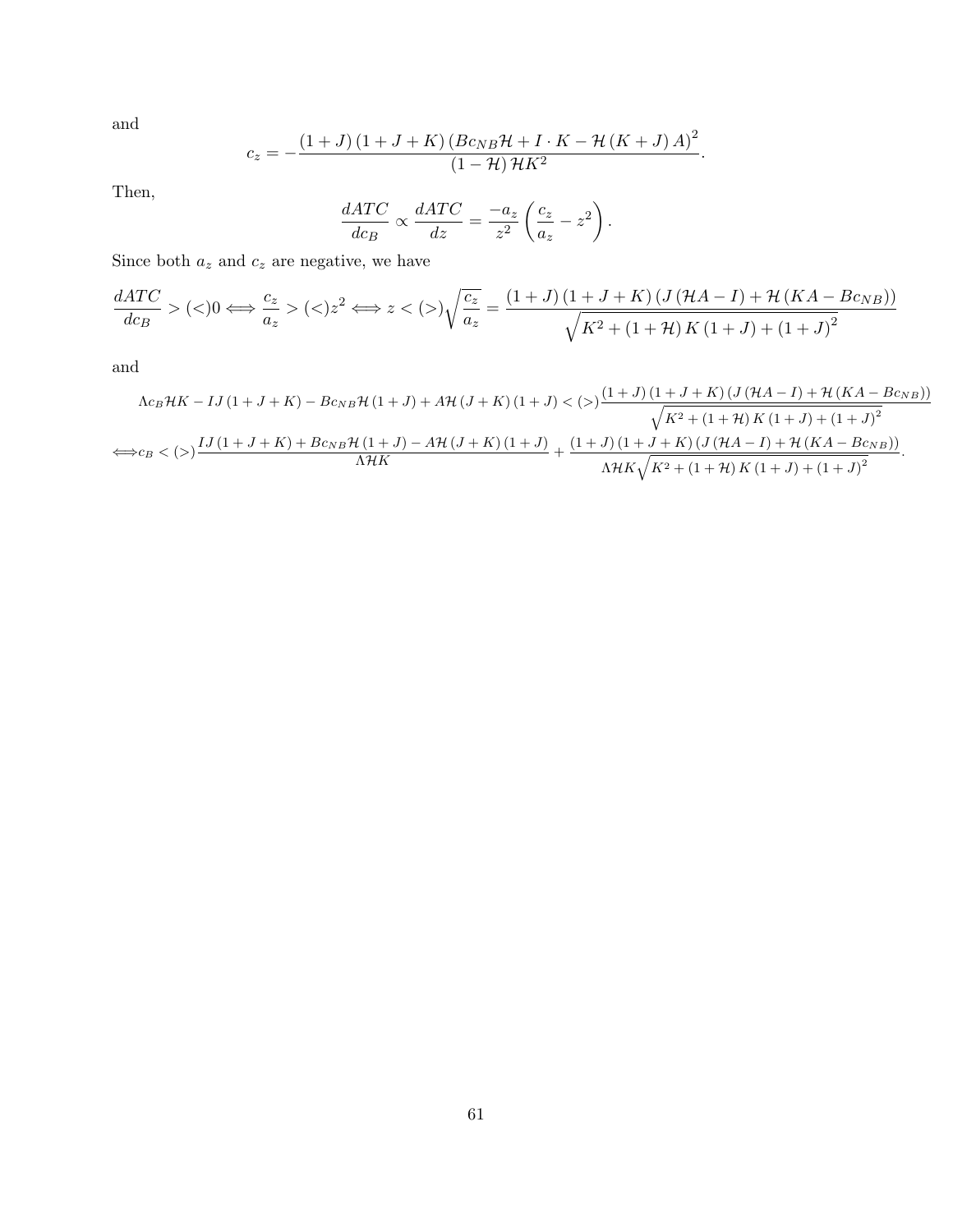## References

- <span id="page-62-5"></span>Adrian, T., M. Fleming, O. Shachar, and E. Vogt. 2017. Market Liquidity After the Financial Crisis. Annual Review of Financial Economics 9:43–83.
- <span id="page-62-15"></span>Allahrakha, M., J. Centina, B. Munyan, and S. Watugala. 2019. The Effects of the Volcker Rule on Corporate Bond Trading: Evidence from the Underwriting Exemption. Working Paper.
- <span id="page-62-8"></span>An, Y., Y. Song, and X. Zhang. 2017. The Intermediary Rat Race. Working Paper.
- <span id="page-62-9"></span>An, Y., and Z. Zheng. 2017. Conflicted Immediacy Provision. Working Paper.
- <span id="page-62-6"></span>Anderson, M., and R. Stulz. 2017. Is Post-Crisis Bond Liquidity Lower? Working Paper.
- <span id="page-62-14"></span>Bagnoli, M., and T. Bergstrom. 2005. Log-concave probability and its applications. Economic Theory 26:445–469.
- <span id="page-62-2"></span>Bao, J., M. O'Hara, and X. (Alex) Zhou. 2018. The Volcker Rule and corporate bond market making in times of stress. Journal of Financial Economics 130:95–113.
- <span id="page-62-7"></span>Bessembinder, H., S. Jacobsen, W. Maxwell, and K. Venkataraman. 2018. Capital Commitment and Illiquidity in Corporate Bonds. Journal of Finance 73:1615–61.
- <span id="page-62-0"></span>BIS Committee on the Global Financial System. 2014. Market-making and proprietary trading: industry trends, drivers and policy implications. Report.

<span id="page-62-1"></span>———. 2016. Fixed income market liquidity. Report.

- <span id="page-62-17"></span>BIS Markets Committee. 2016. Electronic trading in fixed income markets. Report.
- Bulow, J., and P. Klemperer. 2002. Prices and the Winner's Curse. The RAND Journal of Economics 33:1–21.
- <span id="page-62-11"></span>Chang, B., and S. Zhang. 2020. OTC Market Structure under Reforms. Working Paper.
- <span id="page-62-16"></span>Chernenko, S., and A. Sunderam. 2018. Corporate Bond Liquidity: A Revealed Preference Approach. Working Paper, Harvard Business School.
- <span id="page-62-3"></span>Choi, J., and Y. Huh. 2017. Customer Liquidity Provision: Implications for Corporate Bond Transaction Costs. Working Paper.
- <span id="page-62-10"></span>Cimon, D. A., and C. Garriott. 2019. Banking Regulation and Market Making. Working Paper.
- <span id="page-62-4"></span>Dick-Nielsen, J., and M. Rossi. 2018. The Cost of Immediacy for Corporate Bonds. The Review of Financial Studies 32:1–41.
- Duffie, D., N. Gârleanu, and L. H. Pedersen. 2005. Over-the-Counter Markets. Econometrica 73:1815–47.
- <span id="page-62-13"></span>Fudenberg, D., and J. Tirole. 1991. Game Theory. MIT Press.
- <span id="page-62-12"></span>Johnson, J.P., and D.P. Myatt. 2013. Multiproduct Quality Competition: Fighting Brands and Product Line Pruning. The American Economic Review 93:748–774.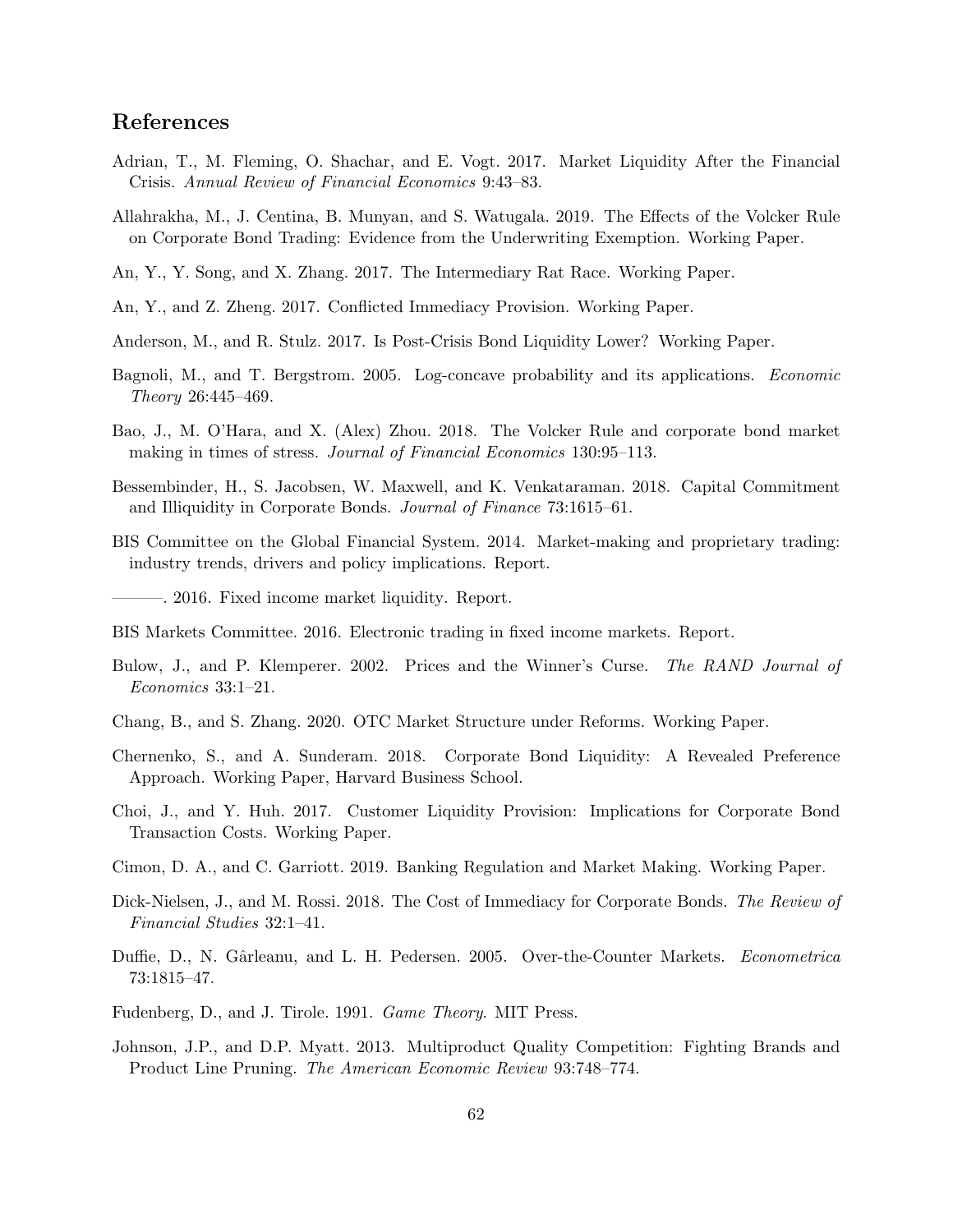- <span id="page-63-5"></span>Kargar, M., B. Lester, D. Lindsay, S. Liu, P. Weill, and D. Zuniga. 2021. Corporate Bond Liquidity during the COVID-19 Crisis. Review of Financial Studies 34:5352–5401.
- <span id="page-63-4"></span>Li, J., and W. Li. 2017. Agency Trading and Principal Trading. Working Paper.
- <span id="page-63-7"></span>Katz. M. 1984. Firm-Specific Differentiation and Competition Among Multiproduct Firms. Journal of Business 57:149–166.
- <span id="page-63-6"></span>Mussa, M., and S. Rosen. 1978. Monopoly and Product Quality. *Journal of Economic Theory* 18:301–317.
- <span id="page-63-0"></span>Mizrach, B. 2015. Analysis of Corporate Bond Liquidity. Working Paper.
- <span id="page-63-8"></span>Nocke, V., and N. Schutz. 2018. Multiproduct-Firm Oligopoly: An Aggregative Games Approach. Econometrica 86:523–557.
- <span id="page-63-3"></span>Schultz, P. 2001. Corporate bond trading costs: A peek behind the curtain. Journal of Finance 56:677–98.
- <span id="page-63-2"></span>———. 2017. Inventory Management by Corporate Bond Dealers. Working Paper.
- <span id="page-63-1"></span>Trebbi, F., and K. Xiao. 2019. Regulation and Market Liquidity. Management Science 65:1949– 1968.
- <span id="page-63-9"></span>Weyl, G., and M. Fabinger. 2013. Pass-Through as an Economic Tool: Principles of Incidence under Imperfect Competition. Journal of Political Economy 121:528–583.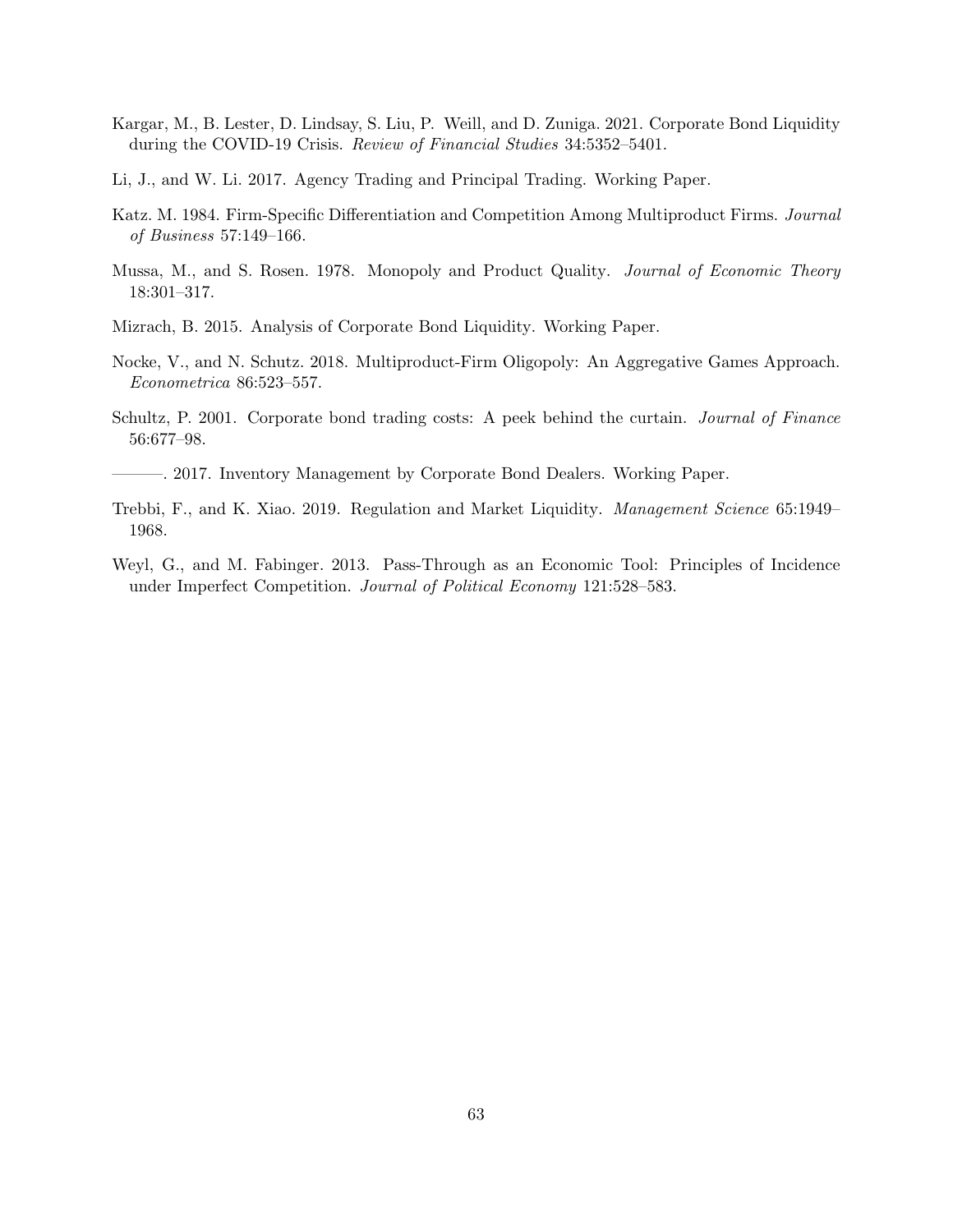

Figure 1: **Main Model.** Panel A presents the market-making spread, the matchmaking fee, and average transaction costs. Panel B plots the fractions of traders choosing market making, matchmaking, or refraining from trade. Panel C depicts overall customer welfare and, separately, its market-making and matchmaking components. The dashed vertical lines in each panel indicate thetransitions from one equilibrium region to another. The parameters used in the numerical example are  $c_{NB} = 30$  basis points,  $A = 40$  basis points,  $I = 0.10$  basis points, and  $H = 0.25$ .

64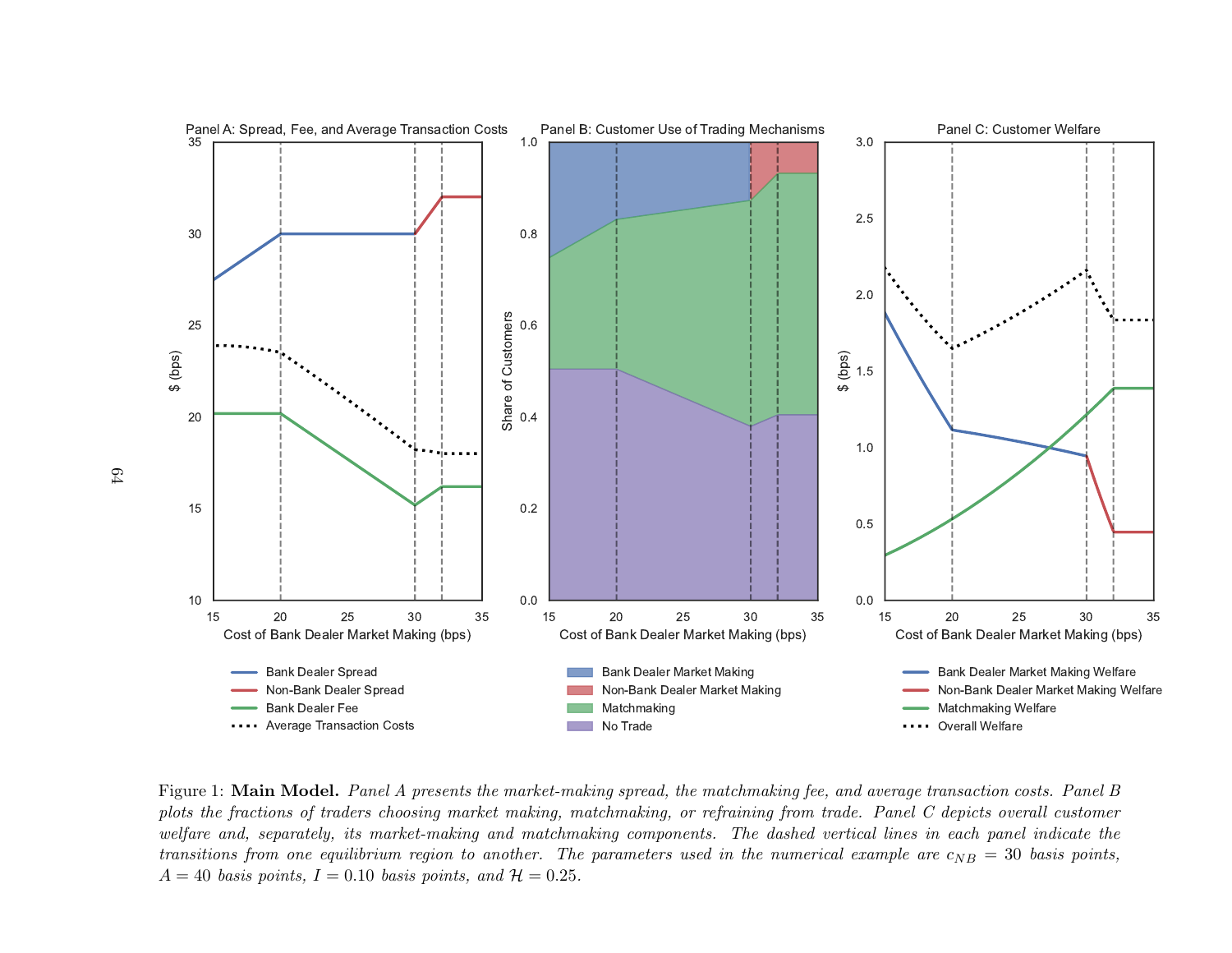

Figure 2: Non-Bank Dealer Matchmaking Service. Panel A presents the market-making spread, the matchmaking fees, and average transaction costs. Panel B plots the fractions of traders choosing market making, bank dealer matchmaking, non-bank dealer matchmaking, or refraining from trade. Panel C depicts overall customer welfare and, separately, its market making and matchmaking components. The dashed vertical line in each panel indicates the transition from one equilibrium region to another.The parameters used in the numerical example are  $c_{NB} = 30$  basis points,  $A = 40$  basis points,  $I = 0.10$  basis points,  $\mathcal{H}_B = 0.25$ , and  $\mathcal{H}_{NB} = 0.10$ .

65